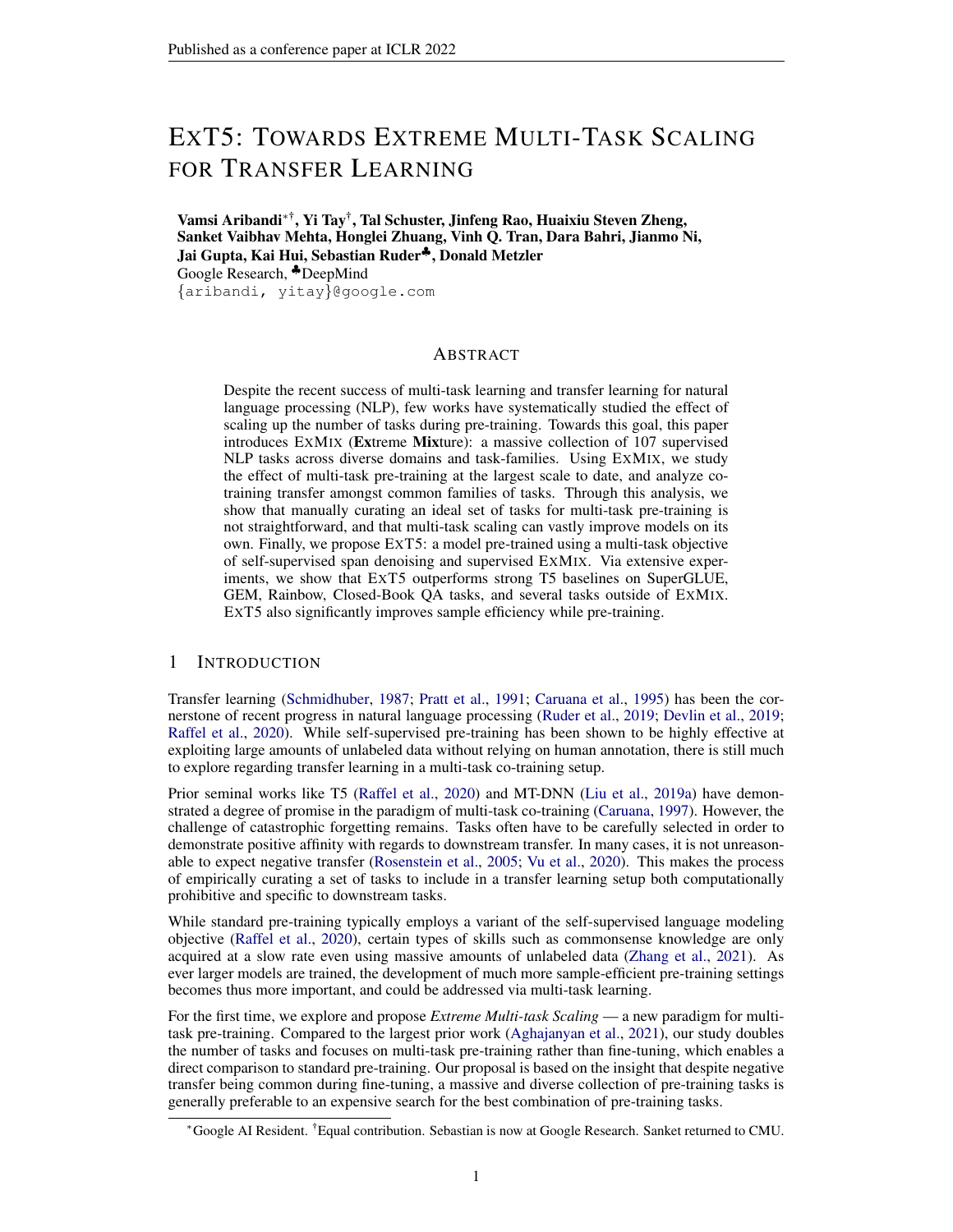To this end, we introduce EXMIX: a massive collection of 107 supervised NLP tasks to be included in a multi-task pre-training setup. We process all tasks in an encoder-decoder friendly format to readily support the sharing of all parameters across all tasks. We postulate that an *ensembling* effect across as many tasks, distributions and domains as possible results in a consistently net-positive outcome. This echoes early multi-task learning results [\(Caruana,](#page-11-1) [1997;](#page-11-1) [Baxter,](#page-10-1) [2000\)](#page-10-1) indicating that a bias that is learned on sufficiently many tasks is likely to generalize to unseen tasks drawn from the same environment. Moreover, our experiments verify that our EXMIX mixture outperforms a best-effort mixture of manually curated tasks.

Finally, we propose EXT5: a T5 model [\(Raffel et al.,](#page-18-2) [2020\)](#page-18-2) pre-trained on a mixture of supervised EXMIX and self-supervised C4 span denoising. EXT5 outperforms state-of-the-art T5 models on well-established benchmarks such as SuperGLUE [\(Wang et al.,](#page-20-1) [2019a\)](#page-20-1), GEM [\(Gehrmann et al.,](#page-13-0) [2021\)](#page-13-0), and Rainbow [\(Lourie et al.,](#page-16-1) [2021\)](#page-16-1); as well as Closed-Book QA [\(Roberts et al.,](#page-18-4) [2020\)](#page-18-4) tasks. Notably, our experimental findings also suggest that including EXMIX may reduce the number of pre-training steps required to achieve strong performance, bringing about substantial sample efficiency benefits.

To summarize, this paper contributes the following:

- We propose EXMIX ([§2\)](#page-1-0): a collection of 107 supervised NLP tasks for *Extreme Multi-task Scaling*, formatted for encoder-decoder training. EXMIX has approximately twice as many tasks as the largest prior study to date [\(Aghajanyan et al.,](#page-10-0) [2021\)](#page-10-0), totaling 18M labeled examples across diverse task families.
- Given this large collection of tasks, we conduct rigorous empirical studies evaluating transfer between common task families  $(\S2.1)$ . Our experiments show that curating a pre-training mixture based on fine-tuning transfer is not straightforward ([§2.2\)](#page-2-0). Hence, efficiently searching for the best subset of tasks to include in a multi-task pre-training setup is challenging and prohibitive.
- Using EXMIX, we pre-train a model alongside the C4 span-denoising objective introduced by [Raffel et al.](#page-18-2) [\(2020\)](#page-18-2), resulting in a new pre-trained model which we call EXT5 ([§3\)](#page-5-0). EXT5 outperforms state-of-the-art T5 on well-established benchmarks such as SuperGLUE, GEM, Rainbow, Closed Book Question Answering, and several other tasks that are outside of EXMIX  $(\S 3.2)$ , while also being more sample-efficient  $(\S 2.6)$ .

# <span id="page-1-0"></span>2 THE EXMIX TASK COLLECTION

To explore the Extreme Task Scaling paradigm, we introduce EXMIX (Extreme Mixture), a collection of 107 diverse English NLP tasks totaling 18M examples. Following [Raffel et al.](#page-18-2) [\(2020\)](#page-18-2), we format all tasks as text-to-text examples to readily allow for multi-task training. This unified format also enables simple implementations without the need for taskspecific heads/losses, loss scaling, or explicit gradient accumulation for heterogenous batches as in prior works [\(Liu et al.,](#page-16-0) [2019a;](#page-16-0) [Aghajanyan et al.,](#page-10-0) [2021\)](#page-10-0). When selecting examples from EXMIX, ex-



Figure 1: EXMIX task sizes in log scale. The dashed line is the  $3 \times 10^5$  sampling rate cap.

amples from each dataset are sampled proportionate to the individual dataset's size, with each dataset's sampling rate capped at  $3 \times 10^5$  maximum effective examples to ensure a balance between large and small datasets. We refer readers to Appendix [A](#page-23-0) for a comprehensive breakdown of EXMIX. Additionally, we discuss future multilingual variants of EXMIX and EXT5 in [§5.](#page-8-0)

#### <span id="page-1-1"></span>2.1 TRANSFER RELATIONS BETWEEN EXMIX TASKS

As discussed in [§1,](#page-0-0) our goal is to pre-train a model on EXMIX to improve downstream performance. One natural question to ask is *which tasks have a negative impact on downstream performance?* Specifically, is there a subset of EXMIX that leads to better representations when used for multitask pre-training? Obviously, testing all possible  $2^{\vert EXMIX \vert}$  combinations is impractical since the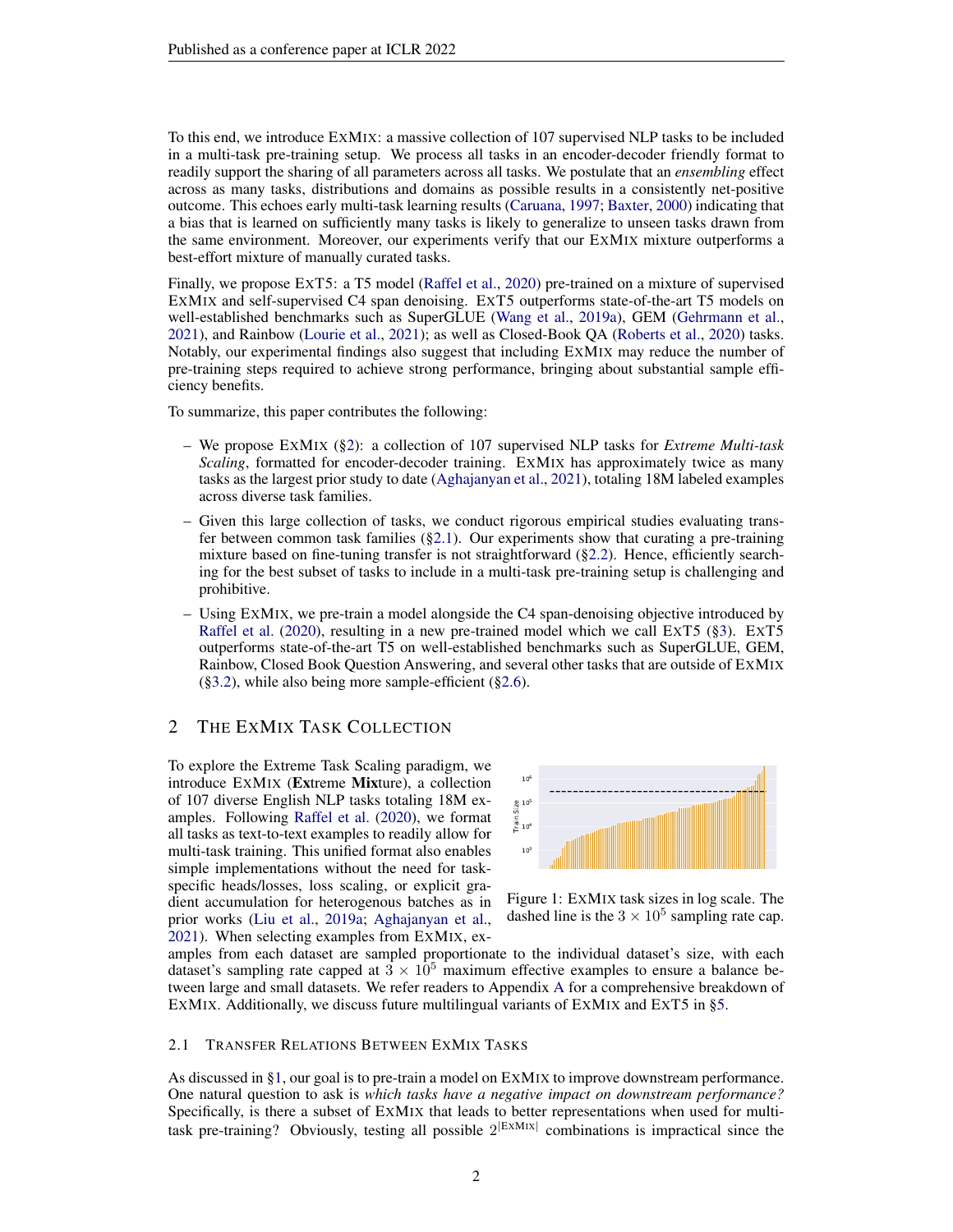pre-training process is expensive to run. Instead, we experiment with the less expensive *co-training* procedure (i.e., multi-task fine-tuning), using representative subsets of similar tasks. Later, in [§2.2,](#page-2-0) we explore whether these results can be used to inform the task selection for multi-task pre-training.

To study transfer amongst task-families in EXMIX, we construct subsets (Table [1\)](#page-2-1) of 3 tasks each that are partitioned along their task family. Using these subsets, we evaluate transfer among task families in a multi-task learning (co-training) setup. While other types of tasks are available in EXMIX, we did not include them because they were not diverse enough to be representative of a task family, and would scale the number of models needing to be trained at a quadratic rate.

Experimental Setting We fine-tune a model on each pair of task families (i.e., 6 datasets at a time). To ensure a fair balance of tasks, we sample tasks proportional within their family, but uniformly between task families. For example, while evaluating how classification tasks and NLI tasks transfer amongst each other, the sampling ratio of MNLI:ANLI will be proportional (approximately 2.4:1), but the overall ratio of NLI examples to classification examples will be 1:1. For reference, we also train a model on each individual task family using proportional example mixing [\(Sanh et al.,](#page-19-1) [2019\)](#page-19-1).

<span id="page-2-1"></span>

| <b>Task Family</b>      | Datasets                 |  |
|-------------------------|--------------------------|--|
|                         | CNN/DailyMail            |  |
| Summarization           | <b>XSum</b>              |  |
|                         | Wiki Lingua              |  |
|                         | Schema-guided dialogue   |  |
| Dialogue                | Wizard-of-Wikipedia      |  |
|                         | Dialoglue-TOP            |  |
|                         | ANLI                     |  |
| NLI                     | <b>MNLI</b>              |  |
|                         | $\alpha$ NLI             |  |
|                         | <b>IMD</b> reviews       |  |
| Classification          | GoEmotions               |  |
|                         | Civil Comments           |  |
|                         | ATIS to FunQL            |  |
| <b>Semantic Parsing</b> | GEO to FunQL             |  |
|                         | COGS                     |  |
|                         | PhysicaliOA              |  |
| Commonsense             | SocialiOA                |  |
|                         | WinoGrande               |  |
|                         | <b>Natural Questions</b> |  |
| Closed-Book QA          | Trivia QA                |  |
|                         | Hotpot QA                |  |
|                         | SQuAD                    |  |
| Reading Comprehension   | BoolO                    |  |
|                         | TweetOA                  |  |

Table 1: Representative datasets used for task-family transfer learning experiments ([§2.1\)](#page-1-1).

In total, this results in  $F + {F \choose 2}$  models trained, where F is

the number of task families. Our experiments use  $F = 8$ 

as shown in Table [1,](#page-2-1) resulting in 34 models trained in total. Each model is fine-tuned on top of the released T5.1.1 $_{\text{BASE}}$  checkpoint for 200k steps using a batch size of 128 and a constant learning rate of  $10^{-3}$ .

Observations We summarize our results in Table [2.](#page-3-0) We observe that although there exist particular task-family pairs that show positive transfer (e.g., co-training with NLI helps most other tasks), negative transfer is more common when training across task families compared to intra-family training. 21 out of the 56 inter-family relationships perform worse than intra-family models with the same data budget, which grows to 38 out of 56 for a fixed compute-budget. While the abundance of negative transfer among diverse task families is an expected result, interesting trends manifest in the individual relationships. For example, summarization tasks generally seem to hurt performance on most other task families; and CBQA tasks are highly sensitive to multi-task fine-tuning.

We also report correlations for intra-family datasets in Figure [2](#page-3-1) using the same models as in Table [2.](#page-3-0) In most cases, we see positive correlations between datasets in the same family. In a few cases, however, we observe an opposite trend. For example, fine-tuned models that performed better on the GEM schema-guided dialog dataset achieved lower scores on KILT Wizard-of-Wikipedia.

This initial exploratory analysis highlights both the potential of EXMIX as a tool to systematically study task relationships, as well as the potential challenges in leveraging multi-task learning naively on top of pre-trained representations.

#### <span id="page-2-0"></span>2.2 CAN FINE-TUNING TASK RELATIONSHIPS HELP CURATE A PRE-TRAINING MIXTURE?

Our observations in [§2.1](#page-1-1) showed that multi-task co-training on top of existing pre-trained checkpoints is not straightforward, and often results in negative transfer. However, the uncovered task relationships might help efficiently search for an ideal subset of EXMIX for multi-task pre-training. To this end, we select a set of the most promising task families to be included in a multi-task pretraining setup, ranking task families by the average relative improvement they provide to other target families (the last column in Table [2\)](#page-3-0). Specifically, we include NLI, commonsense, classification, and closed-book QA tasks from EXMIX to form a mixture of 48 tasks to include in a multi-task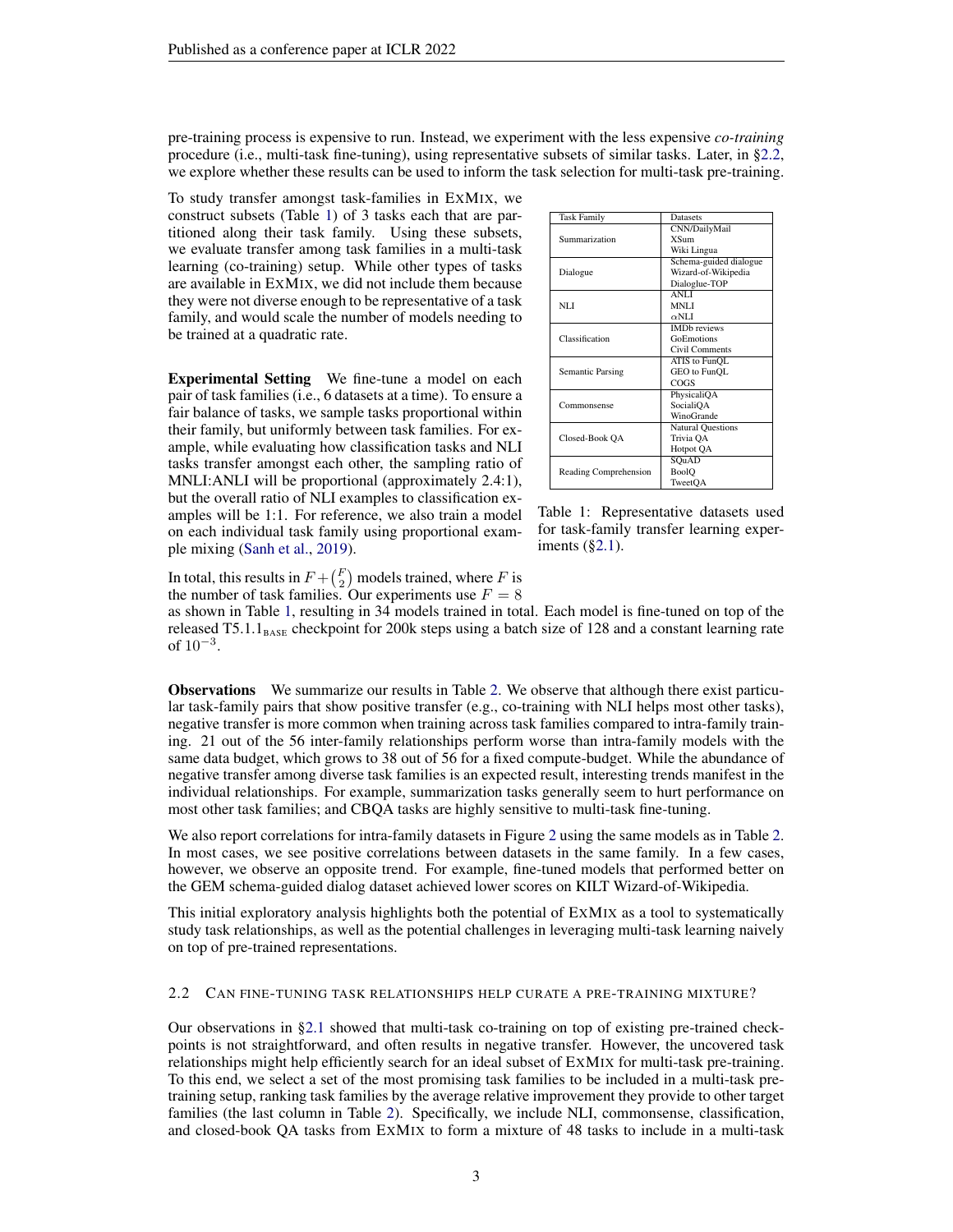<span id="page-3-0"></span>

|                            | <b>SUM</b>     | DLG            | <b>NLI</b>     | <b>CLS</b>     | <b>SEM</b>     | <b>CMNS</b>    | <b>CBOA</b>    | RC             | $\Delta$ <sub>AVG</sub> |
|----------------------------|----------------|----------------|----------------|----------------|----------------|----------------|----------------|----------------|-------------------------|
| <b>SUM</b>                 | 27.89<br>29.36 | 37.81          | 60.45          | 77.10          | 78.25          | 61.92          | 7.84           | 65.37          | $-6.9\%$                |
| <b>DLG</b>                 | 29.05          | 38.56<br>39.76 | 63.62          | 77.10          | 75.55          | 64.05          | 13.39          | 64.75          | $+0.1%$                 |
| <b>NLI</b>                 | 28.61          | 40.60          | 64.91<br>67.23 | 77.29          | 77.72          | 67.60          | 15.24          | 66.40          | $+4.3%$                 |
| <b>CLS</b>                 | 29.52          | 40.16          | 66.69          | 77.14<br>77.47 | 76.05          | 65.29          | 12.93          | 65.20          | $+1.4%$                 |
| <b>SEM</b>                 | 29.30          | 38.86          | 62.46          | 76.83          | 72.09<br>72.79 | 57.84          | 12.44          | 63.52          | $-2.5%$                 |
| <b>CMNS</b>                | 29.28          | 39.27          | 65.08          | 77.05          | 76.29          | 68.24<br>68.35 | 16.48          | 66.01          | $+4.7%$                 |
| <b>CBOA</b>                | 29.75          | 39.29          | 64.96          | 77.66          | 75.21          | 66.84          | 14.68<br>19.98 | 66.37          | $+1.2%$                 |
| RC                         | 29.45          | 38.12          | 63.70          | 77.14          | 76.98          | 66.62          | 10.26          | 62.94<br>65.60 | $-2.4%$                 |
| $\text{AVG}_{\text{diag}}$ | 29.28          | 39.16          | 63.77          | 77.17          | 76.43          | 64.31          | 12.65          | 65.37          |                         |

Table 2: Co-training transfer among task families. The entry at (row *i*, column *j*) indicates average performance on family *j* using a model co-trained on families *i* and *j*. For intra-family models (diagonal cells) we report results upto 100k steps (consistent data-budget) and 200k steps (consistent compute-budget). Averages are calculated excluding the intra-family models (i.e. the diagonal cells). The last column denotes the average gain that a source family provides to other task families.

<span id="page-3-1"></span>

Figure 2: Within-family correlations for each dataset in a task family, using models from Table [2.](#page-3-0) Performance on datasets from some task families are highly correlated (e.g., NLI) whereas other task families have more erratic results across their datasets (e.g., Dialogue)

pre-training setup. We then fine-tune the resulting model on SuperGLUE, comparing it to T5.1.1 and EXT5 in Table [3.](#page-3-2)

While this model narrowly outperformed T5.1.1, it did not yield better results than including all of EXMIX in the multi-task pre-training mixture, as we report in [§3.2.](#page-5-1) Moreover, it did not outperform a random selection of 55 tasks on average, as we report in our task scaling experiments ([§2.5\)](#page-4-0).

We conclude that the **negative transfer during** multi-task fine-tuning does not necessarily inhibit pre-training. While we cannot directly conclude that an ideal subset of EXMIX does not exist to be mixed with self-supervised pre-training for specific downstream tasks, our experiments show that randomly including more diverse pre-training tasks generally improves downstream performance. It must also be noted that the end-goal is to find a mixture that leads to a *general* pre-trained model that can be used for a large variety of downstream tasks, and that a setup to find a pre-training mixture tailored for SuperGLUE would be different.

<span id="page-3-2"></span>

| Mixture             | # Tasks | SuperGLUE |
|---------------------|---------|-----------|
| Vanilla             |         | 76.1      |
| Best-effort         | 48      | 76.4      |
| Random-55 $(\S2.5)$ | 55      | 77.0      |
| EXMIX $(\S 3.2)$    | 107     | 79.9      |

Table 3: A best-effort mixture from finetuning transfer results does not beat increasing the number of tasks.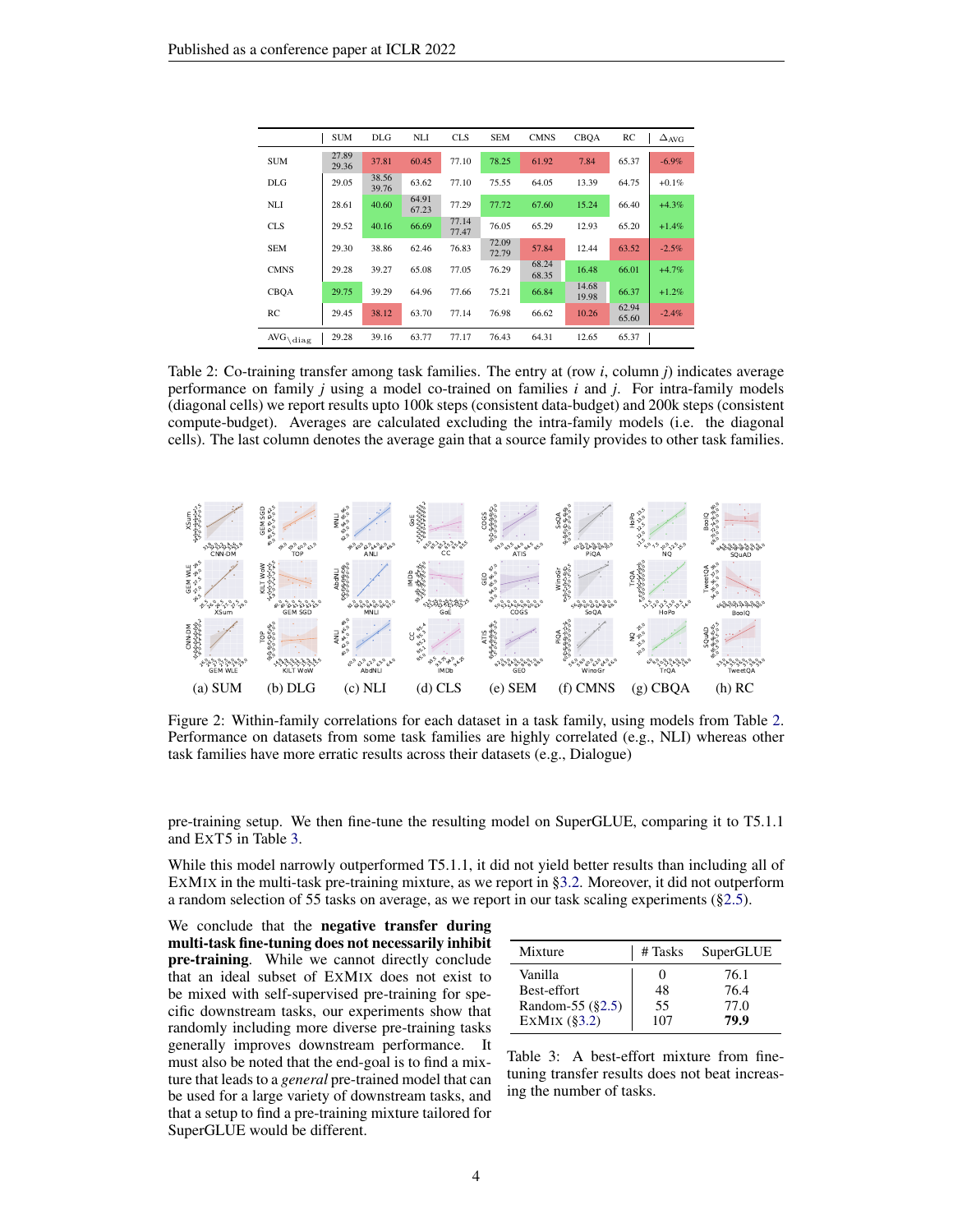#### <span id="page-4-5"></span>2.3 MULTI-TASK PRE-TRAINING VS PRE-FINETUNING

Instead of pre-training on EXMIX, another way to leverage multi-task learning is as an intermediate step between pre-training and fine-tuning. This is referred to as *pre-finetuning* by [Aghajanyan et al.](#page-10-0) [\(2021\)](#page-10-0). We conduct controlled experiments to compare pre-training with pre-finetuning. We begin with a standard T5 base checkpoint and pre-finetune it with EXMIX. After this phase, we fine-tune on SuperGLUE.

Table [4](#page-4-1) compares pre-finetuning and our proposed multi-task pre-training. We also report the total compute (in total number of tokens processed) by the model in both schemes. The results show that multitask pre-training is significantly superior to prefinetuning. A potential hypothesis is that multi-task pre-training narrows the gap between pre-training and finetuning data distributions, as the pre-training stage more closely resembles fine-tuning. Conversely, segregating pre-training and pre-finetuning

<span id="page-4-1"></span>

| Method                  | Compute | SuperGLUE |
|-------------------------|---------|-----------|
| Vanilla                 | 1.2M    | 76.1      |
| Pre-finetuning (200k)   | 1.4M    | 78.1      |
| Multi-task Pre-training | 1.2M    | 79.9      |

Table 4: Comparison of Pre-finetuning and Multi-task Pre-training on EXMIX.

into two different stages may induce catastrophic forgetting of the pre-training task. Hence, in EXT5, we opt for multi-task pre-training over pre-finetuning.

#### <span id="page-4-3"></span>2.4 HOW MUCH LABELED DATA SHOULD BE MIXED?

In this section, we explore how the ratio of C4 to EXMIX examples during massive multi-task pretraining affects performance. As mentioned later in [§3,](#page-5-0) this is controlled by a hyperparameter  $R$ , where a pre-training batch will have approximately R times as many C4 examples compared to EXMIX. From our results in Figure [3,](#page-4-2) we find that despite EXMIX improving downstream performance when mixed with self-supervised C4 pre-training at many rates, a model trained with  $R = 0$  suffers greatly in comparison. This result is significant, as it shows that while EXMIX improves the pre-training process, self-supervised training over a large unstructured corpus is still crucial.

<span id="page-4-2"></span>

Figure 3: How the ratio of C4 span denoising examples to EXMIX affects SuperGLUE results on  $\text{ExT5}_{\text{BASE}}$ . The dashed line is performance without using EXMIX ( $R \to \infty$ )

#### <span id="page-4-0"></span>2.5 DOES ADDING MORE TASKS HELP? TASK SCALING EXPERIMENTS

In this section, we explore how model performance changes as the number of tasks included in a massive multi-task pre-training setup is scaled up. We choose random sets of 30, 55, and 80 tasks (each a superset of the last), pre-train a BASE-sized model for 524k steps, and fine-tune them on SuperGLUE. We train our models with batch sizes of 128 and 512 and  $R = 2$  (the ratio of C4 to EXMIX examples) as this configuration worked best for our BASE-sized models ([§2.4\)](#page-4-3). We repeat this over three random seeds (for random subset selection), and report average scores in Figure [4.](#page-4-4)

Overall, with large batches, we can see that increasing the number of tasks being mixed generally helps

<span id="page-4-4"></span>

Figure 4: Scaling the number of tasks during multi-task pre-training generally helps. The shaded area portrays standard deviation across three random subset selections.

downstream performance. This reinforces our intuition that task scaling indeed helps. With small batches, there is less of an upward trend, signifying that large batches are essential for a large number of tasks. This is intuitive, given that multi-task learning may cause gradients to be noisy [\(Yu et al.,](#page-21-0) [2020\)](#page-21-0). Another explanation as to why this happens is that large-batch training can offer benefits even for single-task models [\(Smith et al.,](#page-19-2) [2018\)](#page-19-2) — a trend formalized by [McCandlish et al.](#page-17-0) [\(2018\)](#page-17-0).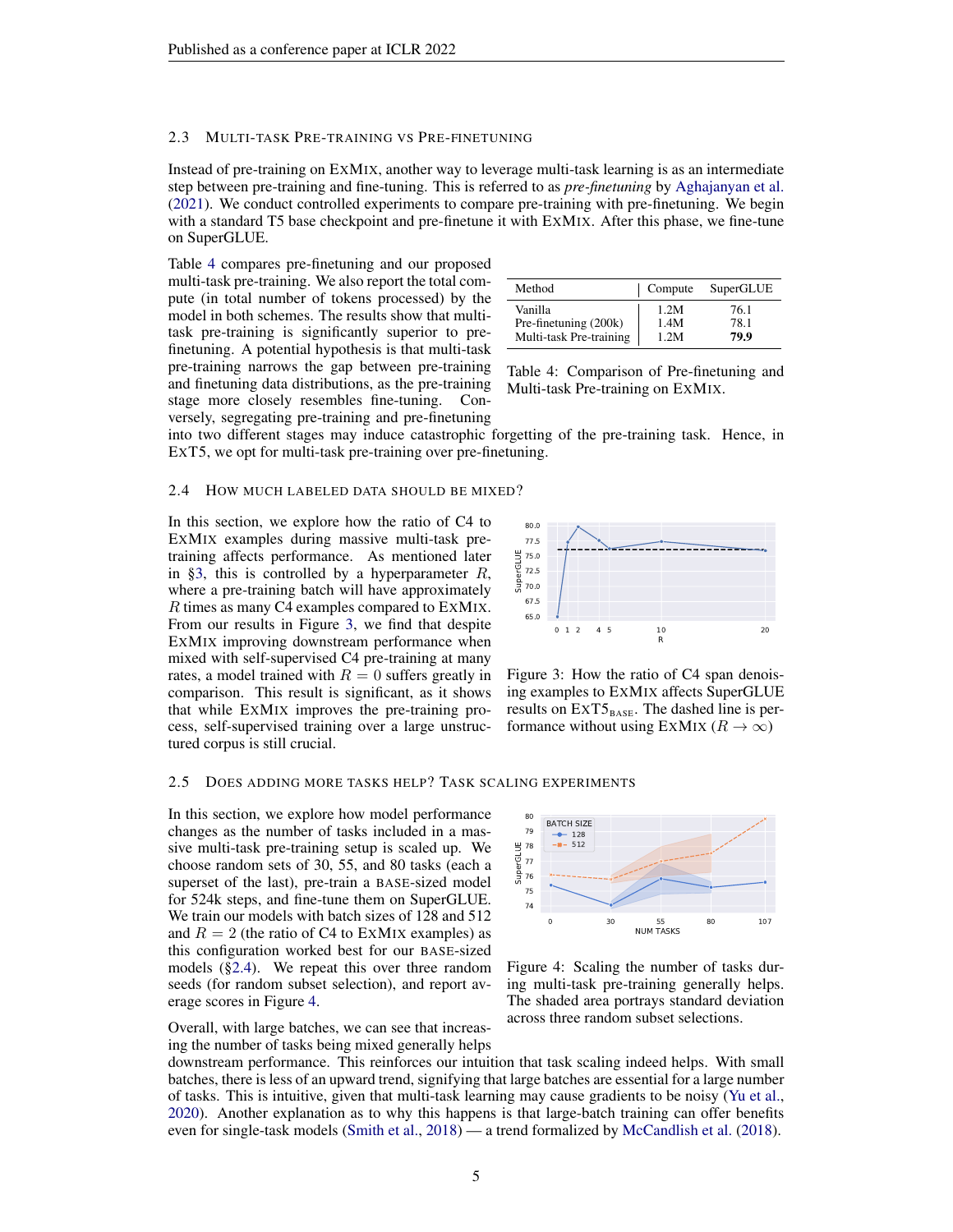#### <span id="page-5-2"></span>2.6 IMPROVING SAMPLE EFFICIENCY WITH EXMIX

We hypothesize that extreme multi-task scaling also improves the sample efficiency of pre-training. To test this, we exclude SuperGLUE from EXMIX, pretrain a large model for 200k steps, and fine-tune it on SuperGLUE at several intervals during early pretraining stages. We find that EXMIX pre-training is significantly more sample-efficient than vanilla selfsupervised pre-training. Note that at only 20k pretraining steps, our ExT5 model already achieves 75.8 SuperGLUE score, which outperforms a fully pretrained BERT large model by about  $+4\%$  [\(Wang](#page-20-1) [et al.,](#page-20-1) [2019a\)](#page-20-1).



Figure 5: SuperGLUE score of  $\text{EXT}5_{\text{LARGE}}$ vs T5LARGE as a function of number of pretraining steps.

# <span id="page-5-0"></span>3 THE EXT5 MODEL

To overcome the challenges of multi-task co-training at scale, i.e. negative transfer and catastrophic forgetting explored in [§2.1,](#page-1-1) the rest of this paper revisits the multi-task pre-training paradigm introduced by [Raffel et al.](#page-18-2) [\(2020\)](#page-18-2) via extreme multi-task scaling. This section introduces EXT5: a pre-trained sequence-to-sequence Transformer encoder-decoder model [\(Vaswani et al.,](#page-20-2) [2017\)](#page-20-2) based on the popular T5 framework.

#### 3.1 TRAINING EXT5

**Pre-training** We pre-train on a mixture of C4 and EXMIX  $(\S 2)$ , and combine them with a hyperparameter  $R$  that is the ratio at which C4 examples are sampled with respect to  $EXMIX$  examples. The C4 objective we use is the same as that used by [Raffel et al.](#page-18-2) [\(2020\)](#page-18-2), and every task optimizes the standard sequence-to-sequence cross-entropy loss. We pre-train EXT5 on the same number of steps as T5, and EXT5 sees an identical number of tokens to the released T5 models. Concretely, we pre-train our models for 1M total steps with a batch size of 2048 and sequence length 512, resulting in a total of approximately 1T tokens seen by the model during pre-training (both unsupervised and supervised inclusive). We use the T5.1.1 architecture [\(Shazeer,](#page-19-3) [2020\)](#page-19-3) for all of our experiments which uses GEGLU-activated layers instead of ReLU in classic Transformer models [\(Vaswani et al.,](#page-20-2) [2017\)](#page-20-2). For optimization, we use Adafactor with an inverse square root learning rate schedule that kicks in after a a constant phase of 0.01 for 10k steps. EXT5 also uses the same tokenizer as T5.

Fine-tuning We follow the same fine-tuning procedure for T5 and ExT5 for fair comparison, although we found that EXT5 generally benefitted from a smaller learning rate while fine-tuning  $(10^{-4}$ worked well for EXT5 vs  $10^{-3}$  for T5 variants). Fine-grained details can be found in Appendix [B.](#page-24-0)

#### <span id="page-5-1"></span>3.2 EXPERIMENTAL SETUP

Our experiments consider both within-mixture and out-of-mixture tasks (i.e., whether a task is included in EXMIX). Within-mixture tasks measure the amount the task benefits from multi-task pre-training and extreme task scaling. Similar to the co-trained models in [Raffel et al.](#page-18-2) [\(2020\)](#page-18-2), we continue to fine-tune on the target task from a pre-trained ExT5 checkpoint. For out-of-mixture tasks, we consider possibly new unseen tasks or collections that were not included in the EXMIX mixture to test the effect of generalizing to unseen tasks. For the sake of brevity, the fine-grained details of these experimental setups can be found in the Appendix.

#### 3.3 EXPERIMENTAL RESULTS

#### WITHIN-MIXTURE RESULTS

We report results on SuperGLUE (Table [5\)](#page-6-0), GEM (Table [6\)](#page-6-1), Rainbow (Table [7\)](#page-6-2), MsMarco (Ta-ble [8\)](#page-6-3) and **CBQA** datasets (Table [9\)](#page-6-4). On the whole, we observe that ExT5 consistently outperforms strong T5 baselines across a range of model sizes. On SuperGLUE, we achieve +5%, 2.3% and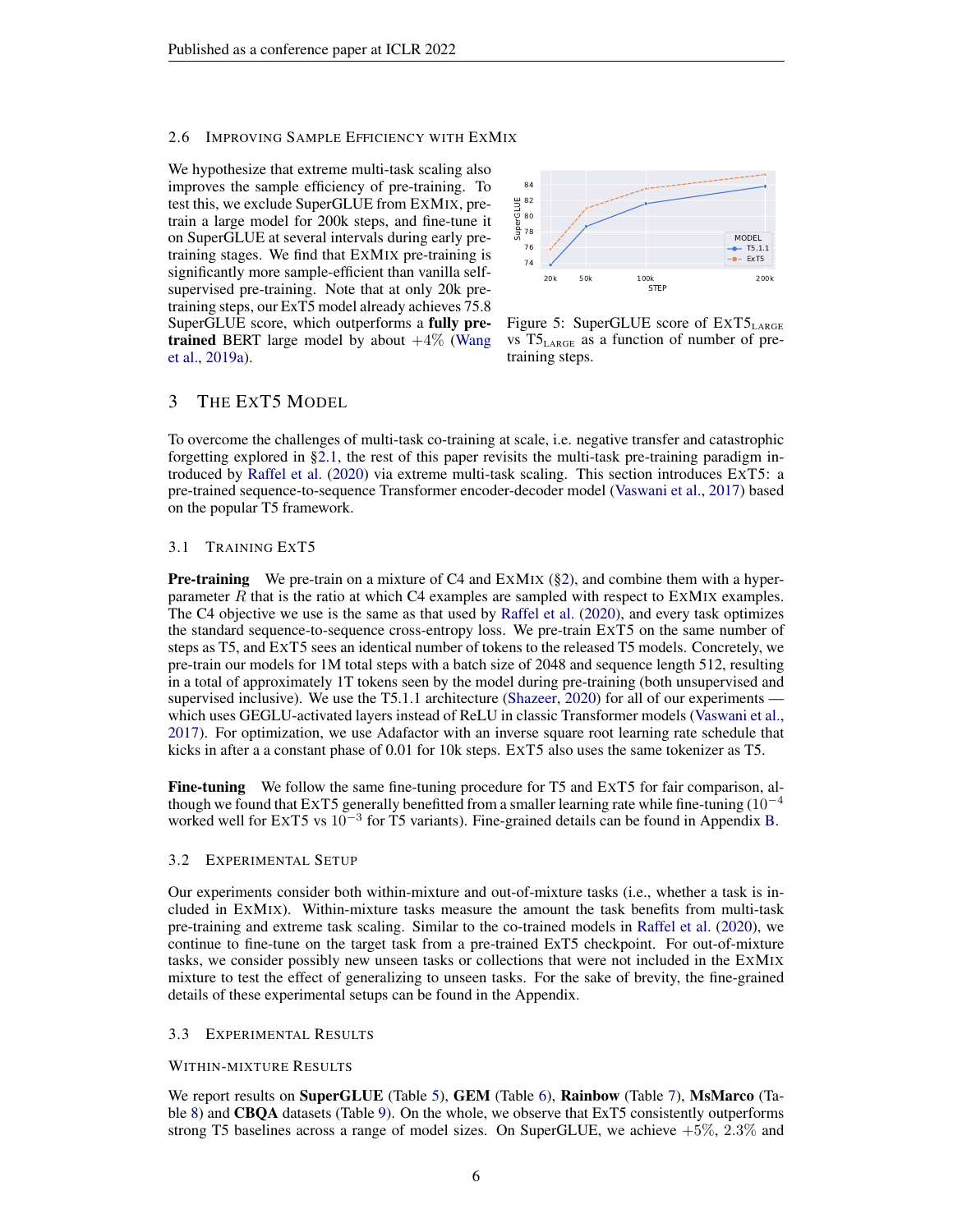+0.7% gain on BASE, LARGE and XL respectively. On GEM, ExT5 outperforms T5 on 6 out of 9 collections while remaining on-par on the other 3 collections. Notably, the gain on datasets such as WebNLG are approximately  $+11\%$  ROUGE for the large model and generally range from  $+1\%$ to  $+6\%$  on different collections. On Rainbow, ExT5 outperforms our own run of T5 by  $+0.7\%$  on average and  $+4.6\%$  improvement over the best multi-task (sequential) setup in [Lourie et al.](#page-16-1) [\(2021\)](#page-16-1). Finally, on question answering and ranking, ExT5 substantially outperforms T5 at two different sizes.

<span id="page-6-0"></span>

| Model                            | <b>BoolO</b> | <b>CB</b>   | Copa | MultiRC   | ReC       | <b>RTE</b> | WiC  | <b>WSC</b> | AVG  |
|----------------------------------|--------------|-------------|------|-----------|-----------|------------|------|------------|------|
| $T5.1.1_{BASE}$                  | 82.3         | 91.7/92.9   | 60.0 | 76.9/39.6 | 80.9/80.2 | 84.5       | 69.3 | 81.7       | 76.1 |
| $ExT5_{Base}$                    | 82.6         | 98.7/98.2   | 73.0 | 79.5/45.4 | 80.8/80.0 | 87.0       | 71.3 | 83.7       | 79.9 |
| $T5.1.1_{LARGE}$                 | 88.3         | 94.3/96.4   | 87.0 | 85.4/55.1 | 89.2/88.5 | 90.6       | 73.5 | 88.5       | 85.3 |
| $\mathrm{ExT5}_{\mathrm{LARGE}}$ | 88.4         | 98.7/98.2   | 89.0 | 85.5/58.0 | 88.6/87.9 | 93.1       | 73.4 | 96.2       | 87.3 |
| $T5.1.1_{\text{YL}}$             | 89.6         | 92.0/96.4   | 96.0 | 88.2/64.1 | 92.4/91.7 | 91.7       | 74.3 | 95.2       | 88.7 |
| $ExT5_{\rm{XI}}$                 | 89.4         | 100/100     | 97.0 | 87.5/62.7 | 91.4/90.9 | 94.2       | 74.6 | 93.3       | 89.4 |
| $T5.1.1_{\text{XXL}}$            | 90.4         | 100.0/100.0 | 99.0 | 88.6/63.9 | 91.0/90.1 | 92.1       | 78.5 | 95.2       | 90.2 |
| $ExT5_{XXL}$                     | 91.1         | 94.9/96.4   | 98.0 | 89.4/66.0 | 93.3/92.7 | 95.7       | 77.3 | 96.2       | 90.6 |

|  |  | Table 5: Comparisons of T5 and ExT5 on SuperGLUE validation sets. |
|--|--|-------------------------------------------------------------------|
|  |  |                                                                   |

<span id="page-6-1"></span>

| Model                   | Metric        | WebNLG | <b>DART</b> | SGD   | E2E   | CG    | ToTTo | WiA-A | WiA-T | <b>WLE</b> |
|-------------------------|---------------|--------|-------------|-------|-------|-------|-------|-------|-------|------------|
| $T5.1.1_{BASE}$         | <b>METEOR</b> | 0.323  | 0.364       | 0.325 | 0.383 | 0.201 | 0.366 | 0.302 | 0.368 | 0.189      |
|                         | ROUGE-2       | 39.46  | 45.62       | 36.25 | 47.40 | 17.32 | 49.8  | 38.58 | 51.54 | 19.19      |
|                         | <b>BLEU</b>   | 29.06  | 34.75       | 33.44 | 43.17 | 8.34  | 39.59 | 29.53 | 42.71 | 14.72      |
| $ExT5_{BASE}$           | <b>METEOR</b> | 0.349  | 0.367       | 0.330 | 0.382 | 0.206 | 0.368 | 0.306 | 0.367 | 0.192      |
|                         | ROUGE-2       | 45.07  | 46.87       | 37.46 | 47.32 | 18.13 | 50.17 | 39.10 | 51.35 | 19.41      |
|                         | <b>BLEU</b>   | 32.36  | 35.15       | 34.34 | 42.71 | 9.39  | 40.01 | 30.04 | 43.39 | 14.96      |
| $T5.1.1_{\text{LARGE}}$ | <b>METEOR</b> | 0.344  | 0.363       | 0.324 | 0.382 | 0.202 | 0.368 | 0.301 | 0.362 | 0.196      |
|                         | ROUGE-2       | 43.31  | 45.22       | 36.17 | 46.60 | 17.01 | 49.90 | 38.37 | 50.52 | 20.47      |
|                         | <b>BLEU</b>   | 31.67  | 34.31       | 33.15 | 42.57 | 8.38  | 39.79 | 29.30 | 42.12 | 15.55      |
| $ExT5_{LARGE}$          | <b>METEOR</b> | 0.365  | 0.376       | 0.330 | 0.381 | 0.214 | 0.369 | 0.300 | 0.358 | 0.204      |
|                         | ROUGE-2       | 48.17  | 48.14       | 37.77 | 46.70 | 19.04 | 50.33 | 37.98 | 50.38 | 21.16      |
|                         | <b>BLEU</b>   | 35.03  | 36.62       | 34.74 | 42.25 | 9.68  | 40.14 | 29.23 | 41.39 | 16.64      |

Table 6: Comparisons of T5 and EXT5 on GEM (English).

<span id="page-6-2"></span>

| Model                                  | $\alpha$ NLI | CosmosOA | HellaSwag | <b>PIOA</b> | SocialIOA | Winogrande<br>AVG    |
|----------------------------------------|--------------|----------|-----------|-------------|-----------|----------------------|
| $T5_{LARGE}$ (multitask) <sup>†</sup>  | 78.40        | 81.10    | 81.30     | 80.70       | 74.80     | 78.07<br>72.10       |
| $T5_{LARGE}$ (sequential) <sup>†</sup> | 79.50        | 83.20    | 83.00     | 82.20       | 75.50     | 80.35<br>78.70       |
| $T5.1.1_{\rm LARGE}$                   | 82.51        | 85.59    | 88.57     | 85.53       | 78.51     | 79.79<br>83.42       |
| $\rm ExT5_{\rm LARGE}$                 | 82.25        | 85.86    | 88.99     | 85.04       | 79.73     | 84.07<br>82.53       |
| $%$ Gain                               | $-0.3\%$     | $+0.3\%$ | $+0.5\%$  | $-0.6\%$    | $+1.6%$   | $+0.8\%$<br>$+3.4\%$ |

Table 7: Results on the Rainbow Commonsense Reasoning benchmark validation sets. Results with † are from [Lourie et al.](#page-16-1) [\(2021\)](#page-16-1).

<span id="page-6-3"></span>

| Model                                 | MRR@10   |
|---------------------------------------|----------|
| $T5_{LARGE}$ (Nogueira et al., 2020)  | 0.393    |
| EXT5 <sub>LARGE</sub>                 | 0.402    |
| $\%$ Gain                             | $+2.3%$  |
| $T5_{\rm XI}$ (Nogueira et al., 2020) | 0.398    |
| EXT5xL                                | 0.403    |
| $\%$ Gain                             | $+1.3\%$ |

<span id="page-6-4"></span>

| Model                   | NO       | WО       | TOA      |
|-------------------------|----------|----------|----------|
| T5.1.1 <sub>LARGE</sub> | 27.3     | 29.5     | 28.5     |
| EXT5LARGE               | 28.6     | 30.5     | 30.7     |
| $%$ Gain                | $+4.8\%$ | $+3.4\%$ | $+7.7%$  |
| $T5.1.1_{\text{XL}}$    | 29.5     | 32.4     | 36.0     |
| $EXT5_{XL}$             | 30.6     | 35.2     | 37.0     |
| $%$ Gain                | $+3.7%$  | $+8.6%$  | $+2.8\%$ |

Table 8: Results on MSMarco.

Table 9: Results on CBQA dev sets.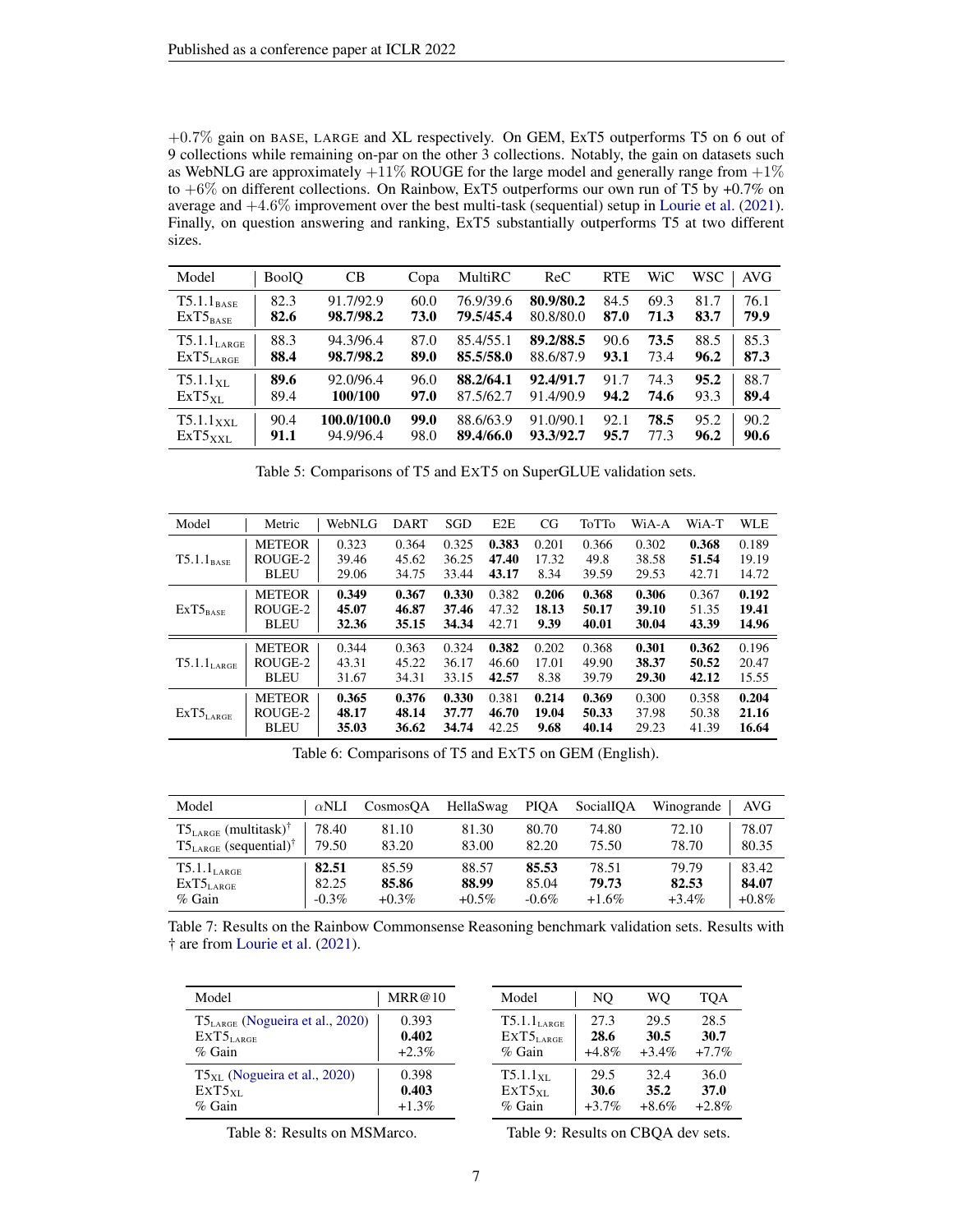#### OUT-OF-MIXTURE RESULTS

We are also interested in evaluating EXT5 on tasks outside of EXMIX, and hypothesize that the extreme multi-task pre-training of EXT5 will lead to better performance on new unseen settings. Concretely, we fine-tune and evaluate on Machine Translation: translating sentences from English to other languages [\(Bojar et al.,](#page-11-2) [2014;](#page-11-2) [2015;](#page-11-3) [2016\)](#page-11-4); Reasoning: answering scientific questions on ARC [\(Clark et al.,](#page-12-1) [2018\)](#page-12-1); and **Named Entity Recognition**: extracting all entities from sentences on the CoNLL-2003 NER dataset [\(Tjong Kim Sang & De Meulder,](#page-20-3) [2003\)](#page-20-3).

<span id="page-7-0"></span>

|                      |           | Machine Translation |          | QA       | <b>NER</b> |           |  |
|----------------------|-----------|---------------------|----------|----------|------------|-----------|--|
| Model                | EnDe      | EnFr                | EnRo     | ARC      | Dev        | Test      |  |
| Raffel et al. (2020) | 26.98     | 39.82               | 27.65    |          |            |           |  |
| $T5.1.1_{BASE}$      | 28.30     | 41.01               | 28.11    | 26.45    | 92.55      | 85.75     |  |
| $ExT5_{Base}$        | 28.32     | 41.89               | 28.38    | 36.35    | 92.68      | 86.53     |  |
| $\%$ Gain            | $\pm 0\%$ | $+2.1\%$            | $+1.0\%$ | $+37.4%$ | $+0.13%$   | $+0.91%$  |  |
| $T5.1.1_{LARGE}$     | 28.68     | 41.34               | 29.01    | 55.80    | 92.80      | 86.56     |  |
| $ExT5_{LARGE}$       | 28.98     | 42.71               | 29.49    | 63.99    | 93.63      | 87.34     |  |
| $\%$ Gain            | $+1.0\%$  | $+3.3\%$            | $+1.7%$  | $+14.7%$ | $+0.90\%$  | $+0.90\%$ |  |

Table 10: Experimental results on tasks that are not in EXMIX. For ARC, we report test scores on the challenge set with retrieval. For NER, we report accuracy on a sentence level (see Appendix [B.2\)](#page-24-1).

Table [10](#page-7-0) summarizes the results on the out-of-mixture tasks. Across all tasks, we see that EXT5 outperforms upon T5 baselines. The largest improvement is on the ARC scientific reasoning task, perhaps due to the large amount of QA tasks in EXMIX. Though, the trend is consistent also with the NER and MT tasks that do not have any similar dataset in EXMIX. This suggests that the representations learned by EXT5 are more general adaptable to a new objective, even when the output is in a new language.

This improved generalization of EXT5 is very encouraging from a practical stand point, since pretraining again with EXMIX  $\cup \{t\}$  for any new target task t would be very expensive. Instead, we see that the extreme multi-task pre-training of EXT5 already provides improved results. Therefore, it might only be worth repeating pre-training when the collection of training datasets grows by a significant amount (see [§2.5\)](#page-4-0).

# 4 RELATED WORK

Improving NLP models with Multi-task Learning [Collobert & Weston](#page-12-2) [\(2008\)](#page-12-2) leverage multitask learning for relatively simple tasks like Part-of-Speech tagging. [Phang et al.](#page-17-2) [\(2019\)](#page-17-2) use an intermediate fine-tuning stage using four tasks with large datasets for Natural Language Understanding. Similarly, [Liu et al.](#page-16-0) [\(2019a\)](#page-16-0) proposed MT-DNN, which uses a setup at a scale of around 30 tasks and up to 440M parameters. Most recently, [Aghajanyan et al.](#page-10-0) [\(2021\)](#page-10-0) use around 50 tasks and models of sizes upto 440M parameters. [Gururangan et al.](#page-14-0) [\(2020\)](#page-14-0) take an alternative approach, which is to continue pre-training a model but use domain-specific data as an intermediate step. [Mc-](#page-17-3)[Cann et al.](#page-17-3) [\(2018\)](#page-17-3) proposed a unified framework similar to that of T5. Recently, [Wei et al.](#page-21-1) [\(2021\)](#page-21-1) also illustrated how a multi-task learning stage can greatly improve the zero-shot prompting performance of large language models at the scale of ~137B parameters. Efforts have also been made to tailor pre-training objectives to specific tasks, e.g., question answering [\(Ram et al.,](#page-18-5) [2021;](#page-18-5) [Jia et al.,](#page-14-1) [2021\)](#page-14-1), dialogue [\(Li et al.,](#page-16-2) [2020\)](#page-16-2), and span selection tasks [\(Joshi et al.,](#page-15-0) [2020\)](#page-15-0).

**Relationships amongst different tasks** [Bingel & Søgaard](#page-11-5) [\(2017\)](#page-11-5) conducted a study similar to ours in [§2.1](#page-1-1) but for more traditional NLP tasks like chunking, CCG tagging, POS tagging, etc. More recently, [Vu et al.](#page-20-0) [\(2020\)](#page-20-0) conducted an in-depth study of relationships between various classification/regression, question-answering, and sequence-labeling tasks, and proposed a task-embedding framework to predict such relationships. [Khashabi et al.](#page-15-1) [\(2020\)](#page-15-1) also conducted similar experiments but specific to question-answering datasets/formats, resulting in a strong QA model known as UnifiedQA that is also based on the T5 framework. Outside of NLP, [Zhang & Yeung](#page-22-1) [\(2010\)](#page-22-1) introduced a convex optimization objective for *learning* task relationships, and [Li et al.](#page-16-3) [\(2018\)](#page-16-3) explore and exploit task relationships on a variety of diverse datasets.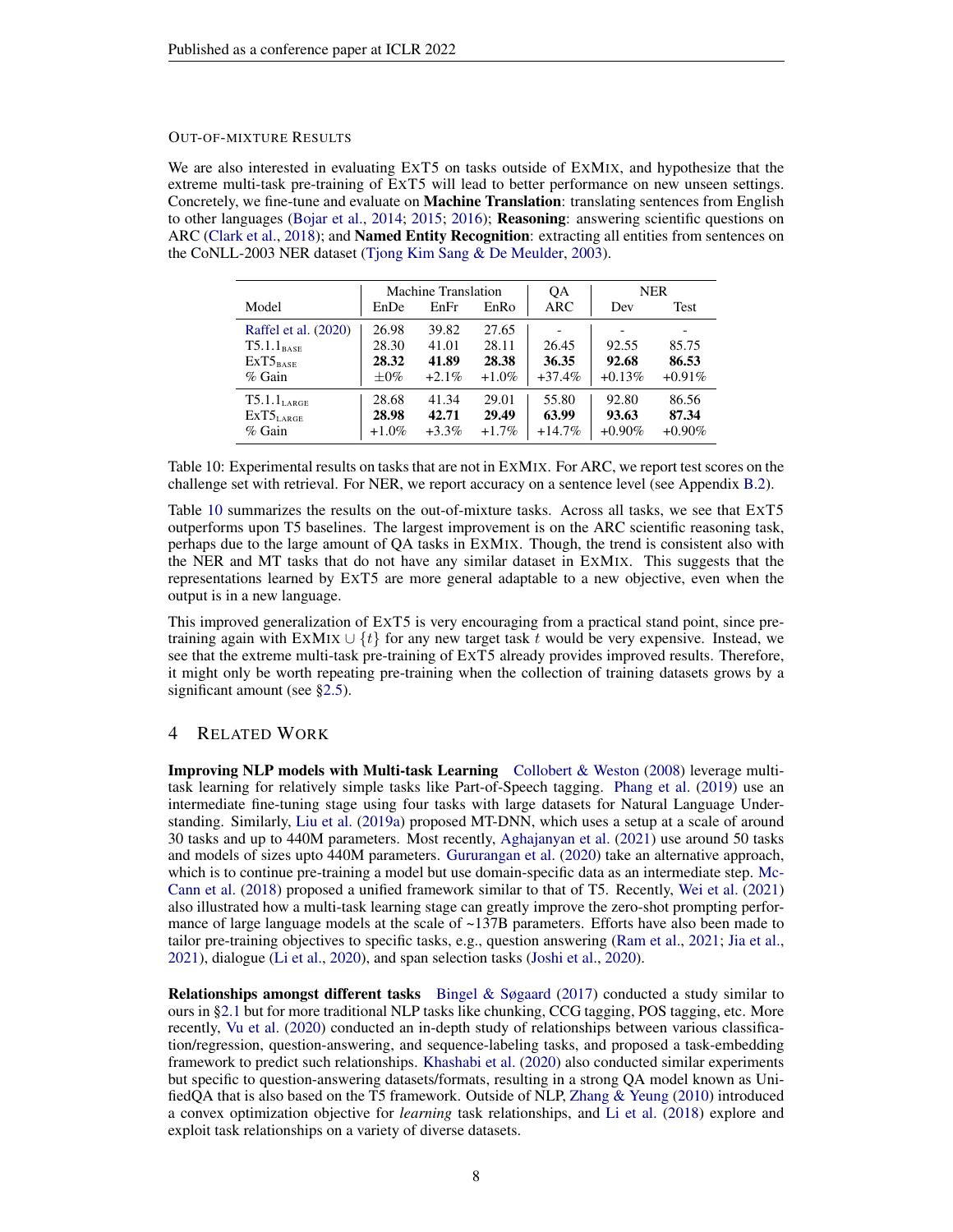Choosing which tasks to transfer from Our experiments in [§2.2](#page-2-0) attempted to empirically select a set of tasks to transfer from. Along these lines, [Ruder & Plank](#page-18-6) [\(2017\)](#page-18-6) use a Bayesian Optimization method with similarity measures to automatically select relevant data from different domains. Similarly, [Guo et al.](#page-14-2) [\(2019\)](#page-14-2) use multi-armed bandits to select tasks and a Gaussian Process to control the mixing rates for the selected tasks. Another strand of recent work selects appropriate transfer languages based on manually defined features [\(Lin et al.,](#page-16-4) [2019;](#page-16-4) [Sun et al.,](#page-20-4) [2021\)](#page-20-4). Aside from the NLP domain, [Fifty et al.](#page-13-1) [\(2021\)](#page-13-1) proposed a method to select which tasks to transfer to based on task gradients. All of the aforementioned works select data tailored to a downstream task of interest. If a general pre-trained model was attempted to be trained in a similar fashion, computational bottlenecks similar to those motivating [§2.1](#page-1-1) and [§2.2](#page-2-0) would arise.

Pre-trained Transformers Transformer models [\(Vaswani et al.,](#page-20-2) [2017\)](#page-20-2) such as T5 [\(Raffel et al.,](#page-18-2) [2020\)](#page-18-2), BERT [\(Devlin et al.,](#page-12-0) [2019\)](#page-12-0) and GPT-3 [\(Brown et al.,](#page-11-6) [2020\)](#page-11-6) rely on large unlabeled corpus for self-supervised learning. Given the wild success of the pre-train-finetune paradigm, the search for suitable pre-training tasks has also become an active area of research [\(Lewis et al.,](#page-16-5) [2019;](#page-16-5) [Lan et al.,](#page-15-2) [2019;](#page-15-2) [Chang et al.,](#page-12-3) [2020;](#page-12-3) [Zhang et al.,](#page-22-2) [2019;](#page-22-2) [Lourie et al.,](#page-16-1) [2021\)](#page-16-1). While there has been evidence that supplementary pre-training tasks can help improve performance, this work is the first massive-scale multi-task pre-trained model.

Scaling Laws Scaling laws for Transformers have attracted much attention recently, especially pertaining to model size [\(Kaplan et al.,](#page-15-3) [2020;](#page-15-3) [Zhai et al.,](#page-21-2) [2021;](#page-21-2) [Tay et al.,](#page-20-5) [2021a\)](#page-20-5). In [Kaplan et al.](#page-15-3) [\(2020\)](#page-15-3), the authors further investigate scaling with respect to dataset size (on the same pre-training corpus). To this end, this work can be interpreted as an attempt of scaling up with respect to the number of high quality, diverse labeled tasks that can be used for pre-training.

# 5 EPILOGUE

Limitations Despite our best efforts to evaluate on as many representative tasks as possible while also maintaining a balance among task partitions for a given set of transfer learning experiments, any study that explicitly abstracts datasets into "task families" is highly dependent on nuances pertaining to the nature, domain, and expressiveness of the task family's representative datasets. For this paper, the subsets were constructed so as to include a diverse set of datasets to evaluate on, and we tried to partition task-families to be as mutually exclusive as possible. However, it must be acknowledged that no dataset is perfectly isolated, and any set of them only a proxy for a larger "task family". On a separate note, lexical metrics like BLEU/ROUGE are useful but do not paint the full picture of how well a model truly performs on text-generation tasks.

<span id="page-8-0"></span>Future Work We believe that a multilingual version of EXT5 would be a natural extension of this work. Such a model will require extra care with regard to balancing not only task families, but also task languages. A multilingual version of EXMIX could provide a more robust foundation for the analysis of task families in existing works that analyze how multilingual NLP models transfer amongst different languages [\(Kudugunta et al.,](#page-15-4) [2019;](#page-15-4) [Hu et al.,](#page-14-3) [2020;](#page-14-3) [Wang et al.,](#page-20-6) [2021\)](#page-20-6). For example, it would be interesting to understand whether our results in [§2.1](#page-1-1) hold across different languages (and language families), and to explore cross-lingual cross-task generalization. We also hypothesize that modeling innovations that introduce inductive biases designed to exploit multi-task learning setups [\(Ha et al.,](#page-14-4) [2016;](#page-14-4) [Tay et al.,](#page-20-7) [2021b\)](#page-20-7) can push the boundary of the strong performance displayed by EXT5. Other solutions like gradient manipulation [\(Yu et al.,](#page-21-0) [2020;](#page-21-0) [Wang et al.,](#page-20-6) [2021\)](#page-20-6) might also further improve extreme multi-task scaling, albeit at the cost of more complex implementations.

Conclusion This paper explores how supervised multi-task learning at a massive scale can be used to improve existing self-supervised pre-training strategies for NLP models, and does so by introducing EXMIX ( $\S$ 2) and EXT5 ( $\S$ 3). Our experiments showed that while negative transfer is common when fine-tuning on diverse tasks ([§2.1\)](#page-1-1), scaling up the number of tasks to include in a multi-task pre-training setup enables strong downstream performance ([§3.2\)](#page-5-1) with better sampleefficiency ([§2.6\)](#page-5-2). We hope that this paper motivates future research on how existing labeled datasets can be used to further improve NLP models within the pre-train/fine-tune paradigm.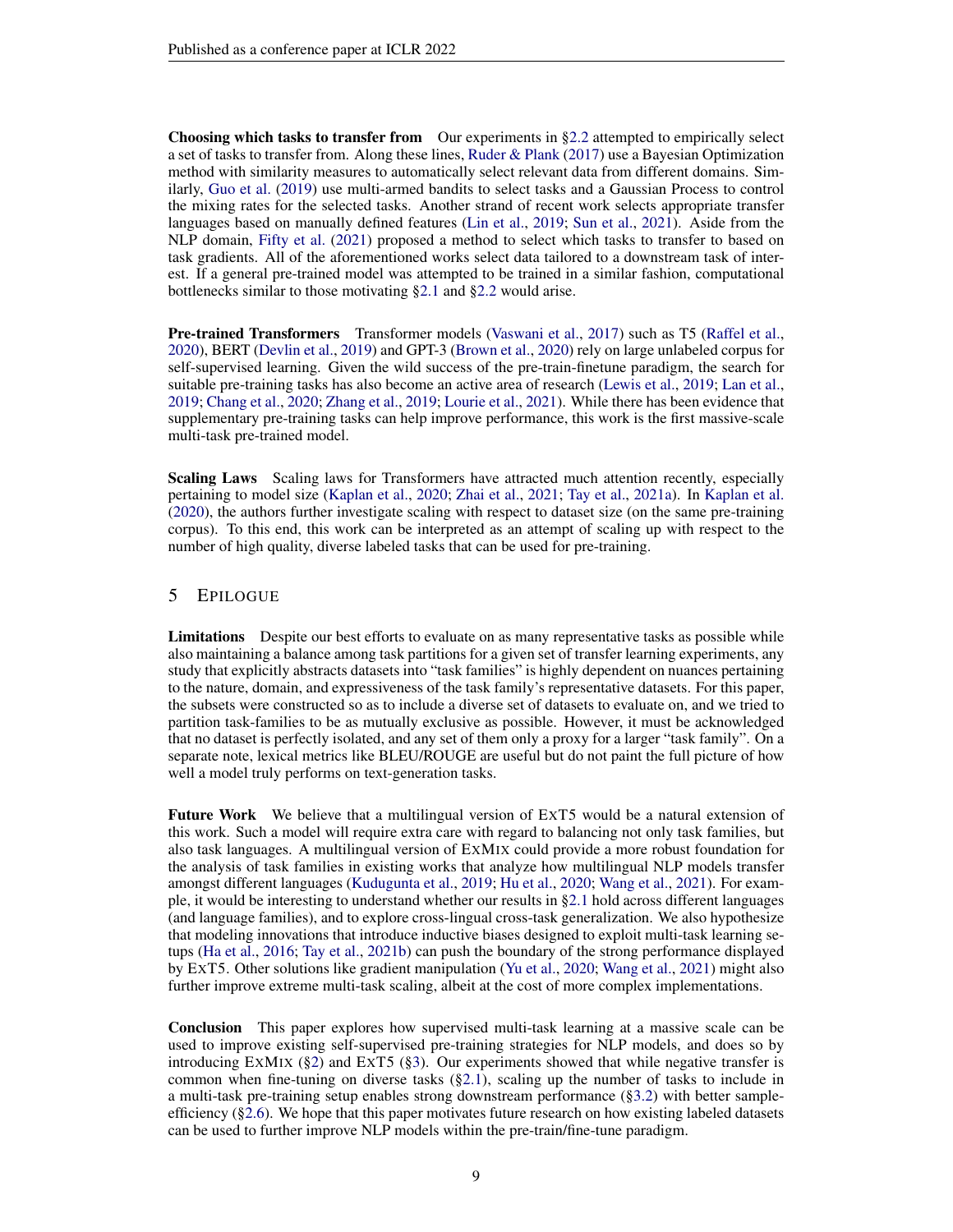## ACKNOWLEDGEMENTS

The authors would like to thank Mostafa Dehghani and Adhi Kuncoro for valuable comments and insights. We would also like to thank the authors of Mesh Tensorflow [\(Shazeer et al.,](#page-19-4) [2018\)](#page-19-4) and T5 [\(Raffel et al.,](#page-18-2) [2020\)](#page-18-2), as their high-quality code and paper enabled this work.

# AUTHOR CONTRIBUTIONS

Vamsi co-led the project and was primarily responsible for the design, implementation, and engineering effort behind it. Vamsi proposed and ran key experiments including (but not limited to): task-family transfer analysis, early proof-of-concepts for extreme task-scaling and EXT5, taskscaling analysis, etc. Vamsi also wrote most of the paper, and was (jointly) responsible for the overall framing of the paper.

Yi served as the co-lead of the paper and proposed the initial idea. Yi was responsible for most of the downstream EXT5 experiments, including SuperGLUE, Rainbow, CBQA, and Machine translation, along with large-scale pre-training of EXT5. Yi also wrote large portions of the paper.

Tal was (jointly) responsible for the overall framing of the paper, and wrote large portions of it. Tal contributed the Vitamin C task to the EXMIX mixture, along with running out-of-mixture experiments for Named Entity Recognition.

**Jinfeng** contributed the GEM benchmark to our mixture and was heavily involved in running experiments.

Steven contributed the DialoGLUE tasks to EXMIX, helped run a substantial number of experiments and contributed substantially to discussions around the paper's framing.

Sanket was responsible for and ran experiments on GEM, and contributed the Yahoo Answers and Argument mining tasks.

Honglei contributed the MsMarco task to EXMIX and helped with benchmarking ExT5 on Ms-Marco. Honglei also contributed scripts and pipelines for obtaining reranking results on MsMarco.

Vinh contributed NewsQuiz, AgreeSum, TweetQa and TweetEval to EXMIX and contributed substantially to paper writing and the framing of the paper.

Dara contributed GPT DeepFake tasks and low-resource tasks (which were not used in the end).

Jianmo contributed the DocNLI task and helped with running experiments for out-of-mixture tasks.

Jai contributed the Race and MultiRC Eraser tasks to the EXMIX and helped edit the paper.

Kai contributed several retrieval tasks to EXMIX, which were not included eventually.

Sebastian helped substantially with the paper narrative, writing of the paper and brainstorming.

Donald (along with Yi and Vamsi) was heavily involved in framing the early vision of the project. Donald was also deeply involved in brainstorming sessions, and provided critical feedback that helped to steer the project in the right direction.

*All authors contributed to brainstorming and discussion sessions.*

## ETHICS STATEMENT

Large language models have been shown to capture certain biases about the data they have been pre-trained on [\(Bender et al.,](#page-10-2) [2020\)](#page-10-2). While a comprehensive analysis of such biases is outside of the scope of this work, it is a compelling direction to investigate to what extent the inclusion of supervised data during pre-training can help mitigate such biases. An alternative consideration is the addition of diverse values-targeted data [\(Solaiman & Dennison,](#page-19-5) [2021\)](#page-19-5) during pre-training in order to instill beneficial biases in a model.

Another challenge when training large models is their energy consumption and environmental impact [\(Strubell et al.,](#page-19-6) [2019\)](#page-19-6). To ablate different task combinations, we performed experiments using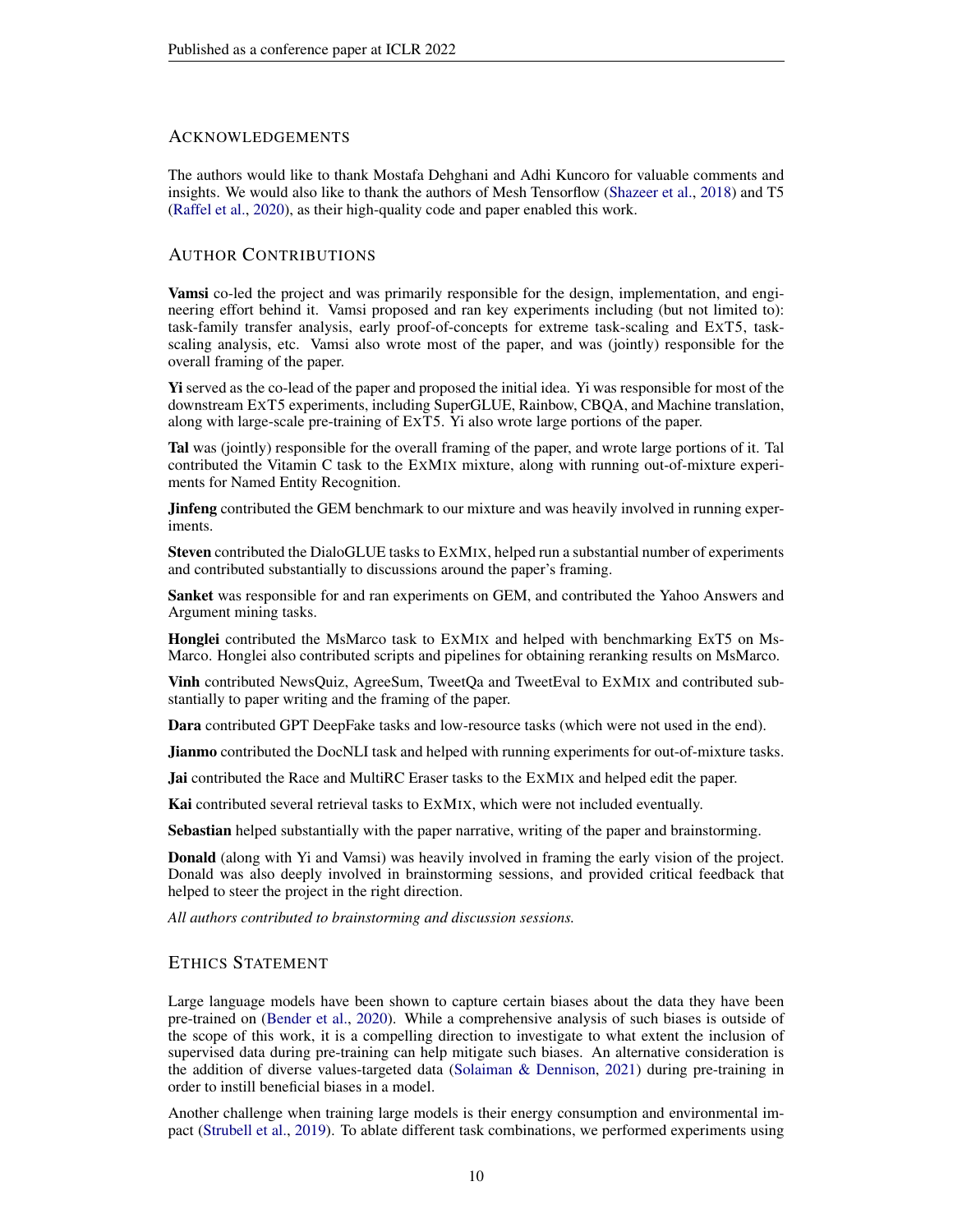the more computationally efficient fine-tuning setup. We have shown that EXMIX leads to more sample-efficient pre-training compared to standard self-supervision, which we hope will save compute in future experiments.

## REPRODUCABILITY STATEMENT

All of the modeling and training code used for EXT5 and its variants is already open-sourced as a part of the Mesh Tensorflow<sup>[1](#page-10-3)</sup> [\(Shazeer et al.,](#page-19-4) [2018\)](#page-19-4) and T5<sup>[2](#page-10-4)</sup> [\(Raffel et al.,](#page-18-2) [2020\)](#page-18-2) Libraries. Additionally, EXMIX is composed of datasets that are already publicly available.

#### **REFERENCES**

- <span id="page-10-7"></span>Amazon reviews dataset. [https://s3.amazonaws.com/amazon-reviews-pds/](https://s3.amazonaws.com/amazon-reviews-pds/readme.html) [readme.html](https://s3.amazonaws.com/amazon-reviews-pds/readme.html).
- <span id="page-10-0"></span>Armen Aghajanyan, Anchit Gupta, Akshat Shrivastava, Xilun Chen, Luke Zettlemoyer, and Sonal Gupta. Muppet: Massive multi-task representations with pre-finetuning, 2021.
- <span id="page-10-8"></span>Payal Bajaj, Daniel Campos, Nick Craswell, Li Deng, Jianfeng Gao, Xiaodong Liu, Rangan Majumder, Andrew McNamara, Bhaskar Mitra, Tri Nguyen, Mir Rosenberg, Xia Song, Alina Stoica, Saurabh Tiwary, and Tong Wang. Ms marco: A human generated machine reading comprehension dataset, 2018.
- <span id="page-10-10"></span>Francesco Barbieri, Jose Camacho-Collados, Francesco Ronzano, Luis Espinosa-Anke, Miguel Ballesteros, Valerio Basile, Viviana Patti, and Horacio Saggion. Semeval 2018 task 2: Multilingual emoji prediction. In *Proceedings of The 12th International Workshop on Semantic Evaluation*, pp. 24–33, 2018.
- <span id="page-10-5"></span>Francesco Barbieri, Jose Camacho-Collados, Luis Espinosa Anke, and Leonardo Neves. Tweet-Eval: Unified benchmark and comparative evaluation for tweet classification. In *Findings of the Association for Computational Linguistics: EMNLP 2020*, pp. 1644–1650, Online, 2020. Association for Computational Linguistics. doi: 10.18653/v1/2020.findings-emnlp.148. URL <https://aclanthology.org/2020.findings-emnlp.148>.
- <span id="page-10-11"></span>Valerio Basile, Cristina Bosco, Elisabetta Fersini, Debora Nozza, Viviana Patti, Francisco Manuel Rangel Pardo, Paolo Rosso, and Manuela Sanguinetti. SemEval-2019 task 5: Multilingual detection of hate speech against immigrants and women in Twitter. In *Proceedings of the 13th International Workshop on Semantic Evaluation*, pp. 54–63, Minneapolis, Minnesota, USA, 2019. Association for Computational Linguistics. doi: 10.18653/v1/S19-2007. URL [https:](https://www.aclweb.org/anthology/S19-2007) [//www.aclweb.org/anthology/S19-2007](https://www.aclweb.org/anthology/S19-2007).
- <span id="page-10-1"></span>Jonathan Baxter. A model of inductive bias learning. *Journal of artificial intelligence research*, 12: 149–198, 2000.
- <span id="page-10-2"></span>Emily Bender, Timnit Gebru, Angelina McMillan-Major, and Shmargaret Shmitchell. On the dangers of stochastic parrots: can language models be too big? In *Proceedings of the ACM/IEEE Joint Conference on Digital Libraries*, volume 1, pp. 271–278. Association for Computing Machinery, 2020. ISBN 9781450375856. doi: 10.1145/3442188.3445922.
- <span id="page-10-6"></span>Jonathan Berant, Andrew Chou, Roy Frostig, and Percy Liang. Semantic parsing on Freebase from question-answer pairs. In *Proceedings of the 2013 Conference on Empirical Methods in Natural Language Processing*, pp. 1533–1544, Seattle, Washington, USA, 2013. Association for Computational Linguistics. URL <https://aclanthology.org/D13-1160>.
- <span id="page-10-9"></span>Chandra Bhagavatula, Ronan Le Bras, Chaitanya Malaviya, Keisuke Sakaguchi, Ari Holtzman, Hannah Rashkin, Doug Downey, Wen tau Yih, and Yejin Choi. Abductive commonsense reasoning. In *International Conference on Learning Representations*, 2020. URL [https:](https://openreview.net/forum?id=Byg1v1HKDB) [//openreview.net/forum?id=Byg1v1HKDB](https://openreview.net/forum?id=Byg1v1HKDB).

<span id="page-10-3"></span><sup>1</sup><https://github.com/tensorflow/mesh>

<span id="page-10-4"></span><sup>2</sup><https://github.com/google-research/text-to-text-transfer-transformer>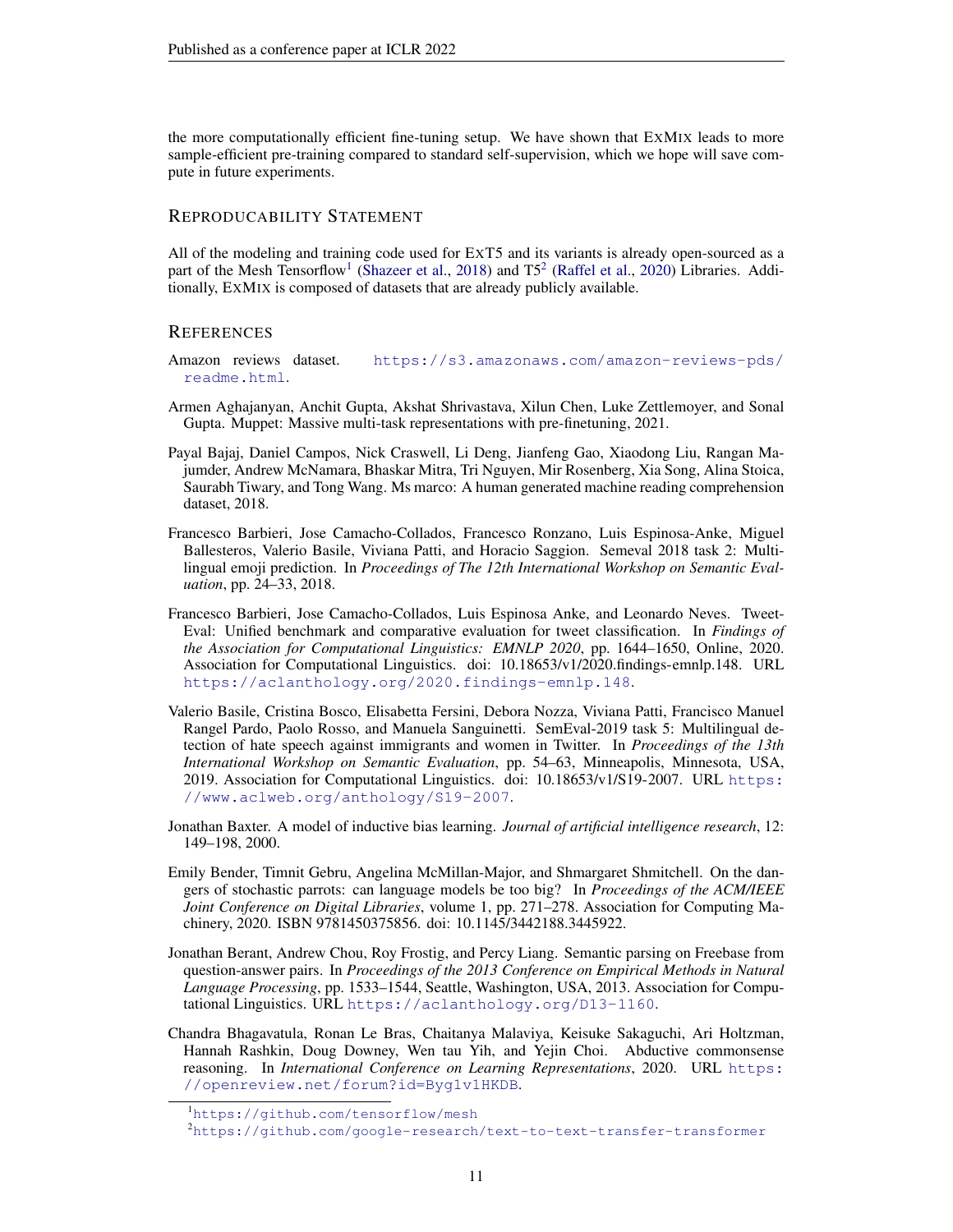- <span id="page-11-5"></span>Joachim Bingel and Anders Søgaard. Identifying beneficial task relations for multi-task learning in deep neural networks. In *Proceedings of the 15th Conference of the European Chapter of the Association for Computational Linguistics: Volume 2, Short Papers*, pp. 164–169, Valencia, Spain, April 2017. Association for Computational Linguistics. URL [https://aclanthology.](https://aclanthology.org/E17-2026) [org/E17-2026](https://aclanthology.org/E17-2026).
- <span id="page-11-8"></span>Yonatan Bisk, Rowan Zellers, Ronan Le Bras, Jianfeng Gao, and Yejin Choi. Piqa: Reasoning about physical commonsense in natural language. In *Thirty-Fourth AAAI Conference on Artificial Intelligence*, 2020.
- <span id="page-11-2"></span>Ondřej Bojar, Christian Buck, Christian Federmann, Barry Haddow, Philipp Koehn, Johannes Leveling, Christof Monz, Pavel Pecina, Matt Post, Herve Saint-Amand, Radu Soricut, Lucia Specia, and Aleš Tamchyna. Findings of the 2014 workshop on statistical machine translation. In *Proceedings of the Ninth Workshop on Statistical Machine Translation*, pp. 12–58, Baltimore, Maryland, USA, June 2014. Association for Computational Linguistics. doi: 10.3115/v1/W14-3302. URL <https://aclanthology.org/W14-3302>.
- <span id="page-11-3"></span>Ondřej Bojar, Rajen Chatterjee, Christian Federmann, Barry Haddow, Matthias Huck, Chris Hokamp, Philipp Koehn, Varvara Logacheva, Christof Monz, Matteo Negri, Matt Post, Carolina Scarton, Lucia Specia, and Marco Turchi. Findings of the 2015 workshop on statistical machine translation. In *Proceedings of the Tenth Workshop on Statistical Machine Translation*, pp. 1–46, Lisbon, Portugal, September 2015. Association for Computational Linguistics. doi: 10.18653/v1/W15-3001. URL <https://aclanthology.org/W15-3001>.
- <span id="page-11-4"></span>Ondřej Bojar, Rajen Chatterjee, Christian Federmann, Yvette Graham, Barry Haddow, Matthias Huck, Antonio Jimeno Yepes, Philipp Koehn, Varvara Logacheva, Christof Monz, Matteo Negri, Aurélie Névéol, Mariana Neves, Martin Popel, Matt Post, Raphael Rubino, Carolina Scarton, Lucia Specia, Marco Turchi, Karin Verspoor, and Marcos Zampieri. Findings of the 2016 conference on machine translation. In *Proceedings of the First Conference on Machine Translation: Volume 2, Shared Task Papers*, pp. 131–198, Berlin, Germany, August 2016. Association for Computational Linguistics. doi: 10.18653/v1/W16-2301. URL [https://aclanthology.org/](https://aclanthology.org/W16-2301) [W16-2301](https://aclanthology.org/W16-2301).
- <span id="page-11-7"></span>Daniel Borkan, Lucas Dixon, Jeffrey Sorensen, Nithum Thain, and Lucy Vasserman. Nuanced metrics for measuring unintended bias with real data for text classification. In *Companion Proceedings of The 2019 World Wide Web Conference*, WWW '19, pp. 491–500, New York, NY, USA, 2019. Association for Computing Machinery. ISBN 9781450366755. doi: 10.1145/3308560.3317593. URL <https://doi.org/10.1145/3308560.3317593>.
- <span id="page-11-6"></span>Tom B. Brown, Benjamin Mann, Nick Ryder, Melanie Subbiah, Jared Kaplan, Prafulla Dhariwal, Arvind Neelakantan, Pranav Shyam, Girish Sastry, Amanda Askell, Sandhini Agarwal, Ariel Herbert-Voss, Gretchen Krueger, Tom Henighan, Rewon Child, Aditya Ramesh, Daniel M. Ziegler, Jeffrey Wu, Clemens Winter, Christopher Hesse, Mark Chen, Eric Sigler, Mateusz Litwin, Scott Gray, Benjamin Chess, Jack Clark, Christopher Berner, Sam McCandlish, Alec Radford, Ilya Sutskever, and Dario Amodei. Language models are few-shot learners. In Hugo Larochelle, Marc'Aurelio Ranzato, Raia Hadsell, Maria-Florina Balcan, and Hsuan-Tien Lin (eds.), *Advances in Neural Information Processing Systems 33: Annual Conference on Neural Information Processing Systems 2020, NeurIPS 2020, December 6-12, 2020, virtual*, 2020. URL [https://proceedings.neurips.cc/paper/2020/hash/](https://proceedings.neurips.cc/paper/2020/hash/1457c0d6bfcb4967418bfb8ac142f64a-Abstract.html) [1457c0d6bfcb4967418bfb8ac142f64a-Abstract.html](https://proceedings.neurips.cc/paper/2020/hash/1457c0d6bfcb4967418bfb8ac142f64a-Abstract.html).
- <span id="page-11-0"></span>R. Caruana, D. L. Silver, J. Baxter, T. M. Mitchell, L. Y. Pratt, and S. Thrun. Learning to learn: knowledge consolidation and transfer in inductive systems, 1995.
- <span id="page-11-1"></span>Rich Caruana. Multitask learning. *Machine learning*, 28(1):41–75, 1997.
- <span id="page-11-10"></span>Iñigo Casanueva, Tadas Temčinas, Daniela Gerz, Matthew Henderson, and Ivan Vulić. Efficient intent detection with dual sentence encoders, 2020.
- <span id="page-11-9"></span>Thiago Castro Ferreira, Claire Gardent, Nikolai Ilinykh, Chris van der Lee, Simon Mille, Diego Moussallem, and Anastasia Shimorina. The 2020 bilingual, bi-directional webnlg+ shared task overview and evaluation results (webnlg+ 2020). In *Proceedings of the 3rd WebNLG Workshop*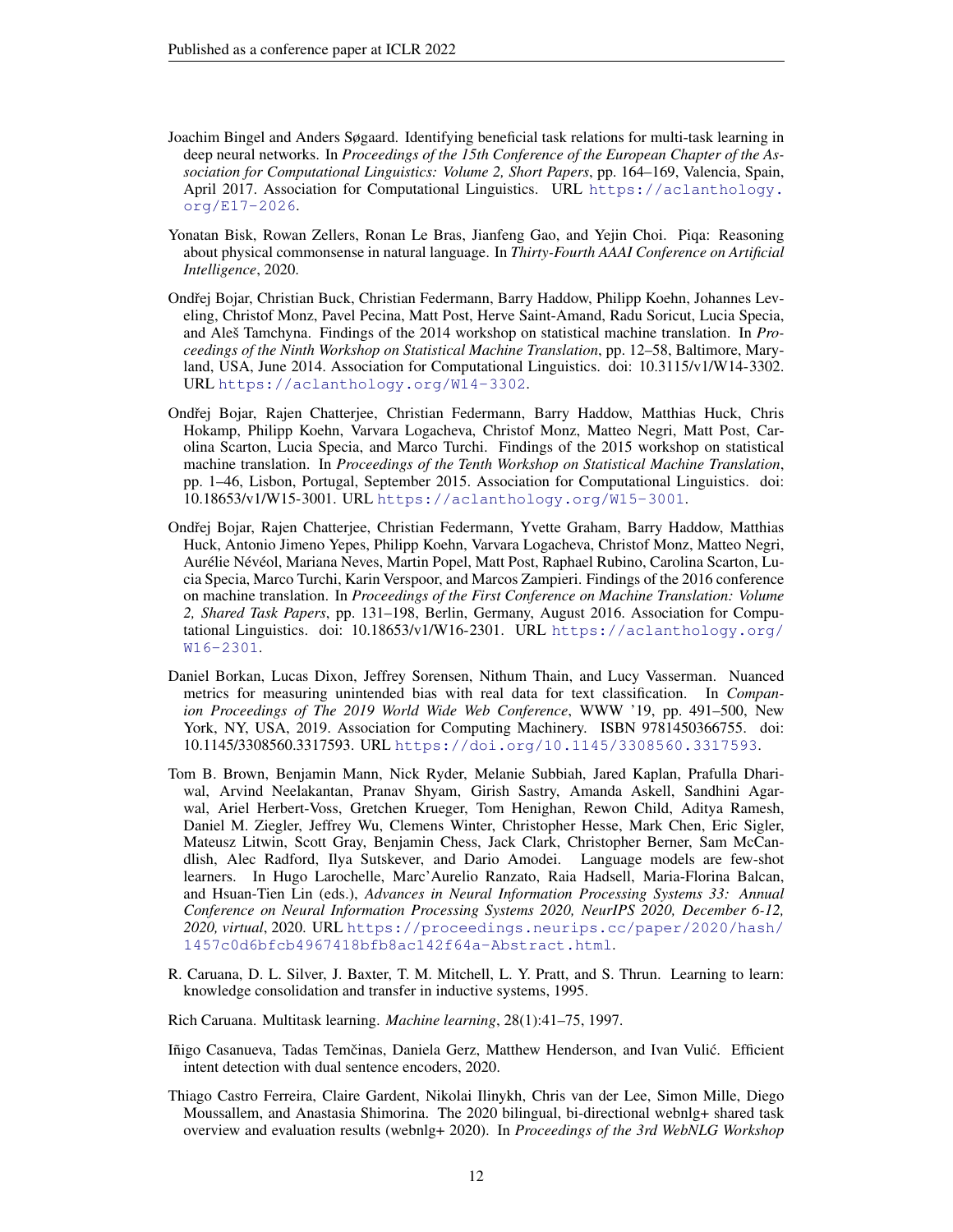*on Natural Language Generation from the Semantic Web (WebNLG+ 2020)*, pp. 55–76, Dublin, Ireland (Virtual), 2020. Association for Computational Linguistics.

- <span id="page-12-7"></span>Daniel Cer, Mona Diab, Eneko Agirre, Iñigo Lopez-Gazpio, and Lucia Specia. SemEval-2017 task 1: Semantic textual similarity multilingual and crosslingual focused evaluation. In *Proceedings of the 11th International Workshop on Semantic Evaluation (SemEval-2017)*, pp. 1–14, Vancouver, Canada, 2017. Association for Computational Linguistics. doi: 10.18653/v1/S17-2001. URL <https://aclanthology.org/S17-2001>.
- <span id="page-12-3"></span>Wei-Cheng Chang, Felix X Yu, Yin-Wen Chang, Yiming Yang, and Sanjiv Kumar. Pre-training tasks for embedding-based large-scale retrieval. *arXiv preprint arXiv:2002.03932*, 2020.
- <span id="page-12-5"></span>Eunsol Choi, He He, Mohit Iyyer, Mark Yatskar, Wen-tau Yih, Yejin Choi, Percy Liang, and Luke Zettlemoyer. QuAC: Question answering in context. In *Proceedings of the 2018 Conference on Empirical Methods in Natural Language Processing*, pp. 2174–2184, Brussels, Belgium, 2018. Association for Computational Linguistics. doi: 10.18653/v1/D18-1241. URL <https://aclanthology.org/D18-1241>.
- <span id="page-12-9"></span>Christopher Clark, Kenton Lee, Ming-Wei Chang, Tom Kwiatkowski, Michael Collins, and Kristina Toutanova. BoolQ: Exploring the surprising difficulty of natural yes/no questions. In *Proceedings of the 2019 Conference of the North American Chapter of the Association for Computational Linguistics: Human Language Technologies, Volume 1 (Long and Short Papers)*, pp. 2924–2936, Minneapolis, Minnesota, 2019. Association for Computational Linguistics. doi: 10.18653/v1/ N19-1300. URL <https://aclanthology.org/N19-1300>.
- <span id="page-12-1"></span>Peter Clark, Isaac Cowhey, Oren Etzioni, Tushar Khot, Ashish Sabharwal, Carissa Schoenick, and Oyvind Tafjord. Think you have solved question answering? try arc, the ai2 reasoning challenge. *ArXiv*, abs/1803.05457, 2018.
- <span id="page-12-2"></span>Ronan Collobert and Jason Weston. A unified architecture for natural language processing: Deep neural networks with multitask learning. In *Proceedings of the 25th International Conference on Machine Learning*, ICML '08, pp. 160–167, New York, NY, USA, 2008. Association for Computing Machinery. ISBN 9781605582054. doi: 10.1145/1390156.1390177. URL [https:](https://doi.org/10.1145/1390156.1390177) [//doi.org/10.1145/1390156.1390177](https://doi.org/10.1145/1390156.1390177).
- <span id="page-12-8"></span>Ido Dagan, Oren Glickman, and Bernardo Magnini. The pascal recognising textual entailment challenge. In Joaquin Quiñonero-Candela, Ido Dagan, Bernardo Magnini, and Florence d'Alché Buc (eds.), *Machine Learning Challenges. Evaluating Predictive Uncertainty, Visual Object Classification, and Recognising Tectual Entailment*, pp. 177–190, Berlin, Heidelberg, 2006. Springer Berlin Heidelberg. ISBN 978-3-540-33428-6.
- <span id="page-12-10"></span>Marie-Catherine De Marneffe, Mandy Simons, and Judith Tonhauser. The CommitmentBank: Investigating projection in naturally occurring discourse. 2019. To appear in proceedings of Sinn und Bedeutung 23. Data can be found at https://github.com/mcdm/CommitmentBank/.
- <span id="page-12-6"></span>Dorottya Demszky, Dana Movshovitz-Attias, Jeongwoo Ko, Alan Cowen, Gaurav Nemade, and Sujith Ravi. GoEmotions: A dataset of fine-grained emotions. In *Proceedings of the 58th Annual Meeting of the Association for Computational Linguistics*, pp. 4040–4054, Online, 2020. Association for Computational Linguistics. doi: 10.18653/v1/2020.acl-main.372. URL [https:](https://aclanthology.org/2020.acl-main.372) [//aclanthology.org/2020.acl-main.372](https://aclanthology.org/2020.acl-main.372).
- <span id="page-12-0"></span>Jacob Devlin, Ming-Wei Chang, Kenton Lee, and Kristina Toutanova. BERT: Pre-training of deep bidirectional transformers for language understanding. In *Proceedings of the 2019 Conference of the North American Chapter of the Association for Computational Linguistics: Human Language Technologies, Volume 1 (Long and Short Papers)*, pp. 4171–4186, Minneapolis, Minnesota, 2019. Association for Computational Linguistics. doi: 10.18653/v1/N19-1423. URL <https://aclanthology.org/N19-1423>.
- <span id="page-12-4"></span>Jay DeYoung, Sarthak Jain, Nazneen Fatema Rajani, Eric Lehman, Caiming Xiong, Richard Socher, and Byron C. Wallace. ERASER: A benchmark to evaluate rationalized NLP models. In *Proceedings of the 58th Annual Meeting of the Association for Computational Linguistics*, pp. 4443–4458, Online, 2020. Association for Computational Linguistics. doi: 10.18653/v1/2020.acl-main.408. URL <https://aclanthology.org/2020.acl-main.408>.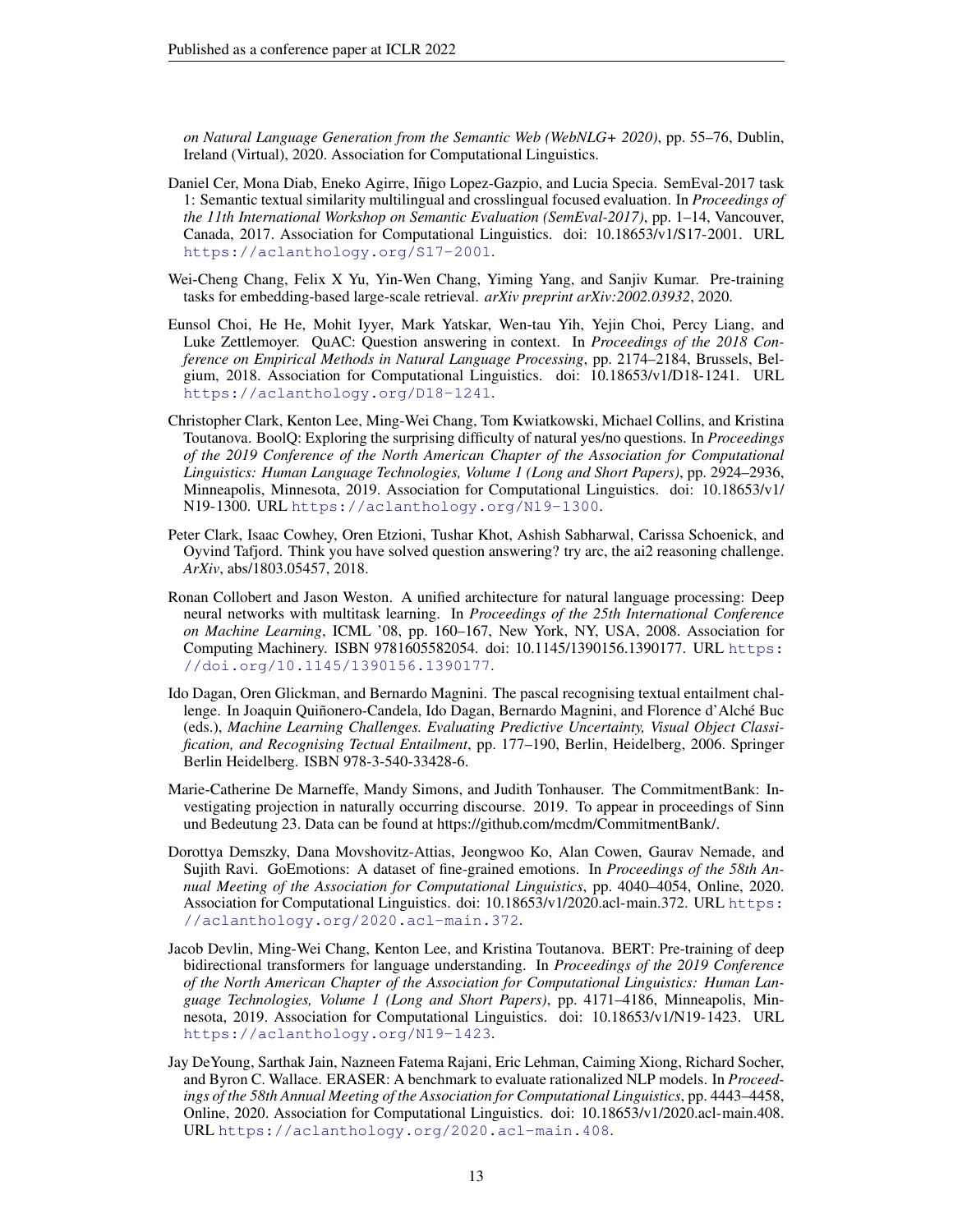- <span id="page-13-7"></span>Emily Dinan, Stephen Roller, Kurt Shuster, Angela Fan, Michael Auli, and Jason Weston. Wizard of Wikipedia: Knowledge-powered conversational agents. In *Proceedings of the International Conference on Learning Representations (ICLR)*, 2019.
- <span id="page-13-5"></span>William B. Dolan and Chris Brockett. Automatically constructing a corpus of sentential paraphrases. In *Proceedings of the Third International Workshop on Paraphrasing (IWP2005)*, 2005. URL <https://aclanthology.org/I05-5002>.
- <span id="page-13-4"></span>Dheeru Dua, Yizhong Wang, Pradeep Dasigi, Gabriel Stanovsky, Sameer Singh, and Matt Gardner. DROP: A reading comprehension benchmark requiring discrete reasoning over paragraphs. In *Proceedings of the 2019 Conference of the North American Chapter of the Association for Computational Linguistics: Human Language Technologies, Volume 1 (Long and Short Papers)*, pp. 2368–2378, Minneapolis, Minnesota, 2019. Association for Computational Linguistics. doi: 10.18653/v1/N19-1246. URL <https://aclanthology.org/N19-1246>.
- <span id="page-13-10"></span>Ondřej Dušek, David M Howcroft, and Verena Rieser. Semantic Noise Matters for Neural Natural Language Generation. In *Proceedings of the 12th International Conference on Natural Language Generation (INLG 2019)*, pp. 421–426, Tokyo, Japan, 2019. URL [https://www.aclweb.](https://www.aclweb.org/anthology/W19-8652/) [org/anthology/W19-8652/](https://www.aclweb.org/anthology/W19-8652/).
- <span id="page-13-2"></span>Alexander Fabbri, Irene Li, Tianwei She, Suyi Li, and Dragomir Radev. Multi-news: A largescale multi-document summarization dataset and abstractive hierarchical model. In *Proceedings of the 57th Annual Meeting of the Association for Computational Linguistics*, pp. 1074–1084, Florence, Italy, 2019. Association for Computational Linguistics. doi: 10.18653/v1/P19-1102. URL <https://aclanthology.org/P19-1102>.
- <span id="page-13-8"></span>Claire Cardie Faisal Ladhak, Esin Durmus and Kathleen McKeown. Wikilingua: A new benchmark dataset for multilingual abstractive summarization. In *Findings of EMNLP, 2020*, 2020.
- <span id="page-13-6"></span>Angela Fan, Yacine Jernite, Ethan Perez, David Grangier, Jason Weston, and Michael Auli. Eli5: Long form question answering, 2019.
- <span id="page-13-1"></span>Christopher Fifty, Ehsan Amid, Zhe Zhao, Tianhe Yu, Rohan Anil, and Chelsea Finn. Efficiently identifying task groupings for multi-task learning. *arXiv preprint arXiv:2109.04617*, 2021.
- <span id="page-13-9"></span>Claire Gardent, Anastasia Shimorina, Shashi Narayan, and Laura Perez-Beltrachini. Creating training corpora for nlg micro-planners. In *Proceedings of the 55th Annual Meeting of the Association for Computational Linguistics (Volume 1: Long Papers)*, pp. 179–188. Association for Computational Linguistics, 2017. doi: 10.18653/v1/P17-1017. URL [http://www.aclweb.org/](http://www.aclweb.org/anthology/P17-1017) [anthology/P17-1017](http://www.aclweb.org/anthology/P17-1017).
- <span id="page-13-0"></span>Sebastian Gehrmann, Tosin Adewumi, Karmanya Aggarwal, Pawan Sasanka Ammanamanchi, Anuoluwapo Aremu, Antoine Bosselut, Khyathi Raghavi Chandu, Miruna-Adriana Clinciu, Dipanjan Das, Kaustubh Dhole, Wanyu Du, Esin Durmus, Ondřej Dušek, Chris Chinenye Emezue, Varun Gangal, Cristina Garbacea, Tatsunori Hashimoto, Yufang Hou, Yacine Jernite, Harsh Jhamtani, Yangfeng Ji, Shailza Jolly, Mihir Kale, Dhruv Kumar, Faisal Ladhak, Aman Madaan, Mounica Maddela, Khyati Mahajan, Saad Mahamood, Bodhisattwa Prasad Majumder, Pedro Henrique Martins, Angelina McMillan-Major, Simon Mille, Emiel van Miltenburg, Moin Nadeem, Shashi Narayan, Vitaly Nikolaev, Andre Niyongabo Rubungo, Salomey Osei, Ankur Parikh, Laura Perez-Beltrachini, Niranjan Ramesh Rao, Vikas Raunak, Juan Diego Rodriguez, Sashank Santhanam, João Sedoc, Thibault Sellam, Samira Shaikh, Anastasia Shimorina, Marco Antonio Sobrevilla Cabezudo, Hendrik Strobelt, Nishant Subramani, Wei Xu, Diyi Yang, Akhila Yerukola, and Jiawei Zhou. The GEM benchmark: Natural language generation, its evaluation and metrics. In *Proceedings of the 1st Workshop on Natural Language Generation, Evaluation, and Metrics (GEM 2021)*, pp. 96–120, Online, 2021. Association for Computational Linguistics. doi: 10.18653/v1/2021.gem-1.10. URL [https://aclanthology.org/2021.](https://aclanthology.org/2021.gem-1.10) [gem-1.10](https://aclanthology.org/2021.gem-1.10).
- <span id="page-13-3"></span>Bogdan Gliwa, Iwona Mochol, Maciej Biesek, and Aleksander Wawer. SAMSum corpus: A humanannotated dialogue dataset for abstractive summarization. In *Proceedings of the 2nd Workshop on New Frontiers in Summarization*, pp. 70–79, Hong Kong, China, 2019. Association for Computational Linguistics. doi: 10.18653/v1/D19-5409. URL [https://aclanthology.org/](https://aclanthology.org/D19-5409) [D19-5409](https://aclanthology.org/D19-5409).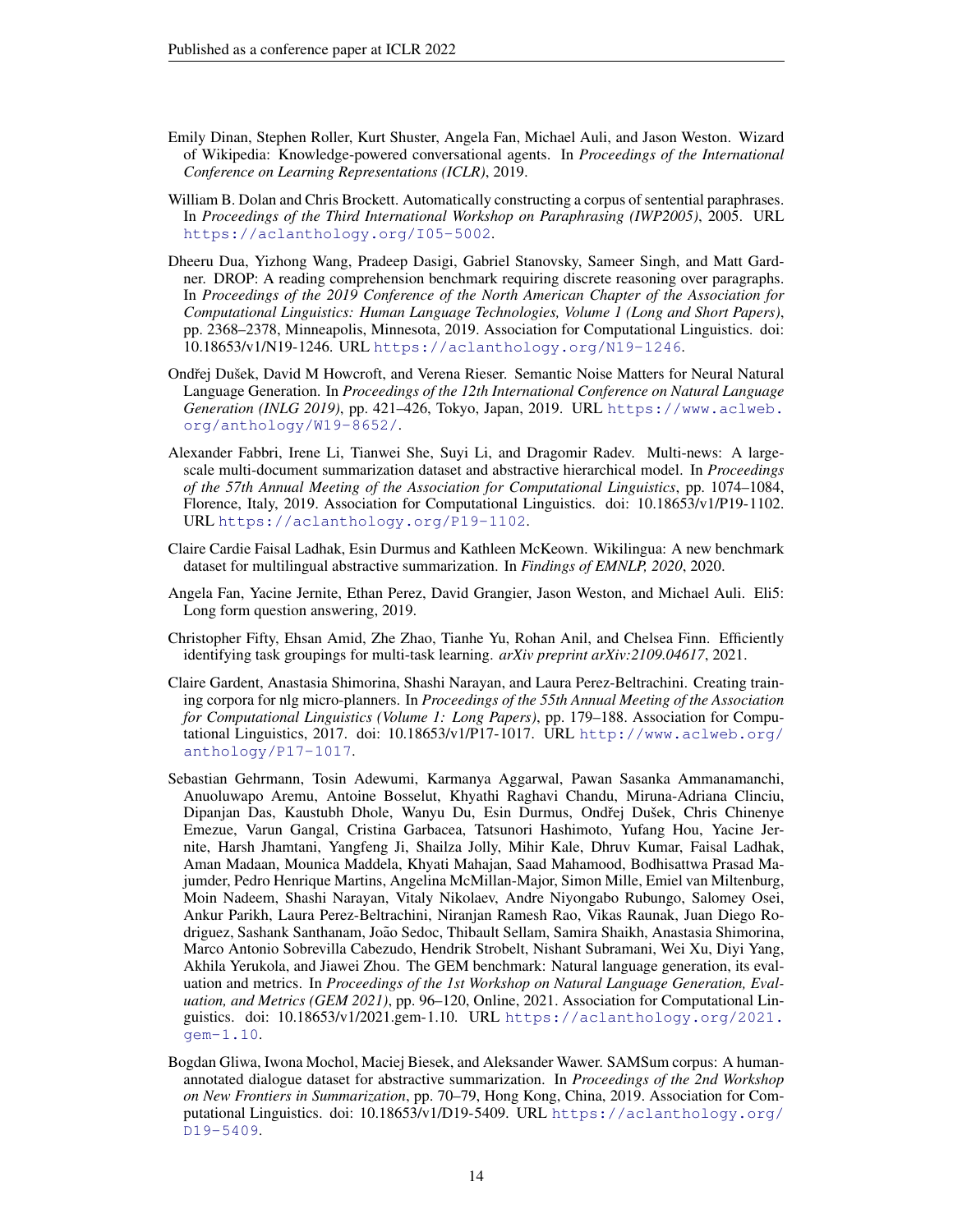- <span id="page-14-5"></span>Alec Go, Richa Bhayani, and Lei Huang. Twitter sentiment classification using distant supervision, 2009. URL <http://help.sentiment140.com/home>.
- <span id="page-14-2"></span>Han Guo, Ramakanth Pasunuru, and Mohit Bansal. AutoSeM: Automatic task selection and mixing in multi-task learning. In *Proceedings of the 2019 Conference of the North American Chapter of the Association for Computational Linguistics: Human Language Technologies, Volume 1 (Long and Short Papers)*, pp. 3520–3531, Minneapolis, Minnesota, June 2019. Association for Computational Linguistics. doi: 10.18653/v1/N19-1355. URL [https://aclanthology.org/](https://aclanthology.org/N19-1355) [N19-1355](https://aclanthology.org/N19-1355).
- <span id="page-14-7"></span>Jiaqi Guo, Qian Liu, Jian-Guang Lou, Zhenwen Li, Xueqing Liu, Tao Xie, and Ting Liu. Benchmarking meaning representations in neural semantic parsing. In *Proceedings of the 2020 Conference on Empirical Methods in Natural Language Processing (EMNLP)*, pp. 1520–1540, Online, 2020. Association for Computational Linguistics. doi: 10.18653/v1/2020.emnlp-main.118. URL <https://aclanthology.org/2020.emnlp-main.118>.
- <span id="page-14-10"></span>Zhaochen Guo and Denilson Barbosa. Robust entity linking via random walks. In *Proceedings of the 23rd ACM International Conference on Conference on Information and Knowledge Management, CIKM 2014, Shanghai, China, November 3-7, 2014*, pp. 499–508, 2014. doi: 10.1145/2661829. 2661887. URL <http://doi.acm.org/10.1145/2661829.2661887>.
- <span id="page-14-12"></span>Sonal Gupta, Rushin Shah, Mrinal Mohit, Anuj Kumar, and Mike Lewis. Semantic parsing for task oriented dialog using hierarchical representations, 2018.
- <span id="page-14-0"></span>Suchin Gururangan, Ana Marasovic, Swabha Swayamdipta, Kyle Lo, Iz Beltagy, Doug Downey, ´ and Noah A. Smith. Don't stop pretraining: Adapt language models to domains and tasks. In *Proceedings of the 58th Annual Meeting of the Association for Computational Linguistics*, pp. 8342–8360, Online, July 2020. Association for Computational Linguistics. doi: 10.18653/v1/ 2020.acl-main.740. URL <https://aclanthology.org/2020.acl-main.740>.

<span id="page-14-4"></span>David Ha, Andrew Dai, and Quoc V. Le. Hypernetworks, 2016.

- <span id="page-14-8"></span>Jonathan Herzig, Peter Shaw, Ming-Wei Chang, Kelvin Guu, Panupong Pasupat, and Yuan Zhang. Unlocking compositional generalization in pre-trained models using intermediate representations, 2021.
- <span id="page-14-6"></span>Eduard Hovy, Laurie Gerber, Ulf Hermjakob, Chin-Yew Lin, and Deepak Ravichandran. Toward semantics-based answer pinpointing. In *Proceedings of the First International Conference on Human Language Technology Research*, 2001. URL [https://aclanthology.org/](https://aclanthology.org/H01-1069) [H01-1069](https://aclanthology.org/H01-1069).
- <span id="page-14-3"></span>Junjie Hu, Sebastian Ruder, Aditya Siddhant, Graham Neubig, Orhan Firat, and Melvin Johnson. XTREME: A Massively Multilingual Multi-task Benchmark for Evaluating Cross-lingual Generalization. In *Proceedings of ICML 2020*, 2020.
- <span id="page-14-11"></span>Lifu Huang, Ronan Le Bras, Chandra Bhagavatula, and Yejin Choi. Cosmos QA: Machine reading comprehension with contextual commonsense reasoning. In *Proceedings of the 2019 Conference on Empirical Methods in Natural Language Processing and the 9th International Joint Conference on Natural Language Processing (EMNLP-IJCNLP)*, pp. 2391–2401, Hong Kong, China, November 2019. Association for Computational Linguistics. doi: 10.18653/v1/D19-1243. URL <https://aclanthology.org/D19-1243>.
- <span id="page-14-9"></span>Harsh Jhamtani, Varun Gangal, Eduard Hovy, and Eric Nyberg. Shakespearizing modern language using copy-enriched sequence to sequence models. In *Proceedings of the Workshop on Stylistic Variation*, pp. 10–19, Copenhagen, Denmark, 2017. Association for Computational Linguistics. doi: 10.18653/v1/W17-4902. URL <https://aclanthology.org/W17-4902>.
- <span id="page-14-1"></span>Robin Jia, Mike Lewis, and Luke Zettlemoyer. Question answering infused pre-training of generalpurpose contextualized representations, 2021.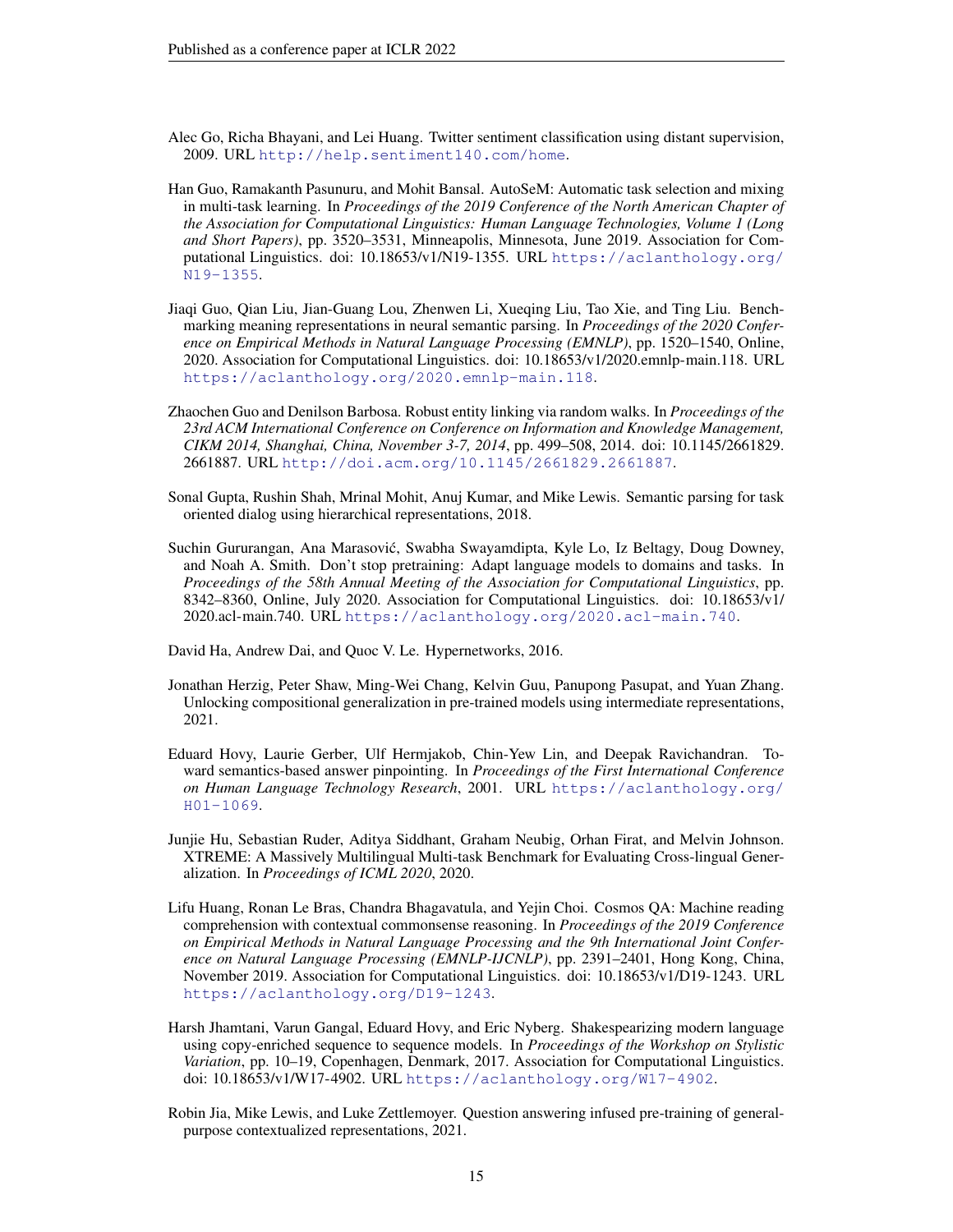- <span id="page-15-10"></span>Chao Jiang, Mounica Maddela, Wuwei Lan, Yang Zhong, and Wei Xu. Neural CRF model for sentence alignment in text simplification. In *Proceedings of the 58th Annual Meeting of the Association for Computational Linguistics*, pp. 7943–7960, Online, July 2020. Association for Computational Linguistics. doi: 10.18653/v1/2020.acl-main.709. URL [https://www.aclweb.](https://www.aclweb.org/anthology/2020.acl-main.709) [org/anthology/2020.acl-main.709](https://www.aclweb.org/anthology/2020.acl-main.709).
- <span id="page-15-9"></span>Mandar Joshi, Eunsol Choi, Daniel Weld, and Luke Zettlemoyer. TriviaQA: A large scale distantly supervised challenge dataset for reading comprehension. In *Proceedings of the 55th Annual Meeting of the Association for Computational Linguistics (Volume 1: Long Papers)*, pp. 1601–1611, Vancouver, Canada, July 2017. Association for Computational Linguistics. doi: 10.18653/v1/P17-1147. URL <https://aclanthology.org/P17-1147>.
- <span id="page-15-0"></span>Mandar Joshi, Danqi Chen, Yinhan Liu, Daniel S Weld, Luke Zettlemoyer, and Omer Levy. Spanbert: Improving pre-training by representing and predicting spans. *Transactions of the Association for Computational Linguistics*, 8:64–77, 2020.
- <span id="page-15-3"></span>Jared Kaplan, Sam McCandlish, Tom Henighan, Tom B Brown, Benjamin Chess, Rewon Child, Scott Gray, Alec Radford, Jeffrey Wu, and Dario Amodei. Scaling laws for neural language models. *arXiv preprint arXiv:2001.08361*, 2020.
- <span id="page-15-7"></span>Daniel Khashabi, Snigdha Chaturvedi, Michael Roth, Shyam Upadhyay, and Dan Roth. Looking beyond the surface: A challenge set for reading comprehension over multiple sentences. In *Proceedings of the 2018 Conference of the North American Chapter of the Association for Computational Linguistics: Human Language Technologies, Volume 1 (Long Papers)*, pp. 252–262, New Orleans, Louisiana, 2018. Association for Computational Linguistics. doi: 10.18653/v1/N18-1023. URL <https://aclanthology.org/N18-1023>.
- <span id="page-15-1"></span>Daniel Khashabi, Sewon Min, Tushar Khot, Ashish Sabharwal, Oyvind Tafjord, Peter Clark, and Hannaneh Hajishirzi. UNIFIEDQA: Crossing format boundaries with a single QA system. In *Findings of the Association for Computational Linguistics: EMNLP 2020*, pp. 1896–1907, Online, 2020. Association for Computational Linguistics. doi: 10.18653/v1/2020.findings-emnlp. 171. URL <https://aclanthology.org/2020.findings-emnlp.171>.
- <span id="page-15-6"></span>Najoung Kim and Tal Linzen. COGS: A compositional generalization challenge based on semantic interpretation. In *Proceedings of the 2020 Conference on Empirical Methods in Natural Language Processing (EMNLP)*, pp. 9087–9105, Online, 2020. Association for Computational Linguistics. doi: 10.18653/v1/2020.emnlp-main.731. URL [https://aclanthology.org/](https://aclanthology.org/2020.emnlp-main.731) [2020.emnlp-main.731](https://aclanthology.org/2020.emnlp-main.731).
- <span id="page-15-4"></span>Sneha Kudugunta, Ankur Bapna, Isaac Caswell, and Orhan Firat. Investigating multilingual NMT representations at scale. In *Proceedings of the 2019 Conference on Empirical Methods in Natural Language Processing and the 9th International Joint Conference on Natural Language Processing (EMNLP-IJCNLP)*, pp. 1565–1575, Hong Kong, China, 2019. Association for Computational Linguistics. doi: 10.18653/v1/D19-1167. URL [https://aclanthology.org/](https://aclanthology.org/D19-1167) [D19-1167](https://aclanthology.org/D19-1167).
- <span id="page-15-8"></span>Tom Kwiatkowski, Jennimaria Palomaki, Olivia Redfield, Michael Collins, Ankur Parikh, Chris Alberti, Danielle Epstein, Illia Polosukhin, Jacob Devlin, Kenton Lee, Kristina Toutanova, Llion Jones, Matthew Kelcey, Ming-Wei Chang, Andrew M. Dai, Jakob Uszkoreit, Quoc Le, and Slav Petrov. Natural Questions: A Benchmark for Question Answering Research. *Transactions of the Association for Computational Linguistics*, 7:453–466, 08 2019. ISSN 2307-387X. doi: 10.1162/tacl a 00276. URL [https://doi.org/10.1162/tacl\\_a\\_00276](https://doi.org/10.1162/tacl_a_00276).
- <span id="page-15-5"></span>Guokun Lai, Qizhe Xie, Hanxiao Liu, Yiming Yang, and Eduard Hovy. RACE: Large-scale ReAding comprehension dataset from examinations. In *Proceedings of the 2017 Conference on Empirical Methods in Natural Language Processing*, pp. 785–794, Copenhagen, Denmark, 2017. Association for Computational Linguistics. doi: 10.18653/v1/D17-1082. URL [https:](https://aclanthology.org/D17-1082) [//aclanthology.org/D17-1082](https://aclanthology.org/D17-1082).
- <span id="page-15-2"></span>Zhenzhong Lan, Mingda Chen, Sebastian Goodman, Kevin Gimpel, Piyush Sharma, and Radu Soricut. Albert: A lite bert for self-supervised learning of language representations. *arXiv preprint arXiv:1909.11942*, 2019.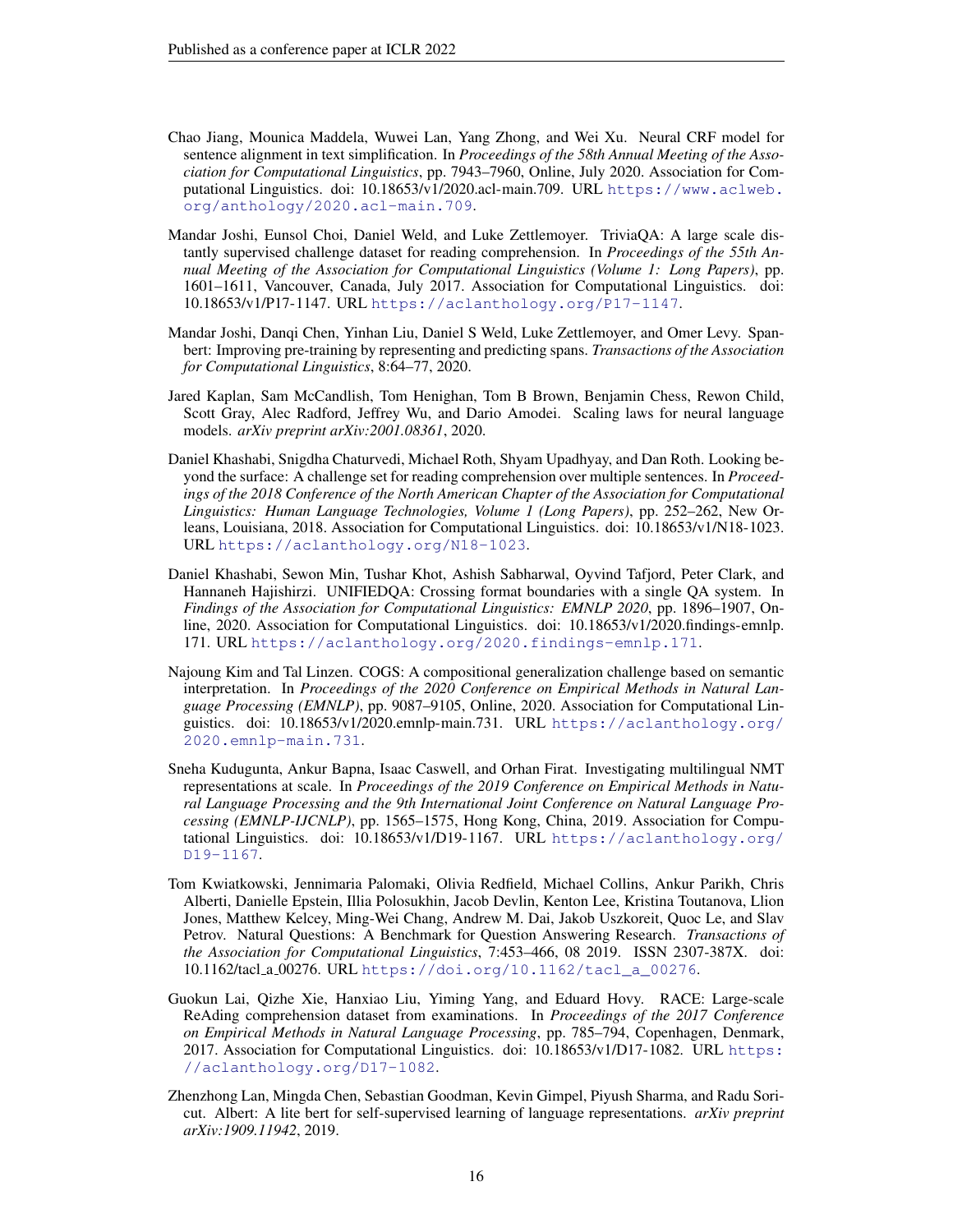- <span id="page-16-12"></span>Stefan Larson, Anish Mahendran, Joseph J. Peper, Christopher Clarke, Andrew Lee, Parker Hill, Jonathan K. Kummerfeld, Kevin Leach, Michael A. Laurenzano, Lingjia Tang, and Jason Mars. An evaluation dataset for intent classification and out-of-scope prediction. In *Proceedings of the 2019 Conference on Empirical Methods in Natural Language Processing and the 9th International Joint Conference on Natural Language Processing (EMNLP-IJCNLP)*, pp. 1311– 1316, Hong Kong, China, November 2019. Association for Computational Linguistics. doi: 10.18653/v1/D19-1131. URL <https://aclanthology.org/D19-1131>.
- <span id="page-16-6"></span>Adam D. Lelkes, Vinh Q. Tran, and Cong Yu. *Quiz-Style Question Generation for News Stories*, pp. 2501–2511. Association for Computing Machinery, New York, NY, USA, 2021. ISBN 9781450383127. URL <https://doi.org/10.1145/3442381.3449892>.
- <span id="page-16-9"></span>Hector J Levesque, Ernest Davis, and Leora Morgenstern. The Winograd schema challenge. In *AAAI Spring Symposium: Logical Formalizations of Commonsense Reasoning*, volume 46, pp. 47, 2011.
- <span id="page-16-5"></span>Mike Lewis, Yinhan Liu, Naman Goyal, Marjan Ghazvininejad, Abdelrahman Mohamed, Omer Levy, Ves Stoyanov, and Luke Zettlemoyer. Bart: Denoising sequence-to-sequence pretraining for natural language generation, translation, and comprehension. *arXiv preprint arXiv:1910.13461*, 2019.
- <span id="page-16-2"></span>Junlong Li, Zhuosheng Zhang, Hai Zhao, Xi Zhou, and Xiang Zhou. Task-specific objectives of pre-trained language models for dialogue adaptation, 2020.
- <span id="page-16-3"></span>Ya Li, Xinmei Tian, Tongliang Liu, and Dacheng Tao. On better exploring and exploiting task relationships in multitask learning: Joint model and feature learning. *IEEE Transactions on Neural Networks and Learning Systems*, 29(5):1975–1985, May 2018. ISSN 2162-2388. doi: 10.1109/ tnnls.2017.2690683. URL <http://dx.doi.org/10.1109/TNNLS.2017.2690683>.
- <span id="page-16-10"></span>Bill Yuchen Lin, Wangchunshu Zhou, Ming Shen, Pei Zhou, Chandra Bhagavatula, Yejin Choi, and Xiang Ren. CommonGen: A constrained text generation challenge for generative commonsense reasoning. In *Findings of the Association for Computational Linguistics: EMNLP 2020*, pp. 1823–1840, Online, November 2020. Association for Computational Linguistics. URL [https:](https://www.aclweb.org/anthology/2020.findings-emnlp.165) [//www.aclweb.org/anthology/2020.findings-emnlp.165](https://www.aclweb.org/anthology/2020.findings-emnlp.165).
- <span id="page-16-4"></span>Yu-Hsiang Lin, Chian-Yu Chen, Jean Lee, Zirui Li, Yuyan Zhang, Mengzhou Xia, Shruti Rijhwani, Junxian He, Zhisong Zhang, Xuezhe Ma, Antonios Anastasopoulos, Patrick Littell, and Graham Neubig. Choosing Transfer Languages for Cross-Lingual Learning. In *Proceedings of ACL 2019*, 2019. URL <http://arxiv.org/abs/1905.12688>.
- <span id="page-16-0"></span>Xiaodong Liu, Pengcheng He, Weizhu Chen, and Jianfeng Gao. Multi-task deep neural networks for natural language understanding. In *Proceedings of the 57th Annual Meeting of the Association for Computational Linguistics*, pp. 4487–4496, Florence, Italy, 2019a. Association for Computational Linguistics. doi: 10.18653/v1/P19-1441. URL [https://aclanthology.](https://aclanthology.org/P19-1441) [org/P19-1441](https://aclanthology.org/P19-1441).
- <span id="page-16-11"></span>Xingkun Liu, Arash Eshghi, Pawel Swietojanski, and Verena Rieser. Benchmarking natural language understanding services for building conversational agents, 2019b.
- <span id="page-16-1"></span>Nicholas Lourie, Ronan Le Bras, Chandra Bhagavatula, and Yejin Choi. Unicorn on rainbow: A universal commonsense reasoning model on a new multitask benchmark. *AAAI*, 2021.
- <span id="page-16-8"></span>Yiwei Lyu, Paul Pu Liang, Hai Pham, Eduard Hovy, Barnabás Póczos, Ruslan Salakhutdinov, and Louis-Philippe Morency. StylePTB: A compositional benchmark for fine-grained controllable text style transfer. In *Proceedings of the 2021 Conference of the North American Chapter of the Association for Computational Linguistics: Human Language Technologies*, pp. 2116–2138, Online, 2021. Association for Computational Linguistics. doi: 10.18653/v1/2021.naacl-main. 171. URL <https://aclanthology.org/2021.naacl-main.171>.
- <span id="page-16-7"></span>Andrew L. Maas, Raymond E. Daly, Peter T. Pham, Dan Huang, Andrew Y. Ng, and Christopher Potts. Learning word vectors for sentiment analysis. In *Proceedings of the 49th Annual Meeting of the Association for Computational Linguistics: Human Language Technologies*, pp. 142–150, Portland, Oregon, USA, 2011. Association for Computational Linguistics. URL [https://](https://aclanthology.org/P11-1015) [aclanthology.org/P11-1015](https://aclanthology.org/P11-1015).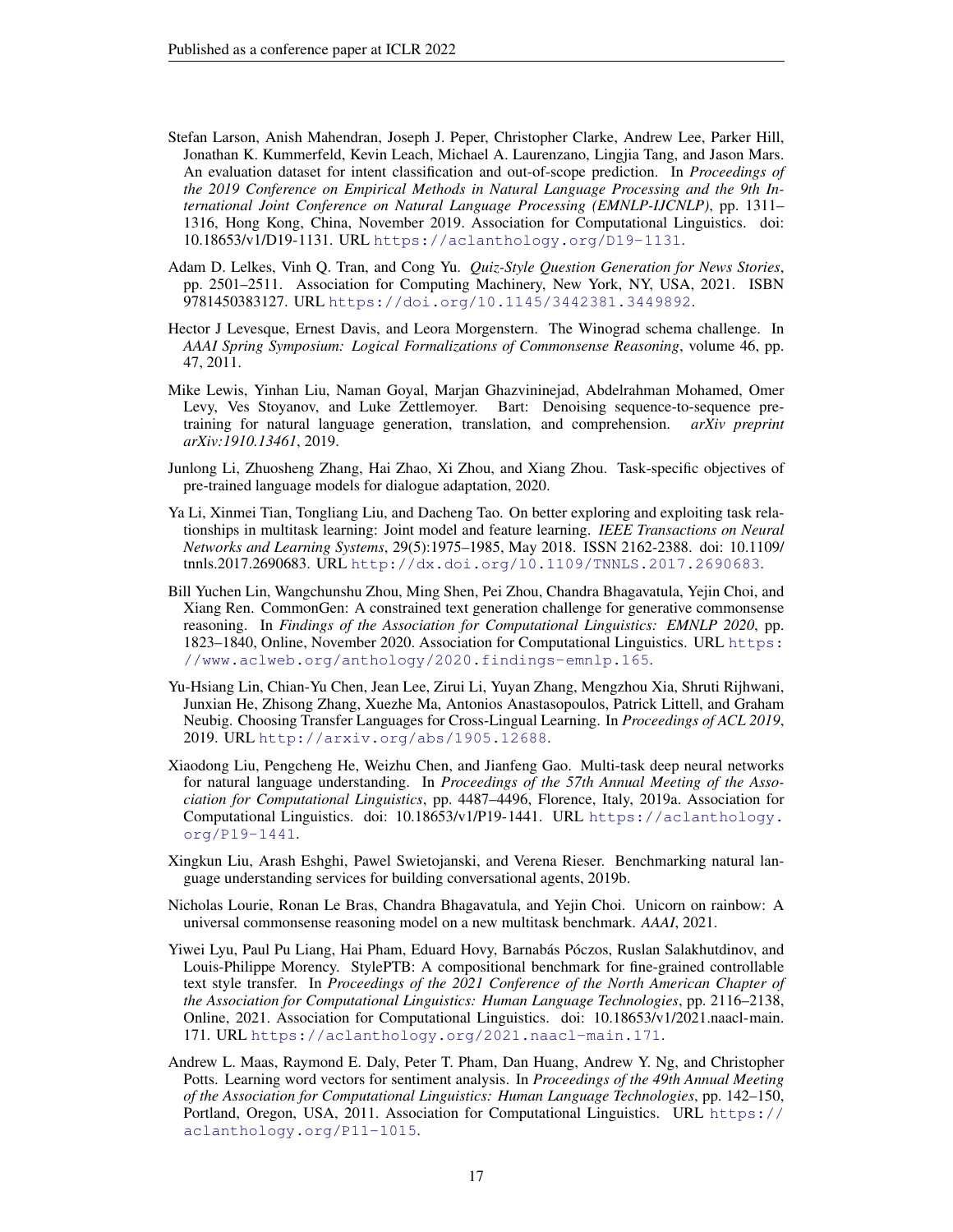- <span id="page-17-0"></span>Sam McCandlish, Jared Kaplan, Dario Amodei, and OpenAI Dota Team. An empirical model of large-batch training, 2018.
- <span id="page-17-3"></span>Bryan McCann, Nitish Shirish Keskar, Caiming Xiong, and Richard Socher. The natural language decathlon: Multitask learning as question answering, 2018.
- <span id="page-17-5"></span>Shikib Mehri, Mihail Eric, and Dilek Hakkani-Tur. Dialoglue: A natural language understanding benchmark for task-oriented dialogue, 2020.
- <span id="page-17-12"></span>Saif Mohammad, Svetlana Kiritchenko, Parinaz Sobhani, Xiaodan Zhu, and Colin Cherry. Semeval-2016 task 6: Detecting stance in tweets. In *Proceedings of the 10th International Workshop on Semantic Evaluation (SemEval-2016)*, pp. 31–41, 2016.
- <span id="page-17-11"></span>Saif Mohammad, Felipe Bravo-Marquez, Mohammad Salameh, and Svetlana Kiritchenko. Semeval-2018 task 1: Affect in tweets. In *Proceedings of the 12th international workshop on semantic evaluation*, pp. 1–17, 2018.
- <span id="page-17-6"></span>Shashi Narayan, Shay B. Cohen, and Mirella Lapata. Don't give me the details, just the summary! topic-aware convolutional neural networks for extreme summarization. In *Proceedings of the 2018 Conference on Empirical Methods in Natural Language Processing*, pp. 1797–1807, Brussels, Belgium, 2018. Association for Computational Linguistics. doi: 10.18653/v1/D18-1206. URL <https://aclanthology.org/D18-1206>.
- <span id="page-17-7"></span>Yixin Nie, Adina Williams, Emily Dinan, Mohit Bansal, Jason Weston, and Douwe Kiela. Adversarial NLI: A new benchmark for natural language understanding. In *Proceedings of the 58th Annual Meeting of the Association for Computational Linguistics*, pp. 4885–4901, Online, 2020. Association for Computational Linguistics. doi: 10.18653/v1/2020.acl-main.441. URL <https://aclanthology.org/2020.acl-main.441>.
- <span id="page-17-1"></span>Rodrigo Nogueira, Zhiying Jiang, Ronak Pradeep, and Jimmy Lin. Document ranking with a pretrained sequence-to-sequence model. In *Findings of the Association for Computational Linguistics: EMNLP 2020*, pp. 708–718, Online, 2020. Association for Computational Linguistics. doi: 10.18653/v1/2020.findings-emnlp.63. URL [https://aclanthology.org/2020.](https://aclanthology.org/2020.findings-emnlp.63) [findings-emnlp.63](https://aclanthology.org/2020.findings-emnlp.63).
- <span id="page-17-8"></span>Richard Yuanzhe Pang, Adam Lelkes, Vinh Tran, and Cong Yu. AgreeSum: Agreement-oriented multi-document summarization. In *Findings of the Association for Computational Linguistics: ACL-IJCNLP 2021*, pp. 3377–3391, Online, 2021. Association for Computational Linguistics. doi: 10.18653/v1/2021.findings-acl.299. URL [https://aclanthology.org/2021.](https://aclanthology.org/2021.findings-acl.299) [findings-acl.299](https://aclanthology.org/2021.findings-acl.299).
- <span id="page-17-10"></span>Ankur P Parikh, Xuezhi Wang, Sebastian Gehrmann, Manaal Faruqui, Bhuwan Dhingra, Diyi Yang, and Dipanjan Das. Totto: A controlled table-to-text generation dataset. *arXiv preprint arXiv:2004.14373*, 2020.
- <span id="page-17-4"></span>Fabio Petroni, Aleksandra Piktus, Angela Fan, Patrick Lewis, Majid Yazdani, Nicola De Cao, James Thorne, Yacine Jernite, Vladimir Karpukhin, Jean Maillard, Vassilis Plachouras, Tim Rocktäschel, and Sebastian Riedel. KILT: a benchmark for knowledge intensive language tasks. In *Proceedings of the 2021 Conference of the North American Chapter of the Association for Computational Linguistics: Human Language Technologies*, pp. 2523–2544, Online, 2021. Association for Computational Linguistics. doi: 10.18653/v1/2021.naacl-main.200. URL <https://aclanthology.org/2021.naacl-main.200>.
- <span id="page-17-2"></span>Jason Phang, Thibault Févry, and Samuel R. Bowman. Sentence encoders on stilts: Supplementary training on intermediate labeled-data tasks, 2019.
- <span id="page-17-9"></span>Mohammad Taher Pilehvar and Jose Camacho-Collados. WiC: the word-in-context dataset for evaluating context-sensitive meaning representations. In *Proceedings of the 2019 Conference of the North American Chapter of the Association for Computational Linguistics: Human Language Technologies, Volume 1 (Long and Short Papers)*, pp. 1267–1273, Minneapolis, Minnesota, 2019. Association for Computational Linguistics. doi: 10.18653/v1/N19-1128. URL <https://aclanthology.org/N19-1128>.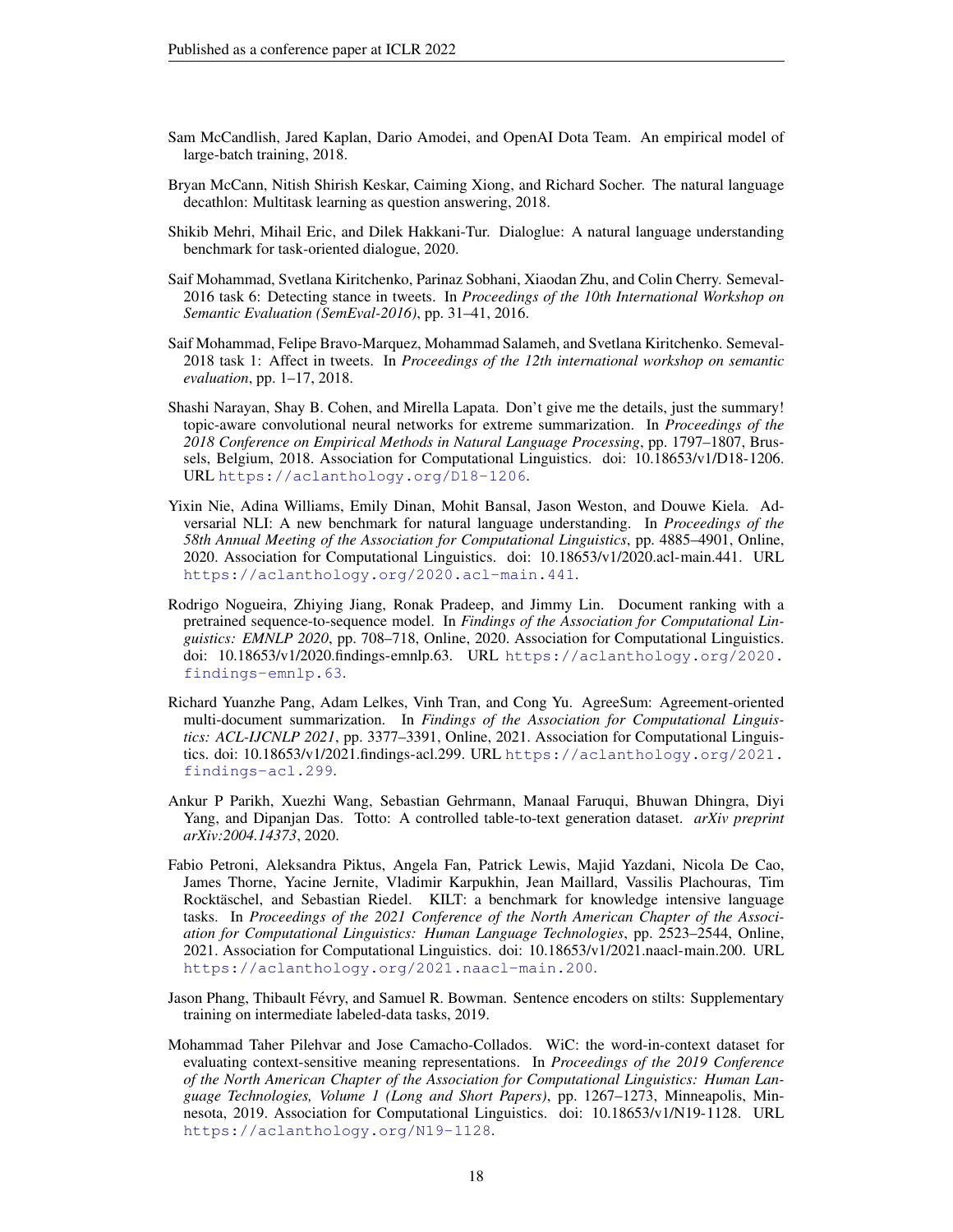- <span id="page-18-0"></span>Lorien Y Pratt, Jack Mostow, Candace A Kamm, Ace A Kamm, et al. Direct transfer of learned information among neural networks. In *Aaai*, volume 91, pp. 584–589, 1991.
- <span id="page-18-11"></span>Dragomir Radev, Rui Zhang, Amrit Rau, Abhinand Sivaprasad, Chiachun Hsieh, Nazneen Fatema Rajani, Xiangru Tang, Aadit Vyas, Neha Verma, Pranav Krishna, Yangxiaokang Liu, Nadia Irwanto, Jessica Pan, Faiaz Rahman, Ahmad Zaidi, Murori Mutuma, Yasin Tarabar, Ankit Gupta, Tao Yu, Yi Chern Tan, Xi Victoria Lin, Caiming Xiong, and Richard Socher. Dart: Open-domain structured data record to text generation. *arXiv preprint arXiv:2007.02871*, 2020.
- <span id="page-18-9"></span>Alec Radford, Jong Wook Kim, and Jeff Wu. Gpt-2 output dataset. [https://github.com/](https://github.com/openai/gpt-2-output-dataset) [openai/gpt-2-output-dataset](https://github.com/openai/gpt-2-output-dataset), 2019.
- <span id="page-18-2"></span>Colin Raffel, Noam Shazeer, Adam Roberts, Katherine Lee, Sharan Narang, Michael Matena, Yanqi Zhou, Wei Li, and Peter J. Liu. Exploring the limits of transfer learning with a unified text-totext transformer. *Journal of Machine Learning Research*, 21(140):1–67, 2020. URL [http:](http://jmlr.org/papers/v21/20-074.html) [//jmlr.org/papers/v21/20-074.html](http://jmlr.org/papers/v21/20-074.html).
- <span id="page-18-8"></span>Pranav Rajpurkar, Jian Zhang, Konstantin Lopyrev, and Percy Liang. SQuAD: 100,000+ questions for machine comprehension of text. In *Proceedings of the 2016 Conference on Empirical Methods in Natural Language Processing*, pp. 2383–2392, Austin, Texas, 2016. Association for Computational Linguistics. doi: 10.18653/v1/D16-1264. URL [https://aclanthology.](https://aclanthology.org/D16-1264) [org/D16-1264](https://aclanthology.org/D16-1264).
- <span id="page-18-5"></span>Ori Ram, Yuval Kirstain, Jonathan Berant, Amir Globerson, and Omer Levy. Few-shot question answering by pretraining span selection. In *Proceedings of the 59th Annual Meeting of the Association for Computational Linguistics and the 11th International Joint Conference on Natural Language Processing (Volume 1: Long Papers)*, pp. 3066–3079, Online, August 2021. Association for Computational Linguistics. doi: 10.18653/v1/2021.acl-long.239. URL <https://aclanthology.org/2021.acl-long.239>.
- <span id="page-18-12"></span>Abhinav Rastogi, Xiaoxue Zang, Srinivas Sunkara, Raghav Gupta, and Pranav Khaitan. Towards scalable multi-domain conversational agents: The schema-guided dialogue dataset, 2020.
- <span id="page-18-4"></span>Adam Roberts, Colin Raffel, and Noam Shazeer. How much knowledge can you pack into the parameters of a language model? In *Proceedings of the 2020 Conference on Empirical Methods in Natural Language Processing (EMNLP)*, pp. 5418–5426, Online, 2020. Association for Computational Linguistics. doi: 10.18653/v1/2020.emnlp-main.437. URL [https:](https://aclanthology.org/2020.emnlp-main.437) [//aclanthology.org/2020.emnlp-main.437](https://aclanthology.org/2020.emnlp-main.437).
- <span id="page-18-10"></span>Melissa Roemmele, Cosmin Adrian Bejan, and Andrew S. Gordon. Choice of plausible alternatives: An evaluation of commonsense causal reasoning. In *2011 AAAI Spring Symposium Series*, 2011.
- <span id="page-18-3"></span>Michael T. Rosenstein, Zvika Marx, Leslie Pack Kaelbling, and Thomas G. Dietterich. To transfer or not to transfer. In *In NIPS'05 Workshop, Inductive Transfer: 10 Years Later*, 2005.
- <span id="page-18-13"></span>Sara Rosenthal, Noura Farra, and Preslav Nakov. Semeval-2017 task 4: Sentiment analysis in twitter. In *Proceedings of the 11th international workshop on semantic evaluation (SemEval-2017)*, pp. 502–518, 2017.
- <span id="page-18-6"></span>Sebastian Ruder and Barbara Plank. Learning to select data for transfer learning with Bayesian optimization. In *Proceedings of the 2017 Conference on Empirical Methods in Natural Language Processing*, pp. 372–382, Copenhagen, Denmark, September 2017. Association for Computational Linguistics. doi: 10.18653/v1/D17-1038. URL [https://aclanthology.org/](https://aclanthology.org/D17-1038) [D17-1038](https://aclanthology.org/D17-1038).
- <span id="page-18-1"></span>Sebastian Ruder, Matthew E Peters, Swabha Swayamdipta, and Thomas Wolf. Transfer learning in natural language processing. In *Proceedings of the 2019 Conference of the North American Chapter of the Association for Computational Linguistics: Tutorials*, pp. 15–18, 2019.
- <span id="page-18-7"></span>Alexander M. Rush, Sumit Chopra, and Jason Weston. A neural attention model for abstractive sentence summarization. In *Proceedings of the 2015 Conference on Empirical Methods in Natural Language Processing*, pp. 379–389, Lisbon, Portugal, 2015. Association for Computational Linguistics. doi: 10.18653/v1/D15-1044. URL <https://aclanthology.org/D15-1044>.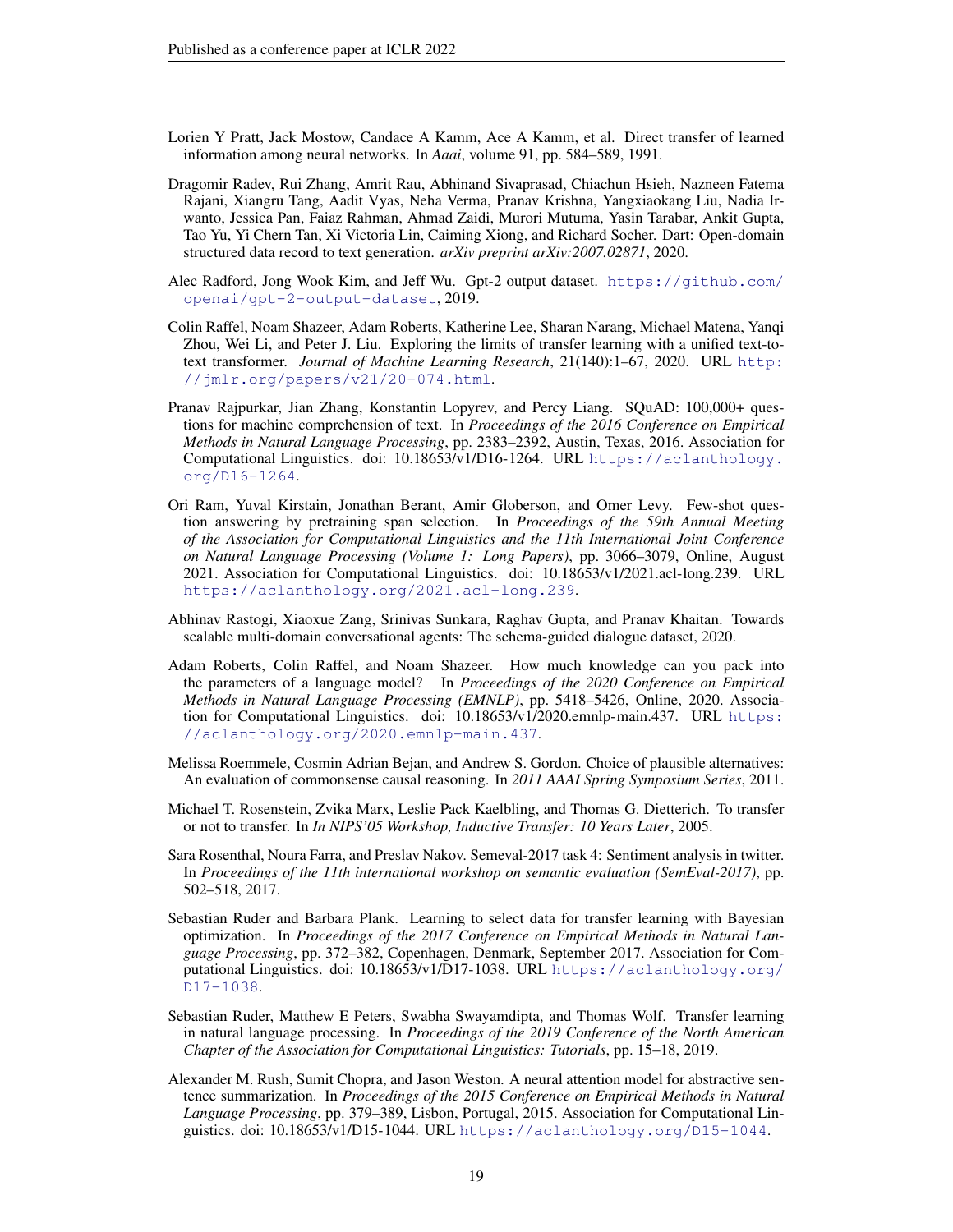- <span id="page-19-11"></span>Keisuke Sakaguchi, Ronan Le Bras, Chandra Bhagavatula, and Yejin Choi. Winogrande: An adversarial winograd schema challenge at scale. *ArXiv*, abs/1907.10641, 2020.
- <span id="page-19-13"></span>Keisuke Sakaguchi, Ronan Le Bras, Chandra Bhagavatula, and Yejin Choi. Winogrande: An adversarial winograd schema challenge at scale. *Commun. ACM*, 64(9):99–106, August 2021. ISSN 0001-0782. doi: 10.1145/3474381. URL <https://doi.org/10.1145/3474381>.
- <span id="page-19-1"></span>Victor Sanh, Thomas Wolf, and Sebastian Ruder. A Hierarchical Multi-task Approach for Learning Embeddings from Semantic Tasks. In *Proceedings of AAAI 2019*, 2019.
- <span id="page-19-12"></span>Maarten Sap, Hannah Rashkin, Derek Chen, Ronan Le Bras, and Yejin Choi. Social IQa: Commonsense reasoning about social interactions. In *Proceedings of the 2019 Conference on Empirical Methods in Natural Language Processing and the 9th International Joint Conference on Natural Language Processing (EMNLP-IJCNLP)*, pp. 4463–4473, Hong Kong, China, November 2019. Association for Computational Linguistics. doi: 10.18653/v1/D19-1454. URL <https://aclanthology.org/D19-1454>.
- <span id="page-19-0"></span>J. H. Schmidhuber. Evolutionary principles in self-referential learning, or on learning how to learn: the meta-meta-... hook. 1987.
- <span id="page-19-8"></span>Tal Schuster, Adam Fisch, and Regina Barzilay. Get your vitamin C! robust fact verification with contrastive evidence. In *Proceedings of the 2021 Conference of the North American Chapter of the Association for Computational Linguistics: Human Language Technologies*, pp. 624–643, Online, 2021. Association for Computational Linguistics. doi: 10.18653/v1/2021.naacl-main.52. URL <https://aclanthology.org/2021.naacl-main.52>.
- <span id="page-19-7"></span>Abigail See, Peter J. Liu, and Christopher D. Manning. Get to the point: Summarization with pointer-generator networks. In *Proceedings of the 55th Annual Meeting of the Association for Computational Linguistics (Volume 1: Long Papers)*, pp. 1073–1083, Vancouver, Canada, 2017. Association for Computational Linguistics. doi: 10.18653/v1/P17-1099. URL [https:](https://aclanthology.org/P17-1099) [//aclanthology.org/P17-1099](https://aclanthology.org/P17-1099).

<span id="page-19-3"></span>Noam Shazeer. Glu variants improve transformer, 2020.

- <span id="page-19-4"></span>Noam Shazeer, Youlong Cheng, Niki Parmar, Dustin Tran, Ashish Vaswani, Penporn Koanantakool, Peter Hawkins, HyoukJoong Lee, Mingsheng Hong, Cliff Young, Ryan Sepassi, and Blake A. Hechtman. Mesh-tensorflow: Deep learning for supercomputers. In Samy Bengio, Hanna M. Wallach, Hugo Larochelle, Kristen Grauman, Nicolo Cesa-Bianchi, and Roman Gar- ` nett (eds.), *Advances in Neural Information Processing Systems 31: Annual Conference on Neural Information Processing Systems 2018, NeurIPS 2018, December 3-8, 2018, Montreal, Canada ´* , pp. 10435–10444, 2018. URL [https://proceedings.neurips.cc/paper/2018/](https://proceedings.neurips.cc/paper/2018/hash/3a37abdeefe1dab1b30f7c5c7e581b93-Abstract.html) [hash/3a37abdeefe1dab1b30f7c5c7e581b93-Abstract.html](https://proceedings.neurips.cc/paper/2018/hash/3a37abdeefe1dab1b30f7c5c7e581b93-Abstract.html).
- <span id="page-19-2"></span>Samuel L. Smith, Pieter-Jan Kindermans, Chris Ying, and Quoc V. Le. Don't decay the learning rate, increase the batch size. In *6th International Conference on Learning Representations, ICLR 2018, Vancouver, BC, Canada, April 30 - May 3, 2018, Conference Track Proceedings*. OpenReview.net, 2018. URL <https://openreview.net/forum?id=B1Yy1BxCZ>.
- <span id="page-19-10"></span>Richard Socher, Alex Perelygin, Jean Wu, Jason Chuang, Christopher D. Manning, Andrew Ng, and Christopher Potts. Recursive deep models for semantic compositionality over a sentiment treebank. In *Proceedings of the 2013 Conference on Empirical Methods in Natural Language Processing*, pp. 1631–1642, Seattle, Washington, USA, 2013. Association for Computational Linguistics. URL <https://aclanthology.org/D13-1170>.
- <span id="page-19-5"></span>Irene Solaiman and Christy Dennison. Process for adapting language models to society (palms) with values-targeted datasets. *arXiv preprint arXiv:2106.10328*, 2021.
- <span id="page-19-9"></span>Christian Stab, Tristan Miller, Pranav Rai, Benjamin Schiller, and Iryna Gurevych. Ukp sentential argument mining corpus, 2018. URL [https://tudatalib.ulb.tu-darmstadt.de/](https://tudatalib.ulb.tu-darmstadt.de/handle/tudatalib/2345) [handle/tudatalib/2345](https://tudatalib.ulb.tu-darmstadt.de/handle/tudatalib/2345).
- <span id="page-19-6"></span>Emma Strubell, Ananya Ganesh, and Andrew McCallum. Energy and policy considerations for deep learning in nlp. *arXiv preprint arXiv:1906.02243*, 2019.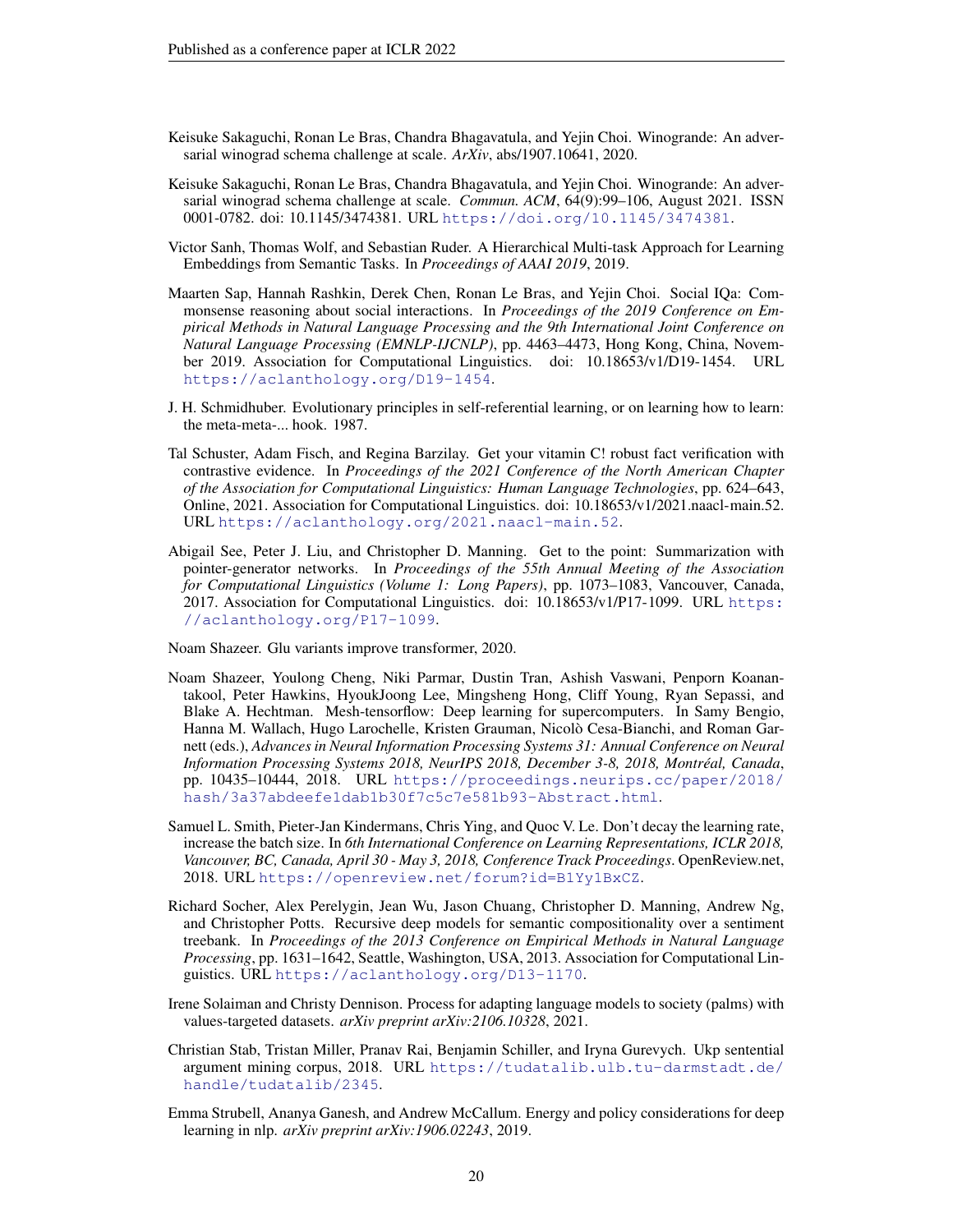- <span id="page-20-4"></span>Jimin Sun, Hwijeen Ahn, Chan Young Park, Yulia Tsvetkov, and David R. Mortensen. Ranking Transfer Languages with Pragmatically-Motivated Features for Multilingual Sentiment Analysis. In *Proceedings of EACL 2021*, 2021.
- <span id="page-20-5"></span>Yi Tay, Mostafa Dehghani, Jinfeng Rao, William Fedus, Samira Abnar, Hyung Won Chung, Sharan Narang, Dani Yogatama, Ashish Vaswani, and Donald Metzler. Scale efficiently: Insights from pre-training and fine-tuning transformers. *arXiv preprint arXiv:2109.10686*, 2021a.
- <span id="page-20-7"></span>Yi Tay, Zhe Zhao, Dara Bahri, Donald Metzler, and Da-Cheng Juan. Hypergrid transformers: Towards a single model for multiple tasks. In *International Conference on Learning Representations*, 2021b. URL <https://openreview.net/forum?id=hiq1rHO8pNT>.
- <span id="page-20-9"></span>James Thorne, Andreas Vlachos, Oana Cocarascu, Christos Christodoulopoulos, and Arpit Mittal. The FEVER2.0 shared task. In *Proceedings of the Second Workshop on Fact Extraction and VERification (FEVER)*, 2018.
- <span id="page-20-3"></span>Erik F. Tjong Kim Sang and Fien De Meulder. Introduction to the conll-2003 shared task: Languageindependent named entity recognition. In *Proceedings of the Seventh Conference on Natural Language Learning at HLT-NAACL 2003 - Volume 4*, CONLL '03, pp. 142–147, USA, 2003. Association for Computational Linguistics. doi: 10.3115/1119176.1119195. URL [https://](https://doi.org/10.3115/1119176.1119195) [doi.org/10.3115/1119176.1119195](https://doi.org/10.3115/1119176.1119195).
- <span id="page-20-10"></span>Cynthia Van Hee, Els Lefever, and Veronique Hoste. Semeval-2018 task 3: Irony detection in ´ english tweets. In *Proceedings of The 12th International Workshop on Semantic Evaluation*, pp. 39–50, 2018.
- <span id="page-20-2"></span>Ashish Vaswani, Noam Shazeer, Niki Parmar, Jakob Uszkoreit, Llion Jones, Aidan N. Gomez, Lukasz Kaiser, and Illia Polosukhin. Attention is all you need. In Isabelle Guyon, Ulrike von Luxburg, Samy Bengio, Hanna M. Wallach, Rob Fergus, S. V. N. Vishwanathan, and Roman Garnett (eds.), *Advances in Neural Information Processing Systems 30: Annual Conference on Neural Information Processing Systems 2017, December 4-9, 2017, Long Beach, CA, USA*, pp. 5998–6008, 2017. URL [https://proceedings.neurips.cc/paper/2017/hash/](https://proceedings.neurips.cc/paper/2017/hash/3f5ee243547dee91fbd053c1c4a845aa-Abstract.html) [3f5ee243547dee91fbd053c1c4a845aa-Abstract.html](https://proceedings.neurips.cc/paper/2017/hash/3f5ee243547dee91fbd053c1c4a845aa-Abstract.html).
- <span id="page-20-0"></span>Tu Vu, Tong Wang, Tsendsuren Munkhdalai, Alessandro Sordoni, Adam Trischler, Andrew Mattarella-Micke, Subhransu Maji, and Mohit Iyyer. Exploring and predicting transferability across NLP tasks. In *Proceedings of the 2020 Conference on Empirical Methods in Natural Language Processing (EMNLP)*, pp. 7882–7926, Online, 2020. Association for Computational Linguistics. doi: 10.18653/v1/2020.emnlp-main.635. URL [https://aclanthology.org/](https://aclanthology.org/2020.emnlp-main.635) [2020.emnlp-main.635](https://aclanthology.org/2020.emnlp-main.635).
- <span id="page-20-1"></span>Alex Wang, Yada Pruksachatkun, Nikita Nangia, Amanpreet Singh, Julian Michael, Felix Hill, Omer Levy, and Samuel R. Bowman. Superglue: A stickier benchmark for general-purpose language understanding systems. In Hanna M. Wallach, Hugo Larochelle, Alina Beygelzimer, Florence d'Alché-Buc, Emily B. Fox, and Roman Garnett (eds.), *Advances in Neural Information Processing Systems 32: Annual Conference on Neural Information Processing Systems 2019, NeurIPS 2019, December 8-14, 2019, Vancouver, BC, Canada*, pp. 3261–3275, 2019a. URL [https://proceedings.neurips.cc/paper/2019/hash/](https://proceedings.neurips.cc/paper/2019/hash/4496bf24afe7fab6f046bf4923da8de6-Abstract.html) [4496bf24afe7fab6f046bf4923da8de6-Abstract.html](https://proceedings.neurips.cc/paper/2019/hash/4496bf24afe7fab6f046bf4923da8de6-Abstract.html).
- <span id="page-20-8"></span>Alex Wang, Amanpreet Singh, Julian Michael, Felix Hill, Omer Levy, and Samuel R. Bowman. GLUE: A multi-task benchmark and analysis platform for natural language understanding. In *7th International Conference on Learning Representations, ICLR 2019, New Orleans, LA, USA, May 6-9, 2019*. OpenReview.net, 2019b. URL [https://openreview.net/forum?id=](https://openreview.net/forum?id=rJ4km2R5t7) [rJ4km2R5t7](https://openreview.net/forum?id=rJ4km2R5t7).
- <span id="page-20-6"></span>Zirui Wang, Yulia Tsvetkov, Orhan Firat, and Yuan Cao. Gradient vaccine: Investigating and improving multi-task optimization in massively multilingual models. In *International Conference on Learning Representations*, 2021. URL [https://openreview.net/forum?id=](https://openreview.net/forum?id=F1vEjWK-lH_) [F1vEjWK-lH\\_](https://openreview.net/forum?id=F1vEjWK-lH_).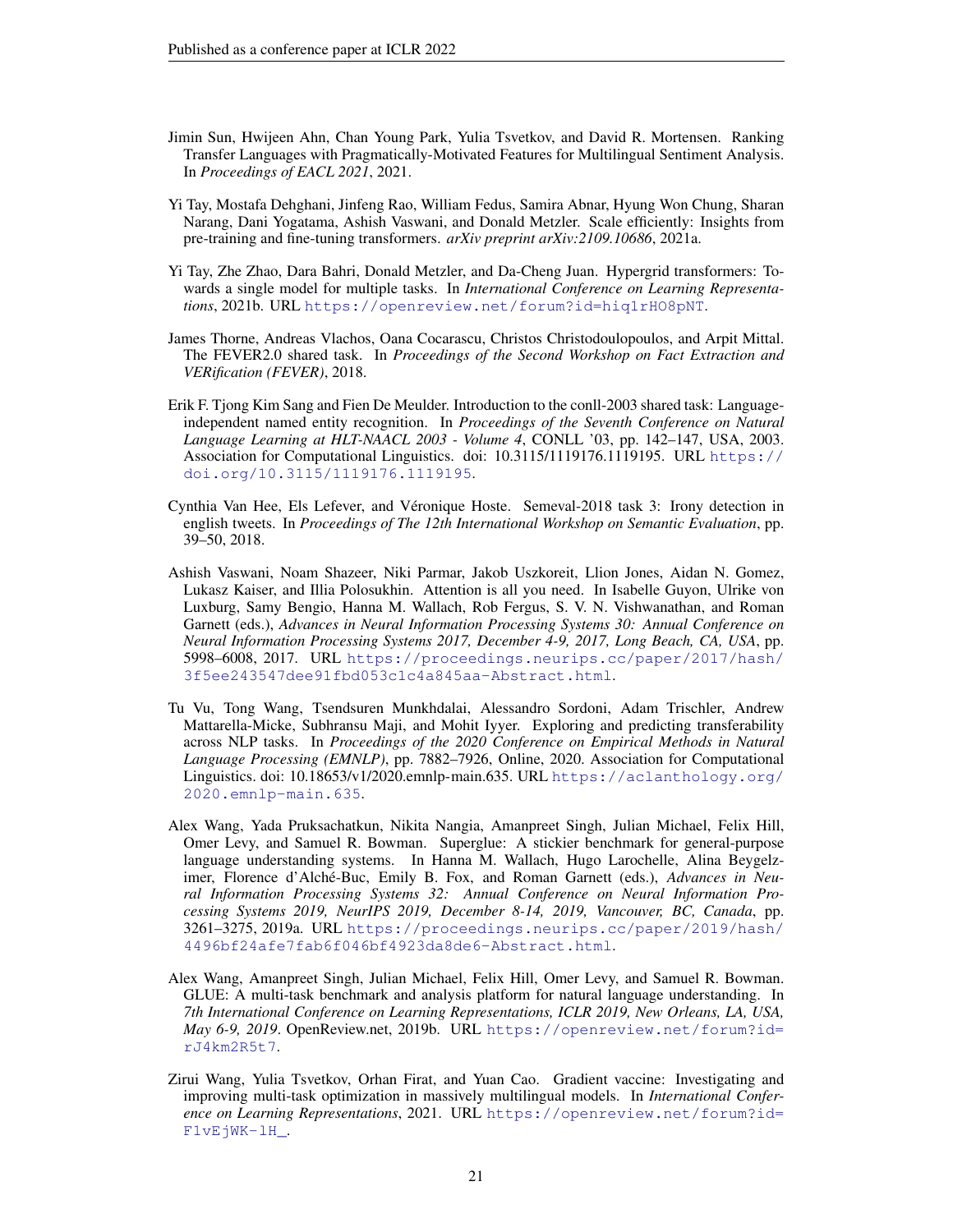- <span id="page-21-6"></span>Alex Warstadt, Amanpreet Singh, and Samuel R. Bowman. Neural network acceptability judgments. *Transactions of the Association for Computational Linguistics*, 7:625–641, 2019. doi: 10.1162/ tacl a 00290. URL <https://aclanthology.org/Q19-1040>.
- <span id="page-21-1"></span>Jason Wei, Maarten Bosma, Vincent Y. Zhao, Kelvin Guu, Adams Wei Yu, Brian Lester, Nan Du, Andrew M. Dai, and Quoc V. Le. Finetuned language models are zero-shot learners, 2021.
- <span id="page-21-7"></span>Adina Williams, Nikita Nangia, and Samuel Bowman. A broad-coverage challenge corpus for sentence understanding through inference. In *Proceedings of the 2018 Conference of the North American Chapter of the Association for Computational Linguistics: Human Language Technologies, Volume 1 (Long Papers)*, pp. 1112–1122, New Orleans, Louisiana, 2018. Association for Computational Linguistics. doi: 10.18653/v1/N18-1101. URL [https://aclanthology.org/](https://aclanthology.org/N18-1101) [N18-1101](https://aclanthology.org/N18-1101).
- <span id="page-21-5"></span>Ellery Wulczyn, Nithum Thain, and Lucas Dixon. Ex machina: Personal attacks seen at scale. In Rick Barrett, Rick Cummings, Eugene Agichtein, and Evgeniy Gabrilovich (eds.), *Proceedings of the 26th International Conference on World Wide Web, WWW 2017, Perth, Australia, April 3-7, 2017*, pp. 1391–1399. ACM, 2017. doi: 10.1145/3038912.3052591. URL [https://doi.](https://doi.org/10.1145/3038912.3052591) [org/10.1145/3038912.3052591](https://doi.org/10.1145/3038912.3052591).
- <span id="page-21-4"></span>Wenhan Xiong, Jiawei Wu, Hong Wang, Vivek Kulkarni, Mo Yu, Shiyu Chang, Xiaoxiao Guo, and William Yang Wang. TWEETQA: A social media focused question answering dataset. In *Proceedings of the 57th Annual Meeting of the Association for Computational Linguistics*, pp. 5020–5031, Florence, Italy, 2019. Association for Computational Linguistics. doi: 10.18653/v1/ P19-1496. URL <https://aclanthology.org/P19-1496>.
- <span id="page-21-11"></span>Wei Xu, Courtney Napoles, Ellie Pavlick, Quanze Chen, and Chris Callison-Burch. Optimizing statistical machine translation for text simplification. *Transactions of the Association for Computational Linguistics*, 4:401–415, 2016. URL [https://cocoxu.github.io/](https://cocoxu.github.io/publications/tacl2016-smt-simplification.pdf) [publications/tacl2016-smt-simplification.pdf](https://cocoxu.github.io/publications/tacl2016-smt-simplification.pdf).
- <span id="page-21-9"></span>Zhilin Yang, Peng Qi, Saizheng Zhang, Yoshua Bengio, William W. Cohen, Ruslan Salakhutdinov, and Christopher D. Manning. HotpotQA: A dataset for diverse, explainable multi-hop question answering. In *Conference on Empirical Methods in Natural Language Processing (EMNLP)*, 2018.
- <span id="page-21-3"></span>Wenpeng Yin, Dragomir Radev, and Caiming Xiong. DocNLI: A large-scale dataset for documentlevel natural language inference. In *Findings of the Association for Computational Linguistics: ACL-IJCNLP 2021*, pp. 4913–4922, Online, 2021. Association for Computational Linguistics. doi: 10.18653/v1/2021.findings-acl.435. URL [https://aclanthology.org/2021.](https://aclanthology.org/2021.findings-acl.435) [findings-acl.435](https://aclanthology.org/2021.findings-acl.435).
- <span id="page-21-8"></span>Mohamed Amir Yosef, Johannes Hoffart, Ilaria Bordino, Marc Spaniol, and Gerhard Weikum. Aida: An online tool for accurate disambiguation of named entities in text and tables. *Proc. VLDB Endow.*, 4(12):1450–1453, August 2011. ISSN 2150-8097. doi: 10.14778/3402755.3402793. URL <https://doi.org/10.14778/3402755.3402793>.
- <span id="page-21-0"></span>Tianhe Yu, Saurabh Kumar, Abhishek Gupta, Sergey Levine, Karol Hausman, and Chelsea Finn. Gradient surgery for multi-task learning, 2020.
- <span id="page-21-12"></span>Marcos Zampieri, Shervin Malmasi, Preslav Nakov, Sara Rosenthal, Noura Farra, and Ritesh Kumar. Semeval-2019 task 6: Identifying and categorizing offensive language in social media (offenseval). In *Proceedings of the 13th International Workshop on Semantic Evaluation*, pp. 75–86, 2019.
- <span id="page-21-10"></span>Rowan Zellers, Ari Holtzman, Yonatan Bisk, Ali Farhadi, and Yejin Choi. HellaSwag: Can a machine really finish your sentence? In *Proceedings of the 57th Annual Meeting of the Association for Computational Linguistics*, pp. 4791–4800, Florence, Italy, July 2019. Association for Computational Linguistics. doi: 10.18653/v1/P19-1472. URL [https://aclanthology.org/](https://aclanthology.org/P19-1472) [P19-1472](https://aclanthology.org/P19-1472).
- <span id="page-21-2"></span>Xiaohua Zhai, Alexander Kolesnikov, Neil Houlsby, and Lucas Beyer. Scaling vision transformers. *arXiv preprint arXiv:2106.04560*, 2021.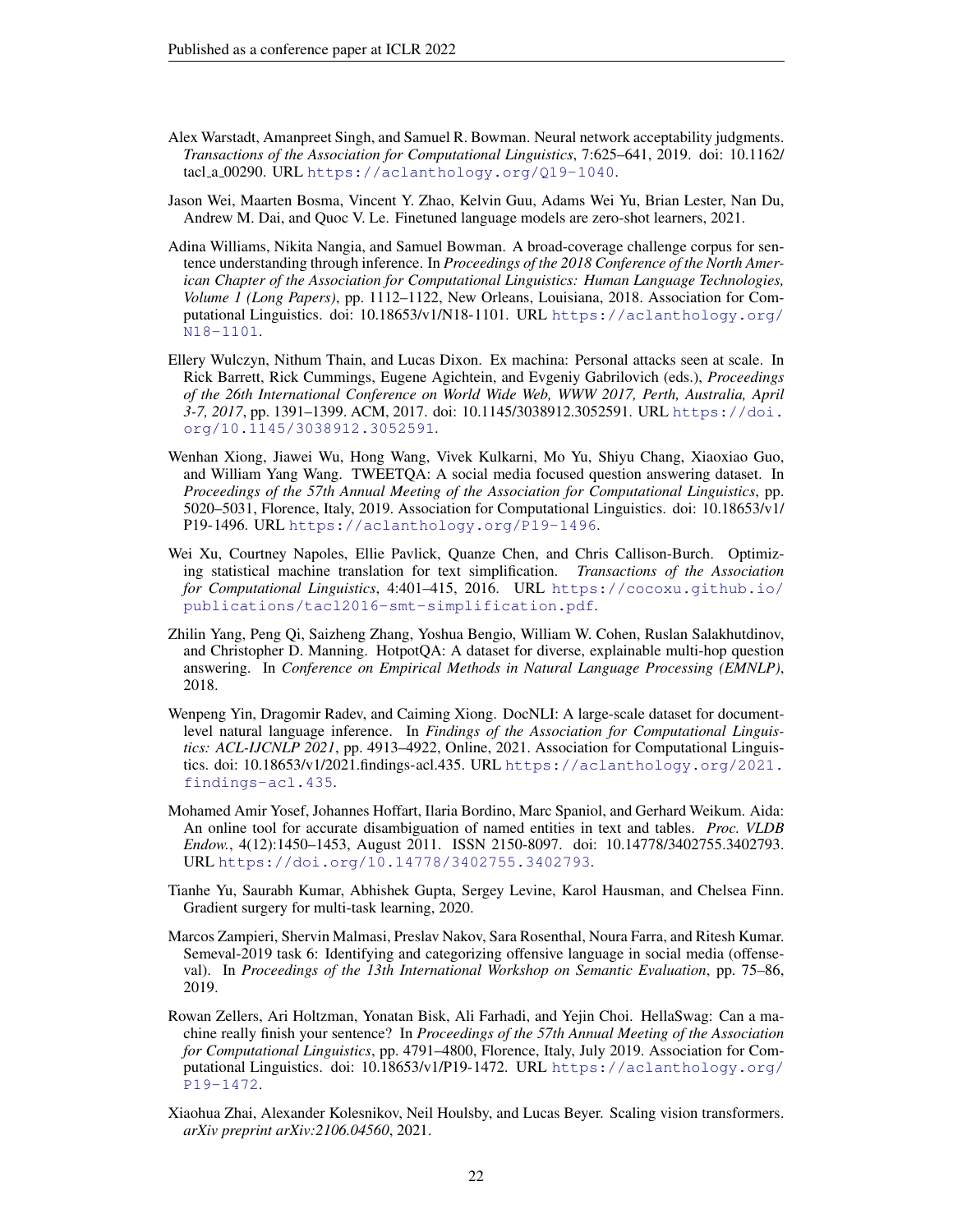<span id="page-22-3"></span>Rui Zhang and Joel Tetreault. This email could save your life: Introducing the task of email subject line generation. In *Proceedings of the 57th Annual Meeting of the Association for Computational Linguistics*, pp. 446–456, Florence, Italy, 2019. Association for Computational Linguistics. doi: 10.18653/v1/P19-1043. URL <https://aclanthology.org/P19-1043>.

<span id="page-22-5"></span>Sheng Zhang, Xiaodong Liu, Jingjing Liu, Jianfeng Gao, Kevin Duh, and Benjamin Van Durme. ReCoRD: Bridging the gap between human and machine commonsense reading comprehension. *arXiv preprint 1810.12885*, 2018.

- <span id="page-22-4"></span>Xiang Zhang, Junbo Jake Zhao, and Yann LeCun. Character-level convolutional networks for text classification. In Corinna Cortes, Neil D. Lawrence, Daniel D. Lee, Masashi Sugiyama, and Roman Garnett (eds.), *Advances in Neural Information Processing Systems 28: Annual Conference on Neural Information Processing Systems 2015, December 7-12, 2015, Montreal, Quebec, Canada*, pp. 649–657, 2015. URL [https://proceedings.neurips.cc/paper/](https://proceedings.neurips.cc/paper/2015/hash/250cf8b51c773f3f8dc8b4be867a9a02-Abstract.html) [2015/hash/250cf8b51c773f3f8dc8b4be867a9a02-Abstract.html](https://proceedings.neurips.cc/paper/2015/hash/250cf8b51c773f3f8dc8b4be867a9a02-Abstract.html).
- <span id="page-22-0"></span>Yian Zhang, Alex Warstadt, Xiaocheng Li, and Samuel R. Bowman. When do you need billions of words of pretraining data? In *Proceedings of the 59th Annual Meeting of the Association for Computational Linguistics and the 11th International Joint Conference on Natural Language Processing (Volume 1: Long Papers)*, pp. 1112–1125, Online, August 2021. Association for Computational Linguistics. doi: 10.18653/v1/2021.acl-long.90. URL [https:](https://aclanthology.org/2021.acl-long.90) [//aclanthology.org/2021.acl-long.90](https://aclanthology.org/2021.acl-long.90).
- <span id="page-22-1"></span>Yu Zhang and Dit-Yan Yeung. A convex formulation for learning task relationships in multi-task learning. In *Proceedings of the Twenty-Sixth Conference on Uncertainty in Artificial Intelligence*, UAI'10, pp. 733–742, Arlington, Virginia, USA, 2010. AUAI Press. ISBN 9780974903965.

<span id="page-22-2"></span>Zhengyan Zhang, Xu Han, Zhiyuan Liu, Xin Jiang, Maosong Sun, and Qun Liu. Ernie: Enhanced language representation with informative entities. *arXiv preprint arXiv:1905.07129*, 2019.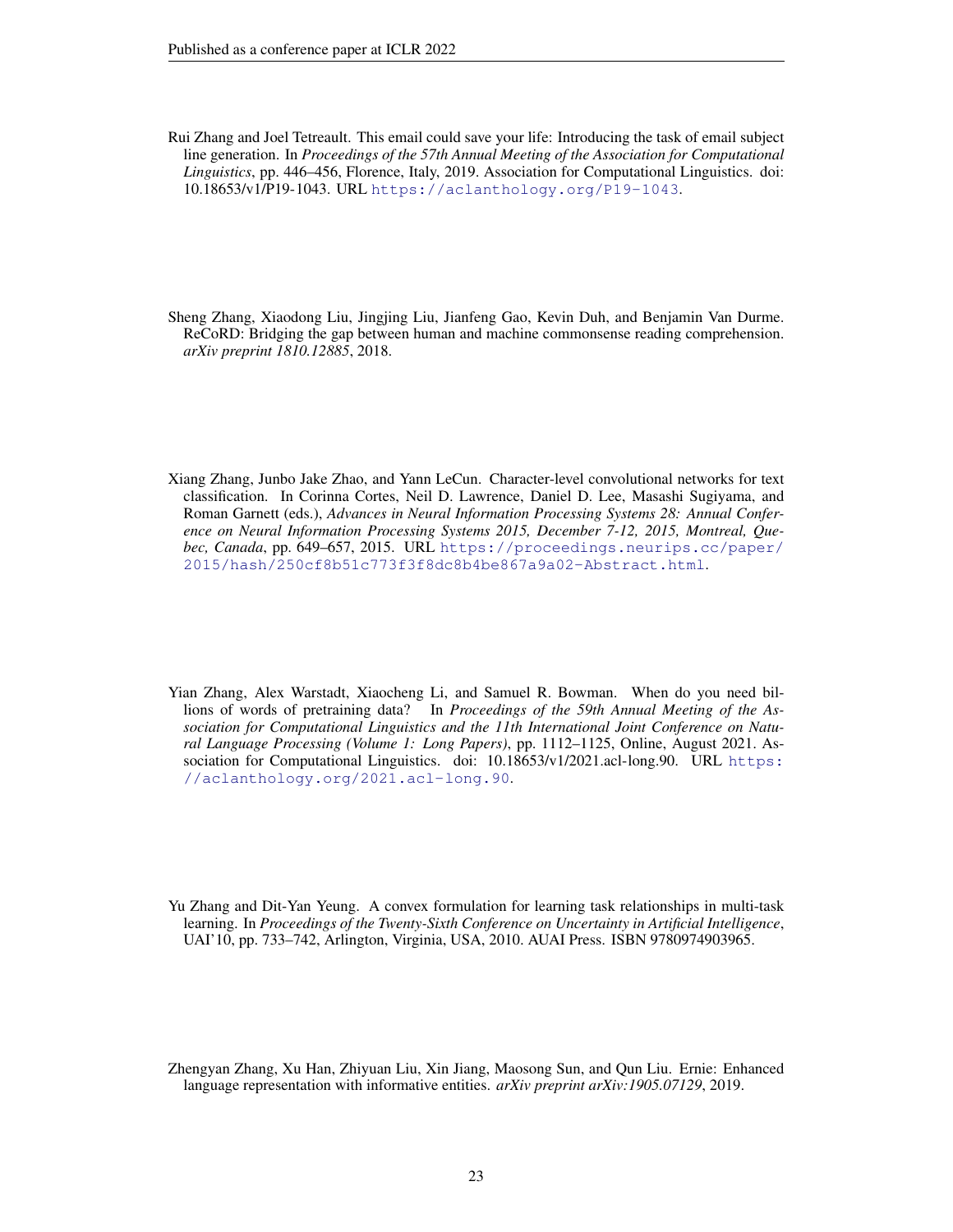# <span id="page-23-0"></span>A DATASETS

<span id="page-23-1"></span>

| Dataset(s)               | Description                             | No. Train Datasets      | $ {\cal D} $ | Citation                              |
|--------------------------|-----------------------------------------|-------------------------|--------------|---------------------------------------|
| <b>GLUE</b>              | General Language Understanding          | 7                       | 949.101      | Wang et al. (2019b)                   |
| SuperGLUE                | General Language Understanding          | 8                       | 185,673      | Wang et al. (2019a)                   |
| <b>KILT</b>              | Knowledge-Intensive Language Tasks      | 9                       | 3,129,859    | Petroni et al. (2021)                 |
| Rainbow                  | Commonsense Reasoning                   | 6                       | 324,742      | Lourie et al. $(2021)$                |
| GEM (en)                 | Natural Language Generation             | 8                       | 1,067,955    | Gehrmann et al. (2021)                |
| DialoGLUE                | Dialogue Understanding                  | 6                       | 76,122       | Mehri et al. (2020)                   |
| TweetEval                | <b>Twitter Classification Benchmark</b> | 8                       | 120,104      | Barbieri et al. (2020)                |
| CNN/Dailymail            | News Summarization                      | $\mathbf{1}$            | 287,113      | See et al. (2017)                     |
| XSum                     | News Summarization                      | $\mathbf{1}$            | 203,577      | Narayan et al. (2018)                 |
| Multi-News               | News Summarization                      | $\mathbf{1}$            | 44,972       | Fabbri et al. (2019)                  |
| <b>AESLC</b>             | <b>Email Summarization</b>              | $\mathbf{1}$            | 14,436       | Zhang $&$ Tetreault (2019)            |
| Gigaword                 | Summarization                           | $\mathbf{1}$            | 3,803,957    | Rush et al. (2015)                    |
| SamSum                   | Dialogue Summarization                  | $\mathbf{1}$            | 14,372       | Gliwa et al. (2019)                   |
| <b>ANLI</b>              | Adverserial NLI                         | $\mathbf{1}$            | 162,865      | Nie et al. (2020)                     |
| <b>ESNLI</b>             | Explainable NLI                         | $\mathbf{1}$            | 549,367      | De Young et al. (2020)                |
| AgreeSum Entailment      | Article-Summary NLI                     | $\mathbf{1}$            | 7,750        | Pang et al. (2021)                    |
| DocNLI                   | Document NLI                            | $\mathbf{1}$            | 942,314      | Yin et al. (2021)                     |
| Vitamin C                | Fact-checking NLI                       | $\mathbf{1}$            | 370,653      | Schuster et al. (2021)                |
| <b>Web Questions</b>     | $QA$ (open)                             | $\mathbf{1}$            | 3778         | Berant et al. (2013)                  |
| SQuAD                    | QA (context)                            | $\mathbf{1}$            | 87,599       | Rajpurkar et al. (2016)               |
| QuAC                     | QA (context)                            | $\mathbf{1}$            | 83,568       | Choi et al. (2018)                    |
| <b>DROP</b>              | QA (Discrete Reasoning)                 | $\mathbf{1}$            | 77,409       | Dua et al. (2019)                     |
| <b>RACE</b>              | School OA (MCO)                         | $\overline{4}$          | 113,013      | Lai et al. (2017)                     |
| Eraser MultiRC           | Explainable QA (MCQ)                    | $\mathbf{1}$            | 24,029       | De Young et al. (2020)                |
| TweetOA                  | OA (context)                            | $\mathbf{1}$            | 10692        | Xiong et al. $(2019)$                 |
| <b>NewsOuizOA</b>        | <b>Ouestion-Answer Generation</b>       | $\mathbf{1}$            | 16,160       | Lelkes et al. (2021)                  |
| <b>Amazon Reviews</b>    | Review Classification                   | $\mathbf{1}$            | 100,000      | ama                                   |
| GoEmotions               | <b>Emotion Classification</b>           | $\mathbf{1}$            | 43.410       | Demszky et al. (2020)                 |
| <b>IMDb</b> Reviews      | Sentiment Classification                | $\mathbf{1}$            | 25,000       | Maas et al. (2011)                    |
| Sentiment140             | Sentiment Classification                | $\mathbf{1}$            | 1,600,000    | Go et al. (2009)                      |
| <b>Yelp Reviews</b>      | Sentiment Classification                | $\mathbf{1}$            | 560,000      | Zhang et al. $(2015)$                 |
| AGNews                   | News Classification                     | $\mathbf{1}$            | 120,000      | Zhang et al. $(2015)$                 |
| TreqQC                   | <b>Ouestion Classification</b>          | $\mathbf{1}$            | 5000         | Hovy et al. (2001)                    |
| Civil Comments           | <b>Toxicity Classification</b>          | $\mathbf{1}$            | 1,804,874    | Borkan et al. (2019)                  |
| Wiki Toxicity            | <b>Toxicity Classification</b>          | $\mathbf{1}$            | 159,571      | Wulczyn et al. (2017)                 |
| Yahoo! Answers           | Topic Classification                    | $\mathbf{1}$            | 140,000      | Zhang et al. $(2015)$                 |
| UKP Arg. Mining          | <b>Argument Classification</b>          | $\mathbf{1}$            | 18,341       | Stab et al. (2018)                    |
| Parsing to FunQL         | Semantic Parsing                        | 3                       | 5,565        | Guo et al. (2020)                     |
| Parsing to interm. repr. | Semantic Parsing                        | $\overline{4}$          | 117,318      | Herzig et al. (2021)                  |
| COGS                     | Semantic Parsing (Comp. Gen.)           | $\mathbf{1}$            | 24,155       | Kim & Linzen $(2020)$                 |
| GPT Deepfake detection   | Generated-text classification           | 8                       | 500,000      | Radford et al. (2019)                 |
| <b>StylePTB</b>          | <b>Style Transfer</b>                   | $\overline{\mathbf{4}}$ | 53,546       | Lyu et al. (2021)                     |
| Shakespearizing English  | <b>Style Transfer</b>                   | 2                       | 36,790       | Jhamtani et al. (2017)                |
| <b>MS-MARCO</b>          | Pointwise Ranking                       | 1                       |              |                                       |
|                          |                                         |                         | 100,000      | Bajaj et al. (2018)<br>$\overline{a}$ |
| Total                    | <b>EXMIX</b>                            | 107                     | 18,085,040   |                                       |

Table 11: All of the training datasets used to construct ExMix.

Table [11](#page-23-1) summarizes the 107 datasets included in EXMIX. Some of the lines in the table represent existing benchmarks that group several tasks together. From each collection, we use the datasets that include English training data:

- GLUE: CoLA [\(Warstadt et al.,](#page-21-6) [2019\)](#page-21-6), SST-2 [\(Socher et al.,](#page-19-10) [2013\)](#page-19-10), MRPC [\(Dolan & Brockett,](#page-13-5) [2005\)](#page-13-5), QQP, STS-B [\(Cer et al.,](#page-12-7) [2017\)](#page-12-7), MNLI [\(Williams et al.,](#page-21-7) [2018\)](#page-21-7), QNLI (Converted from [Rajpurkar et al.](#page-18-8) [\(2016\)](#page-18-8), RTE [\(Dagan et al.,](#page-12-8) [2006\)](#page-12-8), WNLI [\(Sakaguchi et al.,](#page-19-11) [2020\)](#page-19-11).
- SuperGLUE: BoolQ [\(Clark et al.,](#page-12-9) [2019\)](#page-12-9), CB [\(De Marneffe et al.,](#page-12-10) [2019\)](#page-12-10), COPA [\(Roemmele](#page-18-10) [et al.,](#page-18-10) [2011\)](#page-18-10), MultiRC [\(Khashabi et al.,](#page-15-7) [2018\)](#page-15-7), ReCoRD [\(Zhang et al.,](#page-22-5) [2018\)](#page-22-5), RTE [\(Dagan](#page-12-8) [et al.,](#page-12-8) [2006\)](#page-12-8), WiC [\(Pilehvar & Camacho-Collados,](#page-17-9) [2019\)](#page-17-9), WSC [\(Levesque et al.,](#page-16-9) [2011\)](#page-16-9).
- KILT: FEVER [\(Thorne et al.,](#page-20-9) [2018\)](#page-20-9), AIDA [\(Yosef et al.,](#page-21-8) [2011\)](#page-21-8), WNED [\(Guo & Barbosa,](#page-14-10) [2014\)](#page-14-10), T-REx [\(Guo & Barbosa,](#page-14-10) [2014\)](#page-14-10), NQ [\(Kwiatkowski et al.,](#page-15-8) [2019\)](#page-15-8), HoPo [\(Yang et al.,](#page-21-9) [2018\)](#page-21-9), TQA [\(Joshi et al.,](#page-15-9) [2017\)](#page-15-9), ELI5 [\(Fan et al.,](#page-13-6) [2019\)](#page-13-6), WoW [\(Dinan et al.,](#page-13-7) [2019\)](#page-13-7).
- Rainbow: αNLI [\(Bhagavatula et al.,](#page-10-9) [2020\)](#page-10-9), CosmosQA [\(Huang et al.,](#page-14-11) [2019\)](#page-14-11), HellaSWAG [\(Zellers et al.,](#page-21-10) [2019\)](#page-21-10), PIQA [\(Bisk et al.,](#page-11-8) [2020\)](#page-11-8), SocialIQA [\(Sap et al.,](#page-19-12) [2019\)](#page-19-12), WinoGrande [\(Sakaguchi et al.,](#page-19-13) [2021\)](#page-19-13).
- GEM (en): Wiki-Lingua [\(Faisal Ladhak & McKeown,](#page-13-8) [2020\)](#page-13-8), WenNLG [\(Gardent et al.,](#page-13-9) [2017;](#page-13-9) [Castro Ferreira et al.,](#page-11-9) [2020\)](#page-16-10), CommonGEN [\(Lin et al.,](#page-16-10) 2020), E2E (Dušek et al., [2019\)](#page-13-10), DART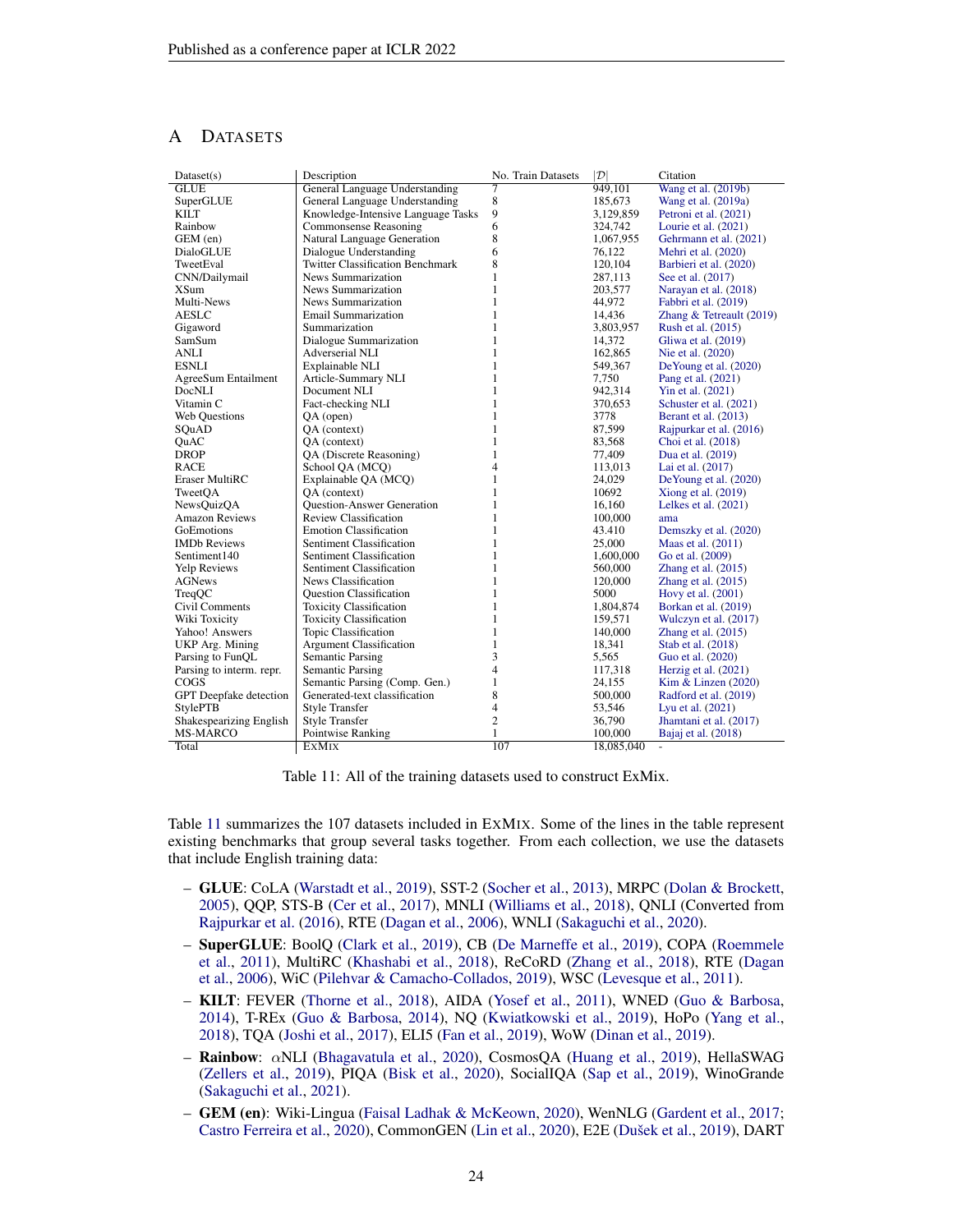[\(Radev et al.,](#page-18-11) [2020\)](#page-18-11), ToTTo [\(Parikh et al.,](#page-17-10) [2020\)](#page-17-10), Wiki-Auto [\(Jiang et al.,](#page-15-10) [2020\)](#page-15-10), TurkCorpus[\(Xu et al.,](#page-21-11) [2016\)](#page-21-11)

- DialoGLUE: Banking77 [\(Casanueva et al.,](#page-11-10) [2020\)](#page-11-10), HWU64 [\(Liu et al.,](#page-16-11) [2019b\)](#page-16-11), CLINC150 [\(Larson et al.,](#page-16-12) [2019\)](#page-16-12), SGD [\(Rastogi et al.,](#page-18-12) [2020\)](#page-18-12), TOP [\(Gupta et al.,](#page-14-12) [2018\)](#page-14-12).
- TweetEval: Emotion Recognition [\(Mohammad et al.,](#page-17-11) [2018\)](#page-17-11), Emoji Prediction [\(Barbieri et al.,](#page-10-10) [2018\)](#page-10-10), Irony Detection [\(Van Hee et al.,](#page-20-10) [2018\)](#page-20-10), Hate Speech Detection [\(Basile et al.,](#page-10-11) [2019\)](#page-10-11), Offensive Language Identification [\(Zampieri et al.,](#page-21-12) [2019\)](#page-21-12), Sentiment Analysis [\(Rosenthal et al.,](#page-18-13) [2017\)](#page-18-13), Stance Detection [\(Mohammad et al.,](#page-17-12) [2016\)](#page-17-12).

# <span id="page-24-0"></span>B EXPERIMENTAL DETAILS

This section describes the experimental details

# B.1 IMPLEMENTATION DETAILS

Our models were trained using Mesh Tensorflow [\(Shazeer et al.,](#page-19-4) [2018\)](#page-19-4) using the T5 library [\(Raffel](#page-18-2) [et al.,](#page-18-2) [2020\)](#page-18-2).

# <span id="page-24-1"></span>B.2 DATASET EXPERIMENTAL SETUP

This section reports the dataset and experimental setup on each individual target task/dataset.

SuperGLUE We finetune on the entire SuperGLUE as a mixture with proportionate sampling in similar fashion to [\(Raffel et al.,](#page-18-2) [2020\)](#page-18-2). We finetune for a total of 200k steps with a batch size of 128. When selecting checkpoints on SuperGLUE, we follow the same convention as [Raffel et al.](#page-18-2) [\(2020\)](#page-18-2) in selecting the best checkpoint for each task for a fair comparison to models that are fine-tuned on the individual tasks instead of co-training on all of them.

GEM We report test set results on all datasets except CommonGen and ToTTo, on which we report validation scores. We sweep over learning rates of  $10^{-3}$ ,  $5 \times 10^{-4}$  and  $10^{-4}$ . All results are computed using  $GEM$ -metrics<sup>[3](#page-24-2)</sup>. For each dataset, we select the best model checkpoint using average of BLEU, ROUGE-1, ROUGE-2 and ROUGE-L scores on the validation set. We use the greedy decoding strategy to be consistent with the original GEM paper [\(Gehrmann et al.,](#page-13-0) [2021\)](#page-13-0).

**CBQA** We report validation set results, and sweep over learning rates of  $10^{-3}$  and  $10^{-4}$ .

**Rainbow** We multi-task co-train on all datasets, and sweep over learning rates of  $10^{-3}$  and  $10^{-4}$ .

WMT Machine Translation We finetune our models on three collections of WMT, namely EnDe, EnFr and EnRo. We use a constant learning rate of  $10^{-3}$  and dropout of 0.1. We train with a batch size of 4096 for a maximum of 400k steps and report peak validation BLEU score. We use a beam size of 4 and a length penalty of 0.6.

ARC We report scores on the Challenge set, and train with a batch size of 32 and sweep over learning rates of  $10^{-3}$  and  $10^{-4}$ .

CoNLL-03 NER We convert NER to seq2seq by writing the target as the ordered sequence of tags and entities (for example *"When Alice visited New York"* → *"[PER] Alice [LOC] New York"*). Accuracy is measured on a sentence level, considering a prediction to be correct only if it exactly matches the reference sequence.

# C DETAILED EXPERIMENTAL RESULTS

Many of our experiments in [§2](#page-1-0) used the average SuperGLUE score of a model for evaluation. We report the full results on all datasets below.

<span id="page-24-2"></span><sup>3</sup><https://github.com/GEM-benchmark/GEM-metrics>